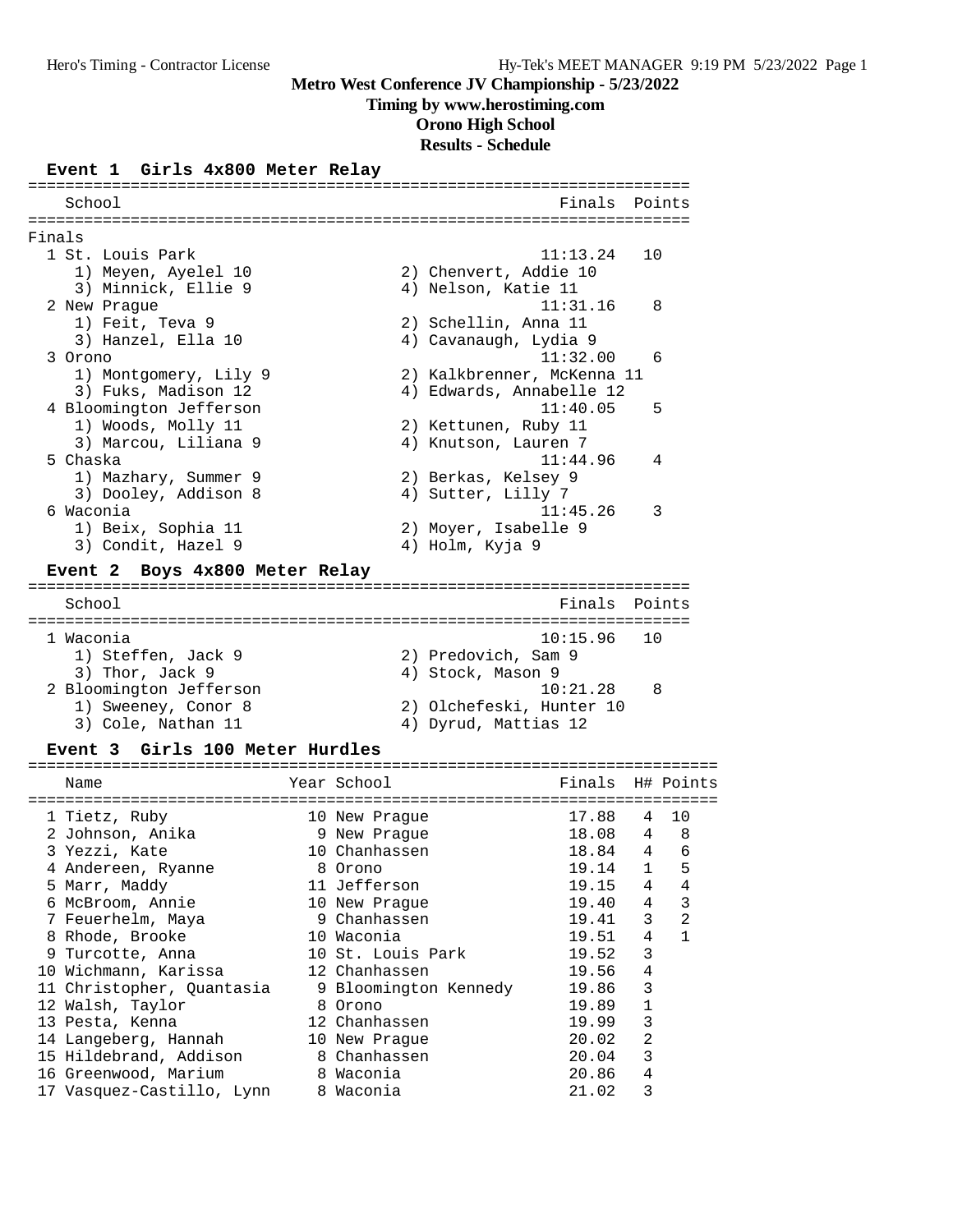**Timing by www.herostiming.com**

**Orono High School**

## **Results - Schedule**

| Event 3 Girls 100 Meter Hurdles |
|---------------------------------|
|---------------------------------|

| 18 Schmidt, Karis    | 10 Chanhassen     | 21.06      | 2 |        |
|----------------------|-------------------|------------|---|--------|
| 19 Jacobs, Ellie     | 8 Chanhassen      | 21.10      | 2 |        |
| 20 Olson, Carly      | 8 Orono           | 21.25      |   |        |
| 21 Peterson, Lauren  | 11 Chanhassen     | 21.42      | 3 |        |
| 22 Trygestad, Iris   | 9 New Praque      | 21.58      | 2 |        |
| 23 Mundt, Delaney    | 9 Jefferson       | 22.03      | 2 | 22.021 |
| 24 Loes, Talia       | 9 Benilde-St M    | 22.03      | 1 | 22.026 |
| 25 Romero, Sophia    | 12 St. Louis Park | 22.78      | 1 |        |
| 26 Siemienas, Erin   | 10 Chaska         | 24.10      | 2 |        |
| -- McCarthy, Emilly  | 9 New Praque      | <b>SCR</b> |   |        |
| -- Petersen, Kysa    | 9 Chanhassen      | SCR        | 3 |        |
| -- Grack, Kendra     | 9 New Praque      | SCR        | 2 |        |
| -- Urbaniak, Abby    | 9 Benilde-St M    | SCR        | 2 |        |
| -- Jensen, MacKenzie | 7 Chanhassen      | <b>SCR</b> |   |        |

#### **Event 4 Boys 110 Meter Hurdles**

| Name                | Year School   | Finals Points |    |
|---------------------|---------------|---------------|----|
| 1 Royer, Nathan     | 12 Jefferson  | 17.47         | 10 |
| 2 Brusseau, Bennett | 10 New Praque | 18.94         | 8  |
| 3 Ouale, Levi       | 9 Chanhassen  | 21.06         | 6  |
| 4 Burke, Braden     | 9 Chanhassen  | 24.71         | 5  |
| -- Echols, Solomon  | 11 Jefferson  | SCR           |    |

#### **Event 5 Girls 100 Meter Dash**

========================================================================== Name Year School Finals H# Points ========================================================================== 1 Requejo, Giada 10 Jefferson 13.78 14 10 2 Ford, Janai 9 Benilde-St M 14.00 13 8 3 Clark, Nevaeh 10 St. Louis Park 14.18 13 6 14.171 4 Medvedovski, Kseniya 10 Jefferson 14.18 10 5 14.173 5 Taha, Hanna 10 Chanhassen 14.18 13 4 14.179 6 Quast, Olivia 8 New Prague 14.21 14 3 14.202 7 Johnson, McKenzie 9 New Prague 14.21 12 2 14.204 8 Perkins, Addison 8 Chaska 14.22 1 1 14.211 9 Bawdon, Ellie 8 New Prague 14.22 13 14.220 10 Cooper, Ania 11 Benilde-St M 14.23 11 11 Schluck, Elle 9 Waconia 14.24 14 12 Rapp, Sophia 10 Orono 14.28 14 13 Simmons, Jacy 10 Bloomington Kennedy 14.33 13 14.322 14 Will, Eliana 9 Orono 14.33 10 14.328 15 Wills, Natalie 10 Waconia 14.35 13 16 Kraft, Natalie 8 New Prague 14.38 13 17 Stong, Brooke 9 Waconia 14.40 13 18 Rapp, Alex 11 Orono 14.41 11 14.403 19 Vasquez-Castillo, Lynn 8 Waconia 14.41 14 14.408 20 Tregembo, Peyton 12 Chanhassen 14.42 14 21 Wellman, Isabel 12 Orono 14.43 10 22 Cronin, Amanda 10 Benilde-St M 14.45 9 23 Evans, Lexie 10 Jefferson 14.52 12 24 Malrait, Elisabeth 10 Benilde-St M 14.54 12 25 Barton, Mia 8 New Prague 14.56 10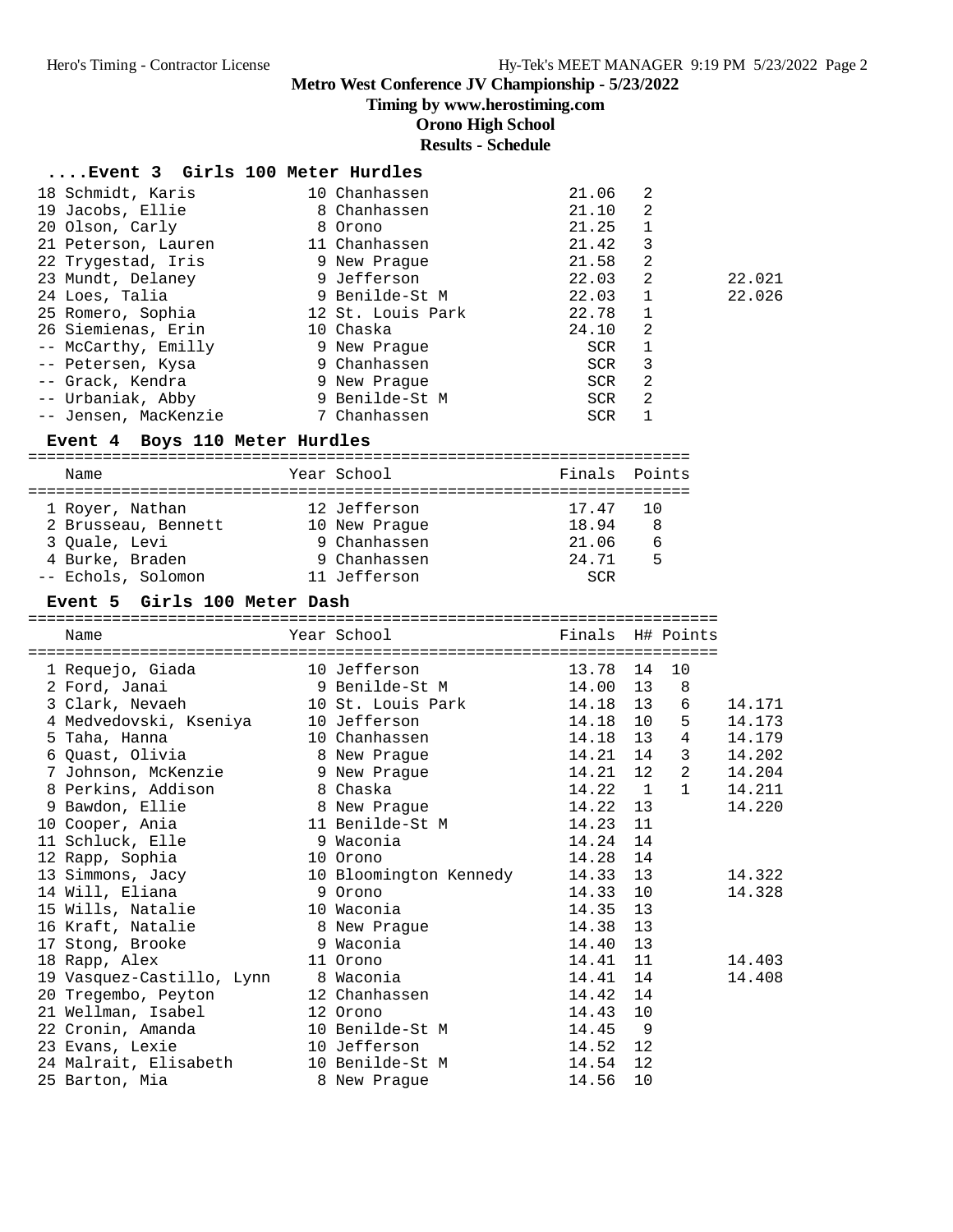**Timing by www.herostiming.com**

**Orono High School**

# **Results - Schedule**

# **....Event 5 Girls 100 Meter Dash**

| 26 Stewart, Hannah                     | 8 New Prague                           | 14.57          | 11              |        |
|----------------------------------------|----------------------------------------|----------------|-----------------|--------|
| 27 Gesinger, Elizabeth                 | 9 Waconia                              | 14.58          | 11              |        |
| 28 Chen, Susan                         | 11 Jefferson                           | 14.60          | 10              |        |
| 29 Moore, Mya                          | 8 Orono                                | 14.61          | -6              | 14.601 |
| 30 Plaisance, Peyton                   | 11 New Prague                          | 14.61          | 11              | 14.609 |
| 31 Otto, Kaylee                        | 7 Chaska                               | 14.62          | 12              |        |
| 32 Barsness, Ava                       | 11 New Prague                          | 14.74          | 12              |        |
| 33 Henriksen, Maretta                  | 9 Waconia                              | 14.86          | 10              |        |
| 34 Agossou, Abra                       | 12 Robbinsdale Cooper                  | 14.90          | 8               | 14.891 |
| 35 Grundhofer, Sofia                   | 9 Waconia                              | 14.90          | 9               | 14.898 |
| 36 Kulik, Lucia                        | 9 Chanhassen                           | 14.93          | 9               |        |
| 37 Chua, Natalie                       | 9 Chanhassen                           | 14.95          | 9               |        |
| 38 Walsh, Erica                        | 11 New Prague                          | 14.97          | 1               |        |
| 39 Greenwood, Marium                   | 8 Waconia                              | 15.01          | 14              |        |
| 40 Bandith, Alyssa                     | 10 Bloomington Kennedy                 | 15.10          | 8               |        |
| 41 Vogt, Norah                         | 11 St. Louis Park                      | 15.16          | 7               |        |
| 42 Bigaouette, Isabelle                | 9 Chaska                               | 15.20          | 8               |        |
| 43 Dixey, Emma                         | 9 Chaska                               | 15.24          | $7\phantom{.0}$ |        |
|                                        |                                        | 15.25          | 8               |        |
| 44 McKenzie, Riel                      | 10 Robbinsdale Cooper                  |                |                 |        |
| 45 Stroh, Molly                        | 10 Chanhassen                          | 15.30          | 8               |        |
| 46 Smith, Ashley                       | 9 Waconia                              | 15.32          | 7               |        |
| 47 Pauly, Addison                      | 9 Waconia                              | 15.34          | 9               |        |
| 48 Engkjer, Olivia                     | 9 Waconia                              | 15.35          | 11              |        |
| 49 Pierskalla, Anika                   | 11 Jefferson                           | 15.38          | 8               |        |
| 50 Hollie, Niya                        | 10 St. Louis Park                      | 15.39          | 8               | 15.383 |
| 50 Jensen, MacKenzie                   | 7 Chanhassen                           | 15.39          | 9               | 15.383 |
| 52 Courteau, Isabelle                  | 10 Orono                               | 15.41          | 7               |        |
| 53 Medvedovski, Sneezy                 | 11 Jefferson                           | 15.42          | 5               | 15.411 |
| 54 Buonamassa, Gaia                    | 12 Chaska                              | 15.42          | 8               | 15.415 |
| 55 Luger, Clara                        | 11 Benilde-St M                        | 15.43          | 4               |        |
| 56 Kersten, Vivianne                   | 9 Chanhassen                           | 15.45          | $\mathsf 9$     |        |
| 57 Wieland, Emery                      | 7 Chaska                               | 15.52          | 6               |        |
| 58 Golla, Isabella                     | 9 Benilde-St M                         | 15.54          | 4               |        |
| 59 Eilertson, Emma                     | 9 Benilde-St M                         | 15.55          | 7               | 15.541 |
| 60 Pitt, Zaniyah                       | Robbinsdale Cooper                     | 15.55          | 4               | 15.548 |
| 61 Grack, Kendra                       | 9 New Prague                           | 15.56          | 7               |        |
| 62 Soukgnindy, Sovanrachana            | 9 Chaska                               | 15.57          | 5               |        |
| 63 Hoffhines, Maisy                    | 9 Bloomington Kennedy                  | 15.59          | $\mathbf{1}$    |        |
| 64 Schmidt, Ava                        | 9 Chaska                               | 15.61          | 7               |        |
| 65 Owusu, Abigail                      | 11 Chaska                              | 15.63          | 10              |        |
| 66 Sallet-Smith, Lynea                 | 9 St. Louis Park                       | 15.66          | 6               |        |
| 67 Weiler, Savanah                     | 8 New Prague                           | 15.68          | 5               |        |
| 68 Piilola, Megan                      | 10 New Prague                          | 15.69          | 6               |        |
| 69 Kovalchuk, Nadia                    | 11 St. Louis Park                      | 15.74          | 6               |        |
| 70 Jirik, Mallory                      | 10 New Prague                          | 15.75          | 6               |        |
| 71 Falconer, JuliAnn                   | 10 New Praque                          | 15.80          | 5               |        |
|                                        |                                        |                | 4               |        |
| 72 Tregembo, Josie<br>73 Hall, Aaliyah | 10 Chanhassen<br>11 Robbinsdale Cooper | 15.81<br>15.84 | 11              |        |
|                                        |                                        |                |                 |        |
| 74 Nyagaka, Nancy                      | 9 St. Louis Park                       | 15.86          | 4               | 15.852 |
| 75 Cortez Torres, Karina               | 10 Bloomington Kennedy                 | 15.86          | 3               | 15.854 |
| 76 Ebsen-Garrett, Eva                  | 10 Benilde-St M                        | 15.87          | 6               |        |
| 77 Anderson, Lauren                    | 9 New Praque                           | 15.89          | 6               |        |
| 78 Linares, Emily                      | 9 Chanhassen                           | 15.90          | 1               |        |
| 79 Lewis, Dani                         | 8 St. Louis Park                       | 15.91          | 3               |        |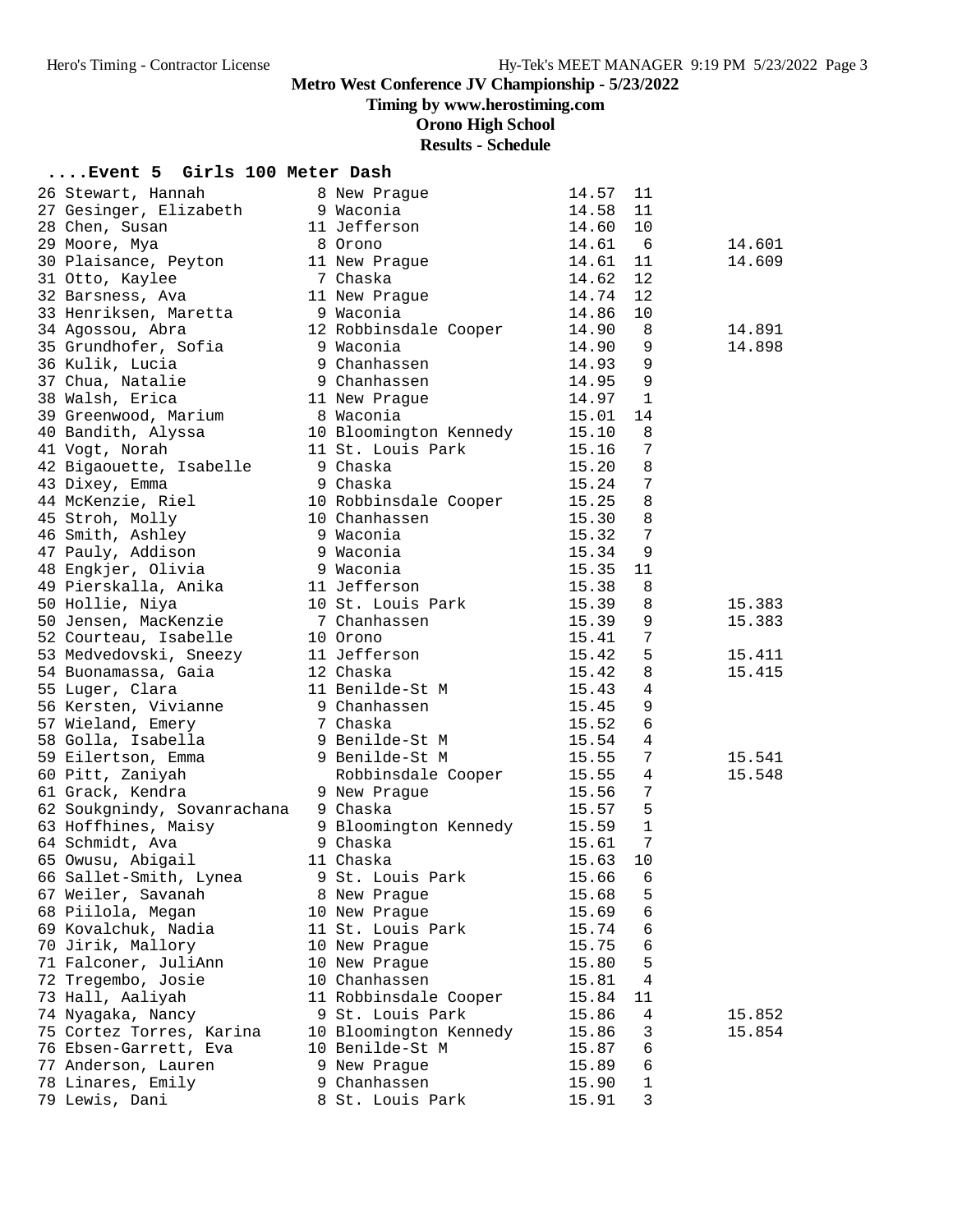**Timing by www.herostiming.com**

**Orono High School**

**Results - Schedule**

### **....Event 5 Girls 100 Meter Dash**

| 80 Dammann, Alyssa                                 | 9 Waconia              | 15.93      | 5              |        |
|----------------------------------------------------|------------------------|------------|----------------|--------|
| 81 Hongerholt, Sophie                              | 9 New Praque           | 16.06      | 5              |        |
| 82 Haas, Mallory                                   | 9 Waconia              | 16.07      | 5              |        |
| 83 Flaskamp, Aubrey                                | 10 New Prague          | 16.18      | 5              |        |
| 84 Renney, Lydia                                   | 8 Chanhassen           | 16.23      | 3              |        |
| 85 Weitzenkamp, Peyton                             | 10 Waconia             | 16.24      | 4              | 16.233 |
| 86 Boyer, Chloe                                    | 9 Chaska               | 16.24      | 4              | 16.236 |
| 87 Yeates, Emma                                    | 10 Jefferson           | 16.50      | 2              |        |
| 88 Poeschl, Hannah                                 | 10 Bloomington Kennedy | 16.71      | $\overline{a}$ |        |
| 89 Adamek, Kamryn                                  | 9 New Praque           | 16.75      | $\overline{2}$ |        |
| 90 Dasari, Rachael                                 | 11 Orono               | 16.76      | $\overline{2}$ |        |
| 91 Casqueiro, Ana                                  | 11 New Prague          | 16.84      | $\overline{2}$ |        |
| 92 Thompson, Anna                                  | 9 Chaska               | 16.91      | $\overline{2}$ |        |
| 93 Brown, Laila                                    | 12 Jefferson           | 16.94      | 2              |        |
| 94 Burres, Olive                                   | 9 Jefferson            | 17.03      | 3              |        |
| 95 Moger, Kailee                                   | 10 Chanhassen          | 17.16      | $\overline{2}$ |        |
| 96 Tirado, Sarah                                   | 9 St. Louis Park       | 17.19      | $\overline{3}$ |        |
| 97 Denysyuk, Dianna                                | 11 Waconia             | 17.50      | $\mathbf{1}$   |        |
| 98 Adams, Ella                                     | 9 Benilde-St M         | 17.82      | $\mathbf{1}$   |        |
| 99 Lindstrom, Ella                                 | 10 Jefferson           | 17.84      | $\mathbf{1}$   |        |
| 100 Lanqevin, Lydia                                | 9 Orono                | 17.98      | 7              |        |
| 101 Sheldon, Avery                                 | 9 Waconia              | 20.45      | 3              |        |
| -- Wills, Nicole                                   | 10 Waconia             | SCR        | 12             |        |
| -- Burnett, Spirit                                 | 8 Chaska               | SCR        | 14             |        |
| -- Schultz, Elliot                                 | 9 Benilde-St M         | SCR        | 9              |        |
| -- Howell, Audrey                                  | 9 Benilde-St M         | SCR        | $\mathbf{1}$   |        |
| -- Wilson, Lucy                                    | 11 Chaska              | SCR        | 10             |        |
| -- Haag, Isabelle                                  | 9 Orono                | SCR        | $\overline{4}$ |        |
| -- Williams, Elizabeth 9 St. Louis Park            |                        | SCR        | 3              |        |
| -- Gomez Ventura, Lesly (2000) Bloomington Kennedy |                        | SCR        | 3              |        |
| -- Kanive, Kathryn                                 | 9 Orono                | SCR        | 11             |        |
| -- Callos, Alayna Avarielle 10 Chanhassen          |                        | <b>SCR</b> | 12             |        |
| -- Lumpkin, Sierre                                 | 11 Benilde-St M        | <b>SCR</b> | 12             |        |
|                                                    |                        |            |                |        |

#### **Event 6 Boys 100 Meter Dash**

==========================================================================

| Name                                           | Year School<br>================================ | Finals H# Points |    |                |
|------------------------------------------------|-------------------------------------------------|------------------|----|----------------|
| 1 Brown, Khalif                                | 9 Benilde-St M                                  | 11.81            |    | 18 10          |
| 2 Knapper, Danzell                             | 10 Chaska                                       | 11.84            | 18 | 8 <sup>8</sup> |
| 3 Fofanah, Baimba                              | 12 Robbinsdale Cooper                           | $11.97$ 1        |    | 6              |
| 4 Kopfmann, James                              | 8 Chanhassen                                    | 11.98            | 18 | 5              |
| 5 Loro, Gubek                                  | 11 Bloomington Kennedy                          | 12.01 2          |    | 4              |
| 6 Schneider, Ethan                             | 10 Chaska                                       | 12.09            | 18 | 3              |
| 7 Freeman, Racine                              | 12 Robbinsdale Cooper                           | 12.13            | 16 | 2              |
| 8 Hashi, Yoonis                                | 10 Bloomington Kennedy                          | 12.14            | 18 | $\sqrt{1}$     |
| 9 Boonstra, Hunter                             | 10 Chaska                                       | 12.17 17         |    |                |
| 10 Stroebel Pliner, Sam      10 St. Louis Park |                                                 | 12.22 12         |    |                |
| 11 Zilka, Daniel                               | 10 St. Louis Park                               | 12.27            | 18 |                |
| 12 Gellner, Carter                             | 9 Chanhassen                                    | 12.28            | 18 |                |
| 13 Hobbs, Ben                                  | 8 St. Louis Park                                | 12.29 17         |    |                |
| 14 Dodoo, Zadok                                | 8 Chanhassen                                    | 12.30            | 18 |                |
| 15 Gbelee, Terry                               | 12 Robbinsdale Cooper                           | 12.33 17         |    |                |
| 16 Gonleh, Joshua                              | 12 Robbinsdale Cooper                           | 12.35            | 15 | 12.346         |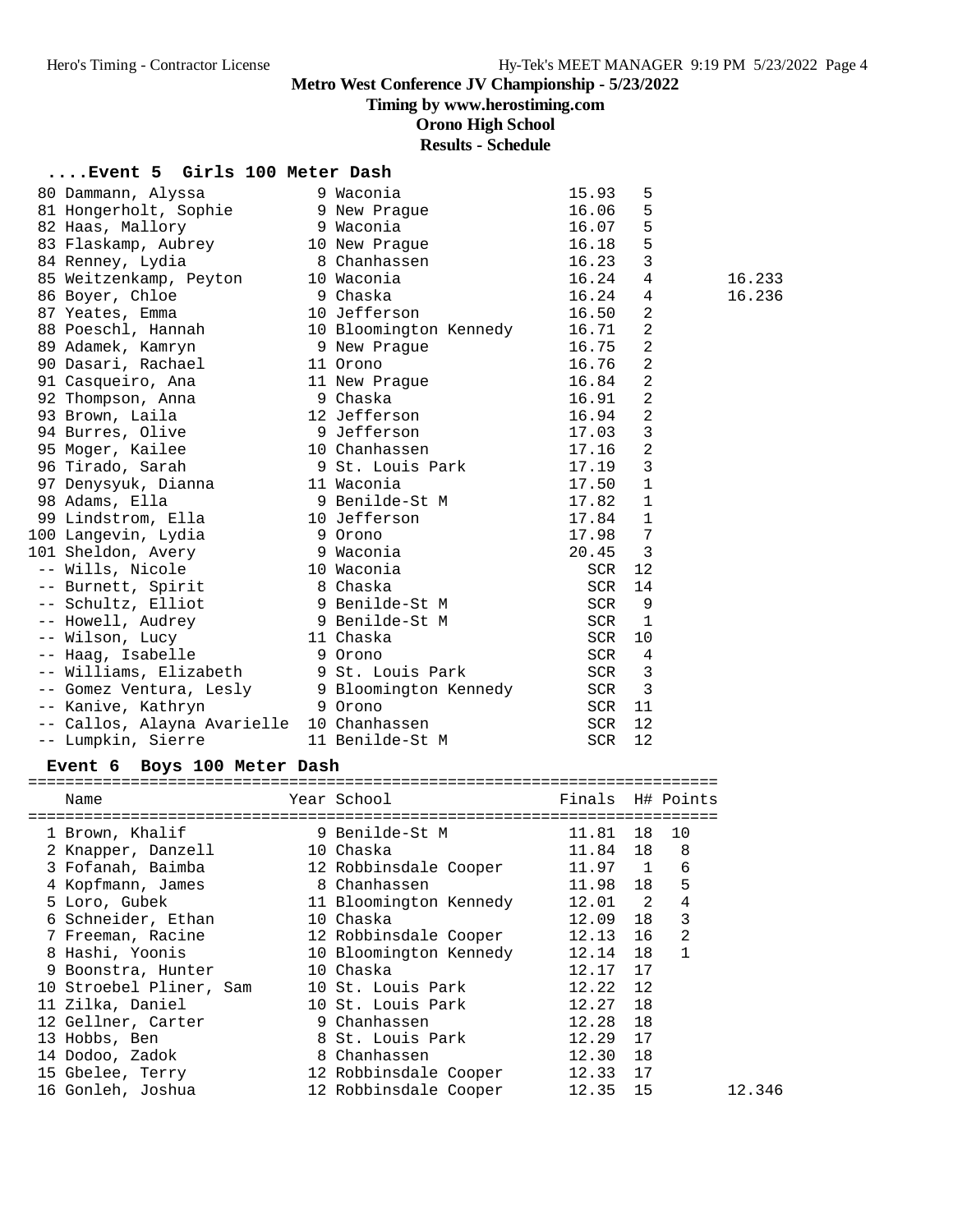**Timing by www.herostiming.com**

**Orono High School**

# **Results - Schedule**

## **....Event 6 Boys 100 Meter Dash**

| 16 Tetekpor, Dhany       | 10 Chaska              | 12.35 | 17           | 12.346 |
|--------------------------|------------------------|-------|--------------|--------|
| 18 Berger, Jack          | 10 New Prague          | 12.35 | 17           | 12.349 |
| 19 Shabazz, Yuseff       | 11 Robbinsdale Cooper  | 12.36 | 15           |        |
| 20 Somsacksy, Toby       | 12 Bloomington Kennedy | 12.37 | 16           |        |
| 21 Josephson, Noah       | 10 New Prague          | 12.40 | 17           | 12.397 |
| 22 Morgan, Gaberiel      | 10 Robbinsdale Cooper  | 12.40 | 14           | 12.398 |
| 23 Willis Wicks, Chaise  | 9 Robbinsdale Cooper   | 12.44 | 14           |        |
| 24 Wedel, Josh           | 9 Chaska               | 12.46 | 2            | 12.452 |
| 25 Martinez, Xavier      | 9 Robbinsdale Cooper   | 12.46 | 16           | 12.457 |
| 26 Ogbebor, Esosa        | 10 Bloomington Kennedy | 12.47 | 2            |        |
| 27 Turner, Carson        | 8 Chaska               | 12.49 | 14           |        |
| 28 Nyambare, Wesley      | 10 Bloomington Kennedy | 12.52 | 13           |        |
| 29 Miller, Jerrik        | 10 Bloomington Kennedy | 12.54 | 15           |        |
| 30 Keefe, Easton         | 9 Bloomington Kennedy  | 12.58 | 13           | 12.571 |
| 31 Kolbow, Chase         | 11 Chaska              | 12.58 | $\mathbf{1}$ | 12.577 |
| 32 Braith, Jackson       | 11 New Prague          | 12.62 | 14           | 12.614 |
| 33 Crandall, Slater      | 10 Benilde-St M        | 12.62 | 15           | 12.615 |
| 34 Meyer, Quinn          | 9 Chaska               | 12.66 | 14           | 12.652 |
| 35 Wilson, Adam          | 9 Chaska               | 12.66 | 10           | 12.656 |
| 36 Cook, Jamin           | 10 Robbinsdale Cooper  | 12.69 | 15           | 12.687 |
| 37 Hunt, Rylan           | 11 Orono               | 12.69 | 9            | 12.688 |
| 38 Cox, Shepard          | 8 St. Louis Park       | 12.72 | 16           |        |
| 39 George, Simon         | 11 Chaska              | 12.76 | 13           | 12.751 |
| 40 Paye, Delpero         | 11 Robbinsdale Cooper  | 12.76 | 15           | 12.757 |
| 41 Kloss, Max            | 9 Benilde-St M         | 12.77 | 11           |        |
| 42 Gaines, Declan        | 9 St. Louis Park       | 12.78 | 11           | 12.771 |
| 43 Schultz, Tyson        | 10 Jefferson           | 12.78 | 15           | 12.772 |
| 44 Geyre, Hudayfa        | 10 Bloomington Kennedy | 12.83 | 12           |        |
| 45 Flahaven, Ethan       | 9 Chanhassen           | 12.87 | 11           | 12.861 |
| 46 Hott, Nick            | 10 Robbinsdale Cooper  | 12.87 | 12           | 12.868 |
| 47 Gabrielson, Noah      | 9 Orono                | 12.88 | 14           |        |
| 48 Swearingen, Andrew    | 10 Orono               | 12.91 | 15           | 12.901 |
| 48 Shidemen, Jack        | 10 Orono               | 12.91 | 12           | 12.901 |
| 50 Waritay, Maxwell      | 10 St. Louis Park      | 12.91 | 7            | 12.902 |
| 51 Douglas, Jason        | 10 Chaska              | 12.91 | 12           | 12.903 |
| 52 Kargbo, Alan          | 11 Chaska              | 12.93 | 13           | 12.924 |
| 53 Hamilton, Damarius    | 11 Robbinsdale Cooper  | 12.93 | 7            | 12.929 |
| 54 Schaak, Dillon        | 8 Benilde-St M         | 12.93 | 17           | 12.930 |
| 55 Kirkwold, Josh        | 9 Waconia              | 12.95 | 10           |        |
| 56 Baidoo, Jaden         | 9 Bloomington Kennedy  | 12.96 | 12           | 12.952 |
| 57 Williams, Malik       | 9 Robbinsdale Cooper   | 12.96 | 13           | 12.956 |
| 58 Laban, Shaban         | 9 Bloomington Kennedy  | 12.96 | 10           | 12.957 |
| 59 Eveslage, Cooper      | 8 Waconia              | 12.97 | 16           | 12.961 |
| 60 Scroggins, Charles    | 10 Benilde-St M        | 12.97 | 12           | 12.970 |
| 61 Jones, Kaden          | 9 New Prague           | 12.98 | 10           | 12.977 |
| 62 Matoke, AL            | 9 Robbinsdale Cooper   | 12.98 | 10           | 12.980 |
| 63 Ponder, Nehemiah      | 11 Robbinsdale Cooper  | 12.99 | 14           |        |
| 64 Shafer, Henry         | 9 Orono                | 13.02 | 11           | 13.018 |
| 65 Jason, Burnside       | 10 Benilde-St M        | 13.02 | 8            | 13.020 |
| 66 Dupri-butler, Dominic | 12 Jefferson           | 13.03 | 14           |        |
| 67 Pals, Aidan           | 9 Chaska               | 13.04 | 9            | 13.034 |
| 68 Klein, Jack           | 9 Chanhassen           | 13.04 | 9            | 13.038 |
| 69 Roth, Corbin          | 10 Waconia             | 13.08 | 9            |        |
| 70 Eichten, Jeremy       | 9 St. Louis Park       | 13.10 | 9            |        |
|                          |                        |       |              |        |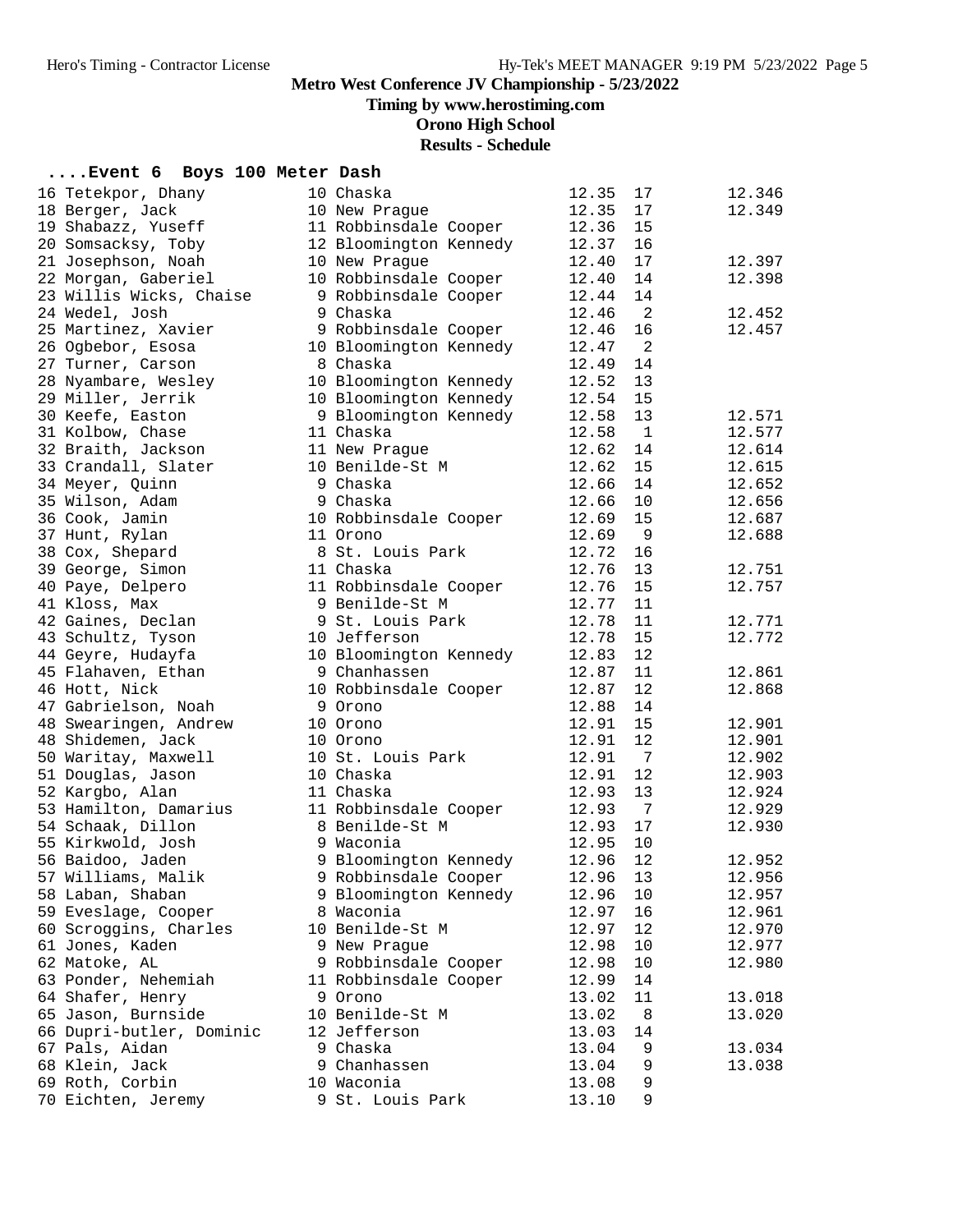# **Timing by www.herostiming.com**

**Orono High School**

# **Results - Schedule**

| Event 6 Boys 100 Meter Dash |  |  |  |  |  |
|-----------------------------|--|--|--|--|--|
|-----------------------------|--|--|--|--|--|

| 71 Eischens, Maxim         | 12 New Prague          | 13.12 | 10             |        |
|----------------------------|------------------------|-------|----------------|--------|
| 72 Valencia, Eddie         | 9 Chaska               | 13.14 | 12             |        |
| 73 Taing, Anthony          | 10 Bloomington Kennedy | 13.15 | 13             |        |
| 74 Yang, Jasper            | 9 Robbinsdale Cooper   | 13.17 | 16             |        |
| 75 Holmberg, Theo          | 9 St. Louis Park       | 13.19 | - 8            | 13.182 |
| 76 Buch, Joel              | 10 Waconia             | 13.19 | 9              | 13.185 |
| 77 Remsbottom, Samuel      | 9 Jefferson            | 13.19 | 11             | 13.190 |
| 78 Harris, Fred            | 8 Chaska               | 13.20 | 11             |        |
| 79 Obonyo, Sheldon         | 9 Robbinsdale Cooper   | 13.22 | 7              | 13.212 |
| 80 Johnson, James          | 10 Orono               | 13.22 | 9              | 13.216 |
| 81 Wanjala, X'Ian          | 11 Bloomington Kennedy | 13.22 | 1              | 13.220 |
| 82 Vassell, Deshawn        | 9 Bloomington Kennedy  | 13.23 | 11             | 13.226 |
| 83 Rodriguez, Oscar        | 11 Jefferson           | 13.23 | 6              | 13.229 |
| 83 Sturz, Gabriel          | 9 Jefferson            | 13.23 | 8              | 13.229 |
| 85 McLaughlin, Eli         | 9 Benilde-St M         | 13.25 | $\,8\,$        |        |
| 86 Greene, Jordan          | 9 St. Louis Park       | 13.26 | $\epsilon$     |        |
| 87 Windler, Jack           | 9 Orono                | 13.28 | $\overline{7}$ |        |
| 88 Juenemann, Jericho      | 9 New Prague           | 13.29 | $\epsilon$     |        |
| 89 Bahri, Akram            | 9 Robbinsdale Cooper   | 13.33 | $\mathbf{3}$   |        |
| 90 Rodriquez Zavala, Yahir | 9 Bloomington Kennedy  | 13.35 | 9              | 13.342 |
| 91 Quale, Levi             | 9 Chanhassen           | 13.35 | 10             | 13.346 |
| 92 Fofana, Ansumana        | 9 Robbinsdale Cooper   | 13.36 | 5              |        |
| 93 Harris, Na'Braylin      | 10 Robbinsdale Cooper  | 13.41 | 7              |        |
| 94 Oliver, Marlow          | 10 Robbinsdale Cooper  | 13.42 | 5              | 13.420 |
| 94 Osborne, Ryker          | 11 Chaska              |       | 13             | 13.420 |
|                            |                        | 13.42 | 7              |        |
| 96 Skelly, Jacob           | 8 St. Louis Park       | 13.43 |                | 13.421 |
| 97 Donley, Jackson         | 11 Jefferson           | 13.43 | 6              | 13.422 |
| 98 Brettingen, William     | 8 St. Louis Park       | 13.47 | $\overline{7}$ |        |
| 99 Ingram, Patrick         | 9 Chaska               | 13.52 | 8              |        |
| 100 Doan, Ryan             | 10 Waconia             | 13.58 | 7              | 13.577 |
| 101 Moubakir, Anwar        | 12 Waconia             | 13.58 | 5              | 13.578 |
| 102 Woodgate, Carter       | 10 New Prague          | 13.59 | $\epsilon$     |        |
| 103 Leatham, William       | 10 Chanhassen          | 13.60 | 5              |        |
| 104 Kak, Manuth            | 12 Robbinsdale Cooper  | 13.65 | $\overline{4}$ | 13.642 |
| 104 Lee, Lex               | 10 St. Louis Park      | 13.65 | 1              | 13.642 |
| 106 Ahlness, Jordan        | 9 Chanhassen           | 13.71 | 5              |        |
| 107 Adams, Alec            | 9 Chanhassen           | 13.73 | $\overline{2}$ |        |
| 108 Geisler, Patrick       | 10 Jefferson           | 13.83 | $\overline{4}$ | 13.823 |
| 109 Mcmenomy, Quinlan      | 9 Benilde-St M         | 13.83 | $\sqrt{6}$     | 13.829 |
| 110 Drollinger, Joshua     | 9 Jefferson            | 13.84 | 5              |        |
| 111 Huntley, Connor        | 10 Chanhassen          | 13.85 | 8              |        |
| 112 Niederloh, Ryan        | 12 Robbinsdale Cooper  | 13.88 | 5              |        |
| 113 Boese, Leo             | 9 Robbinsdale Cooper   | 13.96 | 4              |        |
| 114 Martens, Isaac         | 11 Jefferson           | 14.01 | 11             |        |
| 115 Whipple, Alejandro     | 11 Bloomington Kennedy | 14.05 | 2              |        |
| 116 White, Luke            | 11 New Praque          | 14.21 | 4              |        |
| 117 Foshang, Mitchell      | 9 Chanhassen           | 14.42 | 4              |        |
| 118 Deboze-Blackmon, Leon  | 9 Bloomington Kennedy  | 14.45 | 4              |        |
| 119 Schaack, Aidan         | 8 St. Louis Park       | 14.48 | 4              |        |
| 120 McDearmon, Damion      | 9 Bloomington Kennedy  | 14.51 | 5              |        |
| 121 Barnett, Elias         | 10 Chaska              | 14.54 | 3              |        |
| 122 Wahl, Oliver           | 9 Benilde-St M         | 14.64 | 6              |        |
| 123 Roemer, Dominic        | 9 Chanhassen           | 14.82 | 3              |        |
| 124 Davies, Andrew         | 10 Jefferson           | 15.21 | 1              |        |
|                            |                        |       |                |        |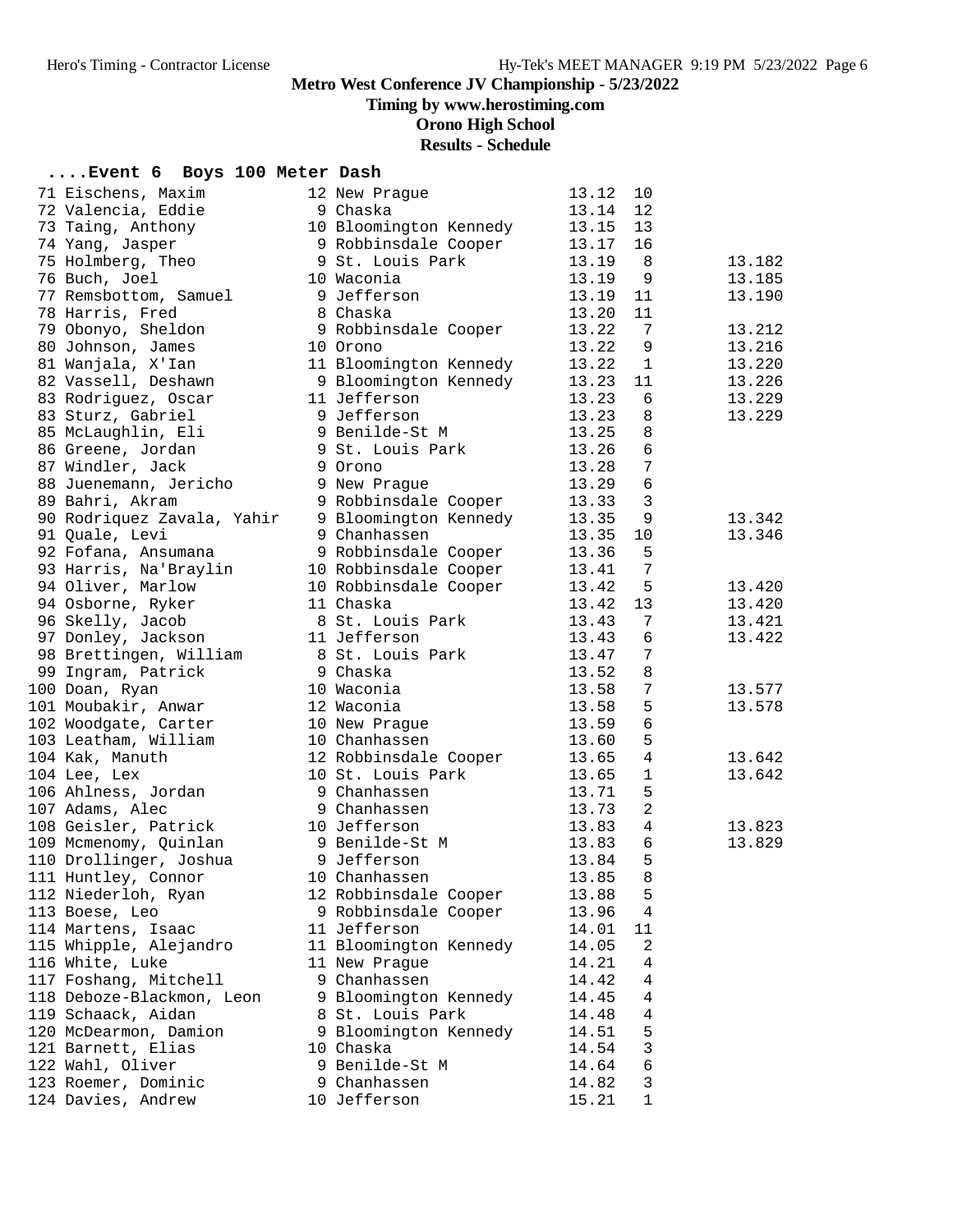# **Timing by www.herostiming.com**

**Orono High School**

# **Results - Schedule**

# **....Event 6 Boys 100 Meter Dash**

| 125 Burkhardt, Andrew   | 9 Jefferson            | 15.67 | 3              |
|-------------------------|------------------------|-------|----------------|
| 126 Greeman, Jazpar     | 9 Bloomington Kennedy  | 16.69 | 3              |
| 127 Mendez Duffy, Lucio | 8 St. Louis Park       | 17.15 | 3              |
| 128 Abdullahi, Mohamed  | 8 Chaska               | 19.05 | 3              |
| 129 Brasson, Anthony    | 10 Jefferson           | 20.30 | 2              |
| -- Puncochar, Davis     | 9 Benilde-St M         | SCR   | 16             |
| -- Radford, Kaedyn      | 10 Orono               | SCR   | 10             |
| -- Nkemough, Franklin   | 10 Benilde-St M        | SCR   | - 6            |
| -- Sol Lopez, Steven    | 11 Bloomington Kennedy | SCR   | $\overline{2}$ |
| -- Sparks, Antwon       | 10 Robbinsdale Cooper  | SCR   | 17             |
| -- Aimo, Luca           | 12 St. Louis Park      | SCR   | 13             |
| -- Link, Chris          | 9 St. Louis Park       | SCR   | 8              |
| -- Barnes, Cayden       | 9 New Praque           | SCR   | 3              |
| -- Simbi, Dieudonne     | 8 Chaska               | SCR   | 8              |
| -- Melby, Logan         | 10 Waconia             | SCR   | 16             |
| -- Boulanger, Jake      | 9 New Praque           | SCR   | 4              |
| -- Swift, Charlie       | 9 Waconia              | SCR   |                |

### **Event 7 Girls 4x200 Meter Relay**

| ===================     |                                                                                                                                                                                                                                                               |         |                                                                                                                                                                                                                                                                                                                                                                                                                                                                                                                   |                  |
|-------------------------|---------------------------------------------------------------------------------------------------------------------------------------------------------------------------------------------------------------------------------------------------------------|---------|-------------------------------------------------------------------------------------------------------------------------------------------------------------------------------------------------------------------------------------------------------------------------------------------------------------------------------------------------------------------------------------------------------------------------------------------------------------------------------------------------------------------|------------------|
|                         |                                                                                                                                                                                                                                                               |         |                                                                                                                                                                                                                                                                                                                                                                                                                                                                                                                   |                  |
| $'$ B $'$               |                                                                                                                                                                                                                                                               | 1:57.04 | 2                                                                                                                                                                                                                                                                                                                                                                                                                                                                                                                 | 1 O              |
|                         |                                                                                                                                                                                                                                                               |         |                                                                                                                                                                                                                                                                                                                                                                                                                                                                                                                   |                  |
|                         |                                                                                                                                                                                                                                                               |         |                                                                                                                                                                                                                                                                                                                                                                                                                                                                                                                   |                  |
| $'$ B $'$               |                                                                                                                                                                                                                                                               | 1:57.92 | 2                                                                                                                                                                                                                                                                                                                                                                                                                                                                                                                 | 8                |
|                         |                                                                                                                                                                                                                                                               |         |                                                                                                                                                                                                                                                                                                                                                                                                                                                                                                                   |                  |
| 3) Moore, Mya 8         |                                                                                                                                                                                                                                                               |         |                                                                                                                                                                                                                                                                                                                                                                                                                                                                                                                   |                  |
| $\mathsf{B}$            |                                                                                                                                                                                                                                                               | 1:58.52 | 2                                                                                                                                                                                                                                                                                                                                                                                                                                                                                                                 | 6                |
| 1) Nordrum, Tori 8      |                                                                                                                                                                                                                                                               |         |                                                                                                                                                                                                                                                                                                                                                                                                                                                                                                                   |                  |
| 3) Musta, Naomi 10      |                                                                                                                                                                                                                                                               |         |                                                                                                                                                                                                                                                                                                                                                                                                                                                                                                                   |                  |
|                         |                                                                                                                                                                                                                                                               | 1:58.70 | 2                                                                                                                                                                                                                                                                                                                                                                                                                                                                                                                 | 5                |
| 1) Schweiger, Kaitlyn 9 |                                                                                                                                                                                                                                                               |         |                                                                                                                                                                                                                                                                                                                                                                                                                                                                                                                   |                  |
| 3) Stong, Brooke 9      |                                                                                                                                                                                                                                                               |         |                                                                                                                                                                                                                                                                                                                                                                                                                                                                                                                   |                  |
|                         |                                                                                                                                                                                                                                                               | 1:58.86 | 2                                                                                                                                                                                                                                                                                                                                                                                                                                                                                                                 | 4                |
| 1) Hauck, Josie 9       |                                                                                                                                                                                                                                                               |         |                                                                                                                                                                                                                                                                                                                                                                                                                                                                                                                   |                  |
| 3) Myster, Lauren 10    |                                                                                                                                                                                                                                                               |         |                                                                                                                                                                                                                                                                                                                                                                                                                                                                                                                   |                  |
|                         |                                                                                                                                                                                                                                                               | 2:01.10 | 1                                                                                                                                                                                                                                                                                                                                                                                                                                                                                                                 |                  |
| 1) Greer, Isabella 9    |                                                                                                                                                                                                                                                               |         |                                                                                                                                                                                                                                                                                                                                                                                                                                                                                                                   |                  |
| 3) Meyer, Kylie 10      |                                                                                                                                                                                                                                                               |         |                                                                                                                                                                                                                                                                                                                                                                                                                                                                                                                   |                  |
|                         |                                                                                                                                                                                                                                                               | 2:03.95 | 2                                                                                                                                                                                                                                                                                                                                                                                                                                                                                                                 | 3                |
| 1) Martens, Emma 11     |                                                                                                                                                                                                                                                               |         |                                                                                                                                                                                                                                                                                                                                                                                                                                                                                                                   |                  |
| 3) Dammel, Marie 11     |                                                                                                                                                                                                                                                               |         |                                                                                                                                                                                                                                                                                                                                                                                                                                                                                                                   |                  |
|                         |                                                                                                                                                                                                                                                               | 2:05.11 | 2                                                                                                                                                                                                                                                                                                                                                                                                                                                                                                                 |                  |
| 1) Birkholtz, Lily 11   |                                                                                                                                                                                                                                                               |         |                                                                                                                                                                                                                                                                                                                                                                                                                                                                                                                   |                  |
| 3) Tietz, Ruby 10       |                                                                                                                                                                                                                                                               |         |                                                                                                                                                                                                                                                                                                                                                                                                                                                                                                                   |                  |
|                         |                                                                                                                                                                                                                                                               | 2:07.18 | $\mathbf{1}$                                                                                                                                                                                                                                                                                                                                                                                                                                                                                                      | 2                |
| 1) Nyanwleh, Eddy 11    |                                                                                                                                                                                                                                                               |         |                                                                                                                                                                                                                                                                                                                                                                                                                                                                                                                   |                  |
| 3) Petty, Nakayia 11    |                                                                                                                                                                                                                                                               |         |                                                                                                                                                                                                                                                                                                                                                                                                                                                                                                                   |                  |
|                         |                                                                                                                                                                                                                                                               | 2:08.49 | 2                                                                                                                                                                                                                                                                                                                                                                                                                                                                                                                 |                  |
| 1) Kanive, Kathryn 9    |                                                                                                                                                                                                                                                               |         |                                                                                                                                                                                                                                                                                                                                                                                                                                                                                                                   |                  |
| 3) Langevin, Lydia 9    |                                                                                                                                                                                                                                                               |         |                                                                                                                                                                                                                                                                                                                                                                                                                                                                                                                   |                  |
|                         |                                                                                                                                                                                                                                                               | 2:11.57 | 1                                                                                                                                                                                                                                                                                                                                                                                                                                                                                                                 |                  |
| 1) Wieland, Emery 7     |                                                                                                                                                                                                                                                               |         |                                                                                                                                                                                                                                                                                                                                                                                                                                                                                                                   |                  |
|                         | School<br>1 Chaska<br>1) Leak, Lydia 9<br>3) Simbeye, Ziwilani 9<br>2 Orono<br>1) Gustafson, Hope 8<br>3 New Praque<br>4 Waconia<br>5 Chanhassen<br>6 Waconia 'B'<br>7 Bloomington Jefferson<br>8 New Prague<br>9 Robbinsdale Cooper<br>10 Orono<br>11 Chaska |         | 2) Godin, Abigail 8<br>4) Schmitz, Ayla 8<br>2) Uselding, Alivia 8<br>4) Walsh, Taylor 8<br>2) Schoenbauer, Maria 9<br>4) Falconer, JuliAnn 10<br>2) Laumann, Mackayla 9<br>4) Schluck, Elle 9<br>2) Gellner, Mataya 9<br>4) Taha, Hanna 10<br>2) Schular, Madelyn 9<br>4) Rhode, Brooke 10<br>2) Medvedovski, Sneezy 11<br>4) Dyrud, Annika 10<br>2) Johnson, MaKenna 10<br>4) Savoie, Rylie 9<br>2) Pitt, Zaniyah<br>4) Agossou, Abra 12<br>2) Ryskamp, Iyla 12<br>4) Wellman, Isabel 12<br>2) Thompson, Anna 9 | Finals H# Points |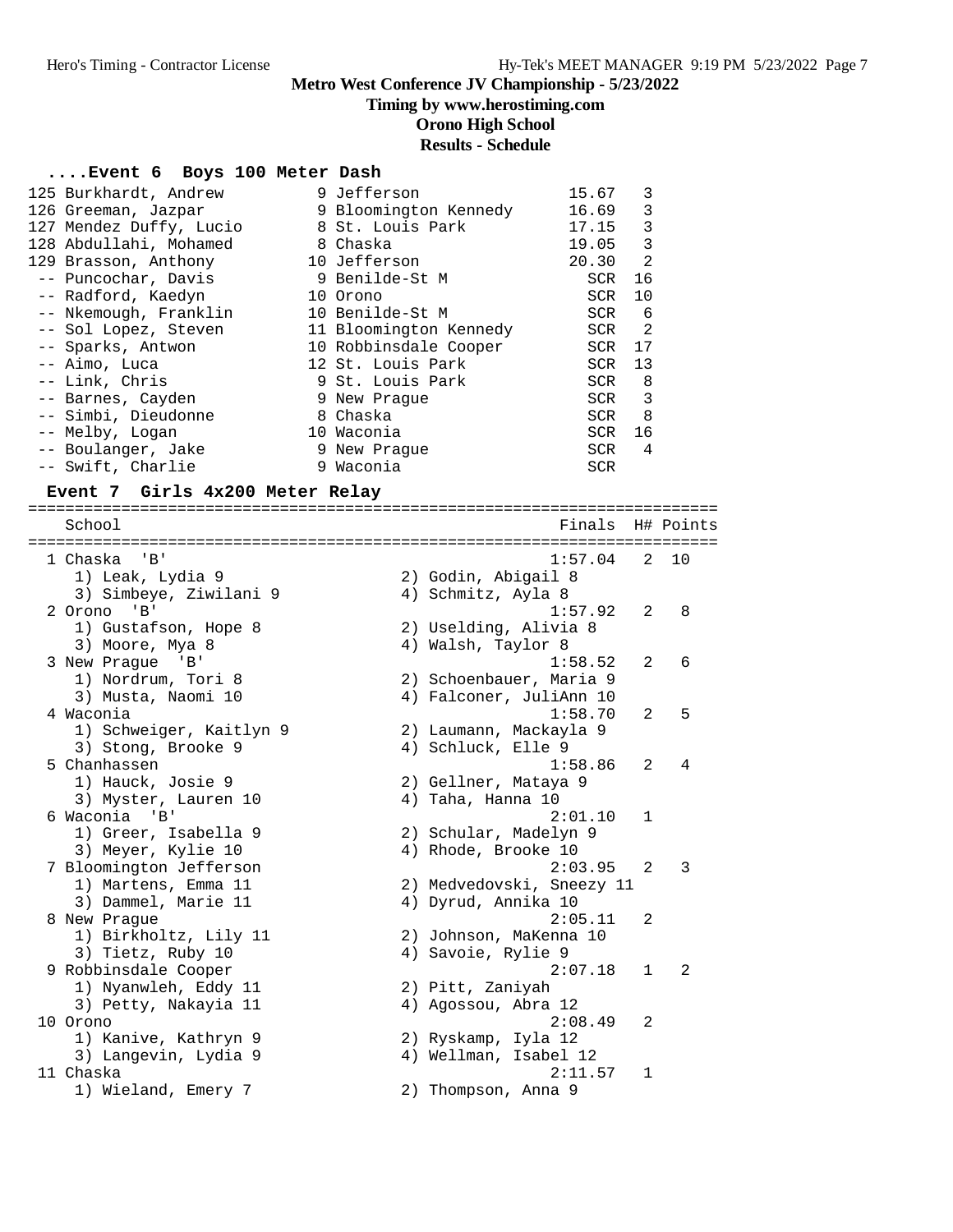#### **Timing by www.herostiming.com**

# **Orono High School**

#### **Results - Schedule**

**....Event 7 Girls 4x200 Meter Relay**

|         | Finals Points                                                                                                                                                                                                                                                                                                                                                    |
|---------|------------------------------------------------------------------------------------------------------------------------------------------------------------------------------------------------------------------------------------------------------------------------------------------------------------------------------------------------------------------|
| 1:41.10 | 1 O                                                                                                                                                                                                                                                                                                                                                              |
|         |                                                                                                                                                                                                                                                                                                                                                                  |
|         |                                                                                                                                                                                                                                                                                                                                                                  |
| 1:41.93 | 8                                                                                                                                                                                                                                                                                                                                                                |
|         |                                                                                                                                                                                                                                                                                                                                                                  |
|         |                                                                                                                                                                                                                                                                                                                                                                  |
| 1:42.42 | 6                                                                                                                                                                                                                                                                                                                                                                |
|         |                                                                                                                                                                                                                                                                                                                                                                  |
|         |                                                                                                                                                                                                                                                                                                                                                                  |
| 1:42.96 | 5                                                                                                                                                                                                                                                                                                                                                                |
|         |                                                                                                                                                                                                                                                                                                                                                                  |
|         |                                                                                                                                                                                                                                                                                                                                                                  |
| 1:44.14 | 4                                                                                                                                                                                                                                                                                                                                                                |
|         |                                                                                                                                                                                                                                                                                                                                                                  |
|         |                                                                                                                                                                                                                                                                                                                                                                  |
| 1:47.09 | 3                                                                                                                                                                                                                                                                                                                                                                |
|         |                                                                                                                                                                                                                                                                                                                                                                  |
|         |                                                                                                                                                                                                                                                                                                                                                                  |
| 1:51.13 | $\mathfrak{D}$                                                                                                                                                                                                                                                                                                                                                   |
|         |                                                                                                                                                                                                                                                                                                                                                                  |
|         |                                                                                                                                                                                                                                                                                                                                                                  |
|         | 4) Wackerfuss, Eleanor 11<br>2) Dubay, Gabe 10<br>4) Pierce, Mathias 9<br>2) Hobbs, Charles 8<br>4) Stroebel Pliner, Sam 10<br>2) Gonleh, Joshua 12<br>4) Ponder, Nehemiah 11<br>2) Farah, Samatar 10<br>4) Sanders, Jack 10<br>2) Pahl, Grant 10<br>4) Chromy, Cale 9<br>2) Windler, Jack 9<br>4) Shidemen, Jack 10<br>2) Burke, Braden 9<br>4) St Cyr, Cohen 9 |

#### **Event 9 Girls 1600 Meter Run**

======================================================================= Name **Name** Year School **Finals Points** ======================================================================= 1 Kendrick, Danica 8 Waconia 5:52.40 10 2 Krhin, Vivian 8 Jefferson 5:52.97 8 3 Myers, Maren 10 Jefferson 6:02.42 6 4 Harris, Ebony 12 Chanhassen 6:04.45 5 5 Knutson, Lauren 7 Jefferson 6:04.72 4 6 Augustine, Louisa 9 St. Louis Park 6:05.56 3 7 Lang, Sydney 9 Chanhassen 6:07.85 2 8 Chenvert, Addie 10 St. Louis Park 6:08.55 1 9 Marcou, Liliana 9 Jefferson 6:11.55 10 Niaz, Cynthia 11 Waconia 6:14.08 11 Burke, Tessa 9 Chanhassen 6:14.67 12 Yidnekachew, Adonai 9 Chaska 6:17.40 13 Lund, Ella 10 New Prague 6:19.47 14 Sufka, Ayla 8 Waconia 6:25.33 15 Westvig, Madalyn 8 Chanhassen 6:28.49 16 Minnick, Ellie 9 St. Louis Park 6:32.95 17 Greymont, Natalie 10 Bloomington Kennedy 6:46.26 18 Kettunen, Ruby 11 Jefferson 6:57.45 19 Nafstad, Allyson 10 Orono 6:59.43 20 Cassuto, Siggy 11 St. Louis Park 7:10.74 21 Lukes, Sunny 8 New Prague 7:27.17 22 Keating, Lucille 9 Orono 8:49.13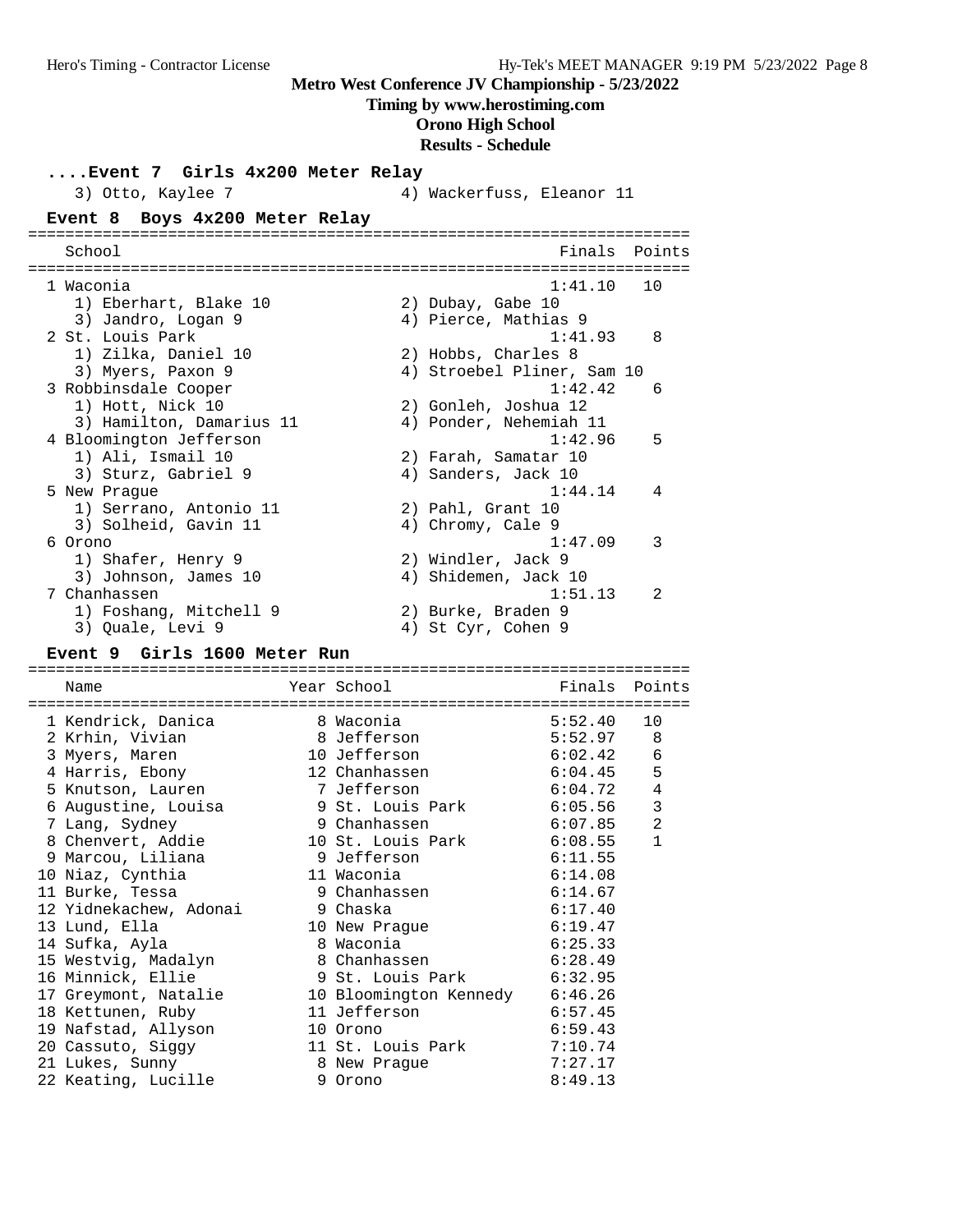# **Timing by www.herostiming.com**

**Orono High School**

# **Results - Schedule**

# **....Event 9 Girls 1600 Meter Run**

| -- Masica, Lauren         | 9 Orono   |                        | <b>SCR</b> |
|---------------------------|-----------|------------------------|------------|
| -- Edwards-Hughes, Franny | 9 Orono   |                        | SCR        |
| -- Burr, Lillie           | 11 Orono  |                        | <b>SCR</b> |
| -- Condit, Hazel          | 9 Waconia |                        | <b>SCR</b> |
| -- Moss Magana, Isabel    |           | 12 Bloomington Kennedy | <b>SCR</b> |
| -- Francis, Samantha      | 11 Orono  |                        | <b>SCR</b> |
| -- Sutter, Lilly          | 7 Chaska  |                        | SCR        |

| Event 10 Boys 1600 Meter Run |                                |                  |                |                |
|------------------------------|--------------------------------|------------------|----------------|----------------|
| Name                         | Year School                    | Finals H# Points |                |                |
| 1 Leonard, Noah              | 11 Chaska                      | 4:49.04          | 2              | 10             |
| 2 Hallen, Gabe               | 8 Orono                        | 4:51.22          | 2              | 8              |
| 3 Austad, Dylan              | 12 Chaska                      | 4:51.27          | 2              | 6              |
| 4 Blasingame, Aaron          | 12 Bloomington Kennedy 4:52.55 |                  | $\mathbf{1}$   | 5              |
| 5 Schaal, Casey              | 9 Chaska                       | 4:55.62          | 2              | 4              |
| 6 Holzman, Robert            | 12 Jefferson                   | 4:56.75          | 2              | 3              |
| 7 Keefe, Samson              | 10 Bloomington Kennedy         | 4:57.60          | $\overline{2}$ | $\overline{2}$ |
| 8 Siesennop, Thomas          | 12 Bloomington Kennedy         | 5:01.44          | $\overline{2}$ | $\mathbf{1}$   |
| 9 Altstatt, Patrick          | 8 Jefferson                    | 5:02.50          | 2              |                |
| 10 Carpenter, William        | 9 St. Louis Park               | 5:04.22          | 2              |                |
| 11 Colleran, Andrew          | 11 Chanhassen                  | 5:05.15          | 2              |                |
| 12 Ward, Aiden               | 10 Orono                       | 5:06.11          | 2              |                |
| 13 Zrust, Dennis             | 11 Bloomington Kennedy 5:06.63 |                  | 2              |                |
| 14 Beck, Alex                | 10 New Prague                  | 5:12.06          | $\overline{a}$ |                |
| 15 Kearney, Alex             | 9 Waconia                      | 5:14.37          | $\overline{2}$ |                |
| 16 Munsch, Cooper            | 8 Orono                        | 5:14.39          | $\overline{a}$ |                |
| 17 Henkel, Aidan             | 11 New Prague                  | 5:14.63          | 2              |                |
| 18 Dougherty, Evan           | 8 Chaska                       | 5:15.37          | $\overline{2}$ |                |
| 19 Nugent, Carlos            | 9 Chanhassen                   | 5:15.77          | 2              |                |
| 20 Hunnicutt, Jordan         | 8 Chanhassen                   | 5:16.16          | $\overline{a}$ |                |
| 21 Chapman, Sam              | 7 Orono                        | 5:20.69          | $\overline{2}$ |                |
| 22 Stiele, Cameron           | 11 Chanhassen                  | 5:20.81          | 2              |                |
| 23 Martin, Thomas            | 9 Orono                        | 5:21.13          | 1              |                |
| 24 Altstatt, Alexander       | 8 Jefferson                    | 5:23.98          | 2              |                |
| 25 Lewis, Cannon             | 8 Orono                        | 5:26.53          | $\mathbf{1}$   |                |
| 26 Mau, Leyton               | 9 Chanhassen                   | 5:27.23          | $\mathbf{1}$   |                |
| 27 Olchefeski, Hunter        | 10 Jefferson                   | 5:27.99          | 1              |                |
| 28 Erpelding, Wesley         | 10 Chanhassen                  | 5:28.10          | 2              |                |
| 29 McCarthy, Kyle            | 10 New Praque                  | 5:30.56          | 1              |                |
| 30 Mohamed, Yusuf            | 12 Jefferson                   | 5:44.47          | $\mathbf{1}$   |                |
| 31 Durbin, Adam              | 9 Bloomington Kennedy 5:48.22  |                  | $\mathbf{1}$   |                |
| 32 Thomas, Liam              | 11 Bloomington Kennedy 5:50.09 |                  | $\mathbf{1}$   |                |
| 33 Kuss, Cayden              | 10 St. Louis Park              | 5:55.91          | 1              |                |
| 34 Juenemann, Gabriel        | 11 New Prague                  | 6:10.60          | 1              |                |
| 35 Davis, Gavin              | 10 New Prague                  | 6:10.67          | 1              |                |
| 36 Dyrud, Mattias            | 12 Jefferson                   | 6:13.15          | $\mathbf{1}$   |                |
| 37 Brooks, Andrew            | 9 Robbinsdale Cooper           | 6:26.57          | $\overline{1}$ |                |
| 38 Barron, Michael           | 10 Jefferson                   | 6:26.92          | 1              |                |
| 39 Churchill, Gavin          | 10 Jefferson                   | 6:30.34          | $\mathbf{1}$   |                |
| 40 Wolfson, Benjamin         | 9 Benilde-St M                 | 6:33.00          | $\mathbf{1}$   |                |
| 41 Timberman, Jack           | 9 Benilde-St M                 | 6:41.81          | $\mathbf 1$    |                |
| 42 Rischall, Zeke            | 10 St. Louis Park              | 6:43.30          | 1              |                |
|                              |                                |                  |                |                |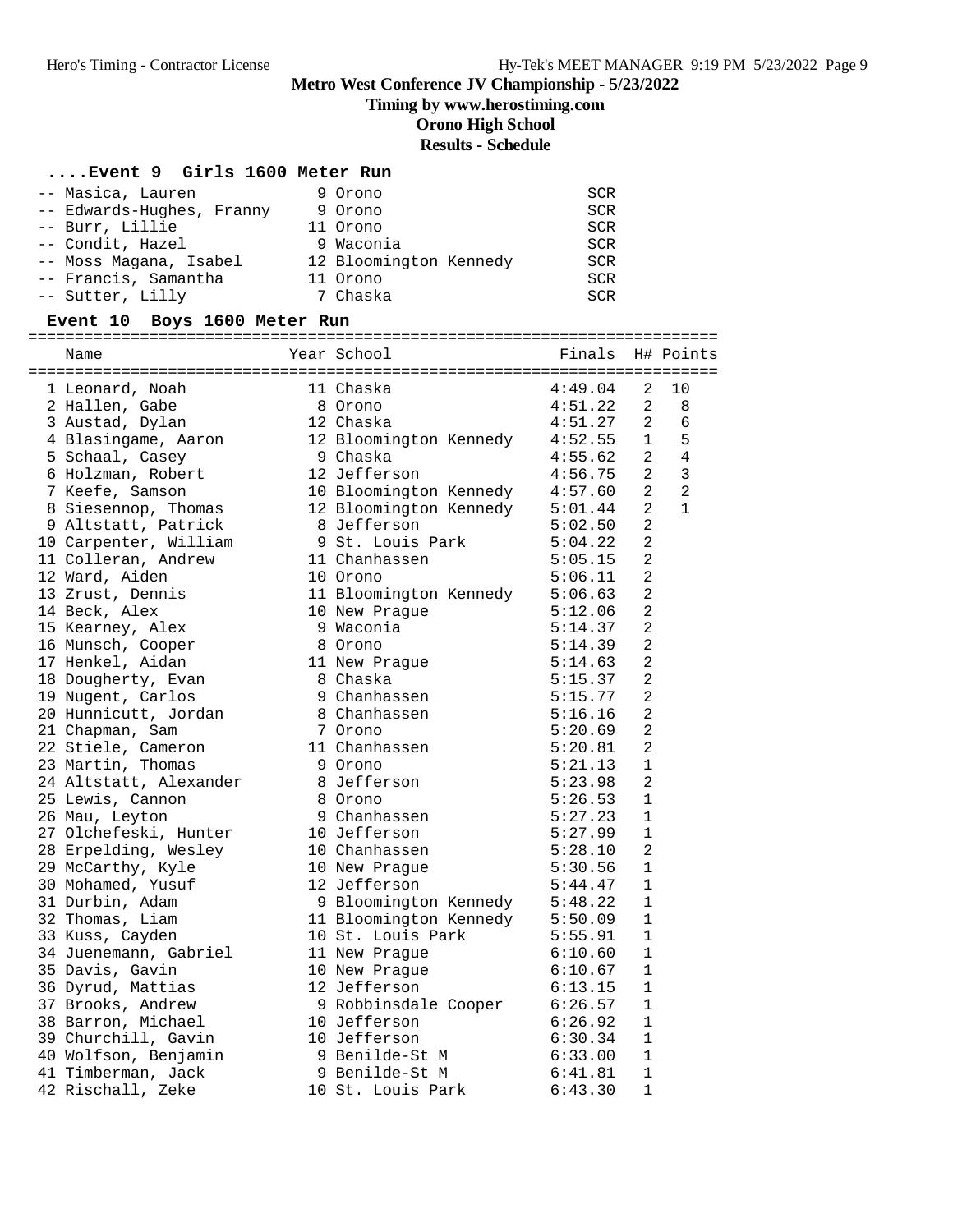### **Timing by www.herostiming.com**

**Orono High School**

# **Results - Schedule**

#### **....Event 10 Boys 1600 Meter Run**

| 43 Medina, Pedro          | 9 Waconia |                   | 7:17.86 | $\mathbf{1}$ |
|---------------------------|-----------|-------------------|---------|--------------|
| -- Mackenthun, Avery      |           | 12 Chanhassen     | SCR     | 1            |
| -- Tellinghuisen, Jamison |           | 9 Chanhassen      | SCR     | 1            |
| -- Johnson, Evan          | 10 Chaska |                   | SCR     | <sup>1</sup> |
| -- Muelhausen, Gus        |           | 11 St. Louis Park | SCR     |              |

#### **Event 11 Girls 4x100 Meter Relay**

========================================================================== School **Finals H# Points** ========================================================================== 1 New Prague 55.07 3 10 1) Barsness, Ava 11 120 2) Quast, Olivia 8 3) Bawdon, Ellie 8 4) Johnson, McKenzie 9 2 Orono 56.21 3 8 1) Rapp, Alex 11 2) Rapp, Sophia 10 3) Dent, Madeline 9 4) Will, Eliana 9 3 Benilde-St Margaret's 'B' 56.70 2 6 1) Ford, Janai 9 2) Cooper, Ania 11 3) Schultz, Elliot 9 (4) Cronin, Amanda 10 4 Waconia 56.73 3 5 1) Schluck, Elle 9 2) Schweiger, Kaitlyn 9 3) Laumann, Mackayla 9 4) Stong, Brooke 9 5 New Prague 'C' 56.83 3 1) Birkholtz, Lily 11 2) Johnson, MaKenna 10 3) Tietz, Ruby 10 (4) Savoie, Rylie 9 6 Chaska 'C' 56.84 2 4 1) Owusu, Abigail 11 2) Simbeye, Ziwilani 9 3) Schmitz, Ayla 8 4) Wackerfuss, Eleanor 11 7 New Prague 'D' 57.21 3 1) Nordrum, Tori 8 2) Falconer, JuliAnn 10 3) Schoenbauer, Maria 9 (4) Musta, Naomi 10 8 Chanhassen 57.57 2 3 1) Feuerhelm, Maya 9 2) Tregembo, Peyton 12 3) Jensen, MacKenzie 7 4) Callos, Alayna Avarielle 10 9 Bloomington Jefferson 57.79 3 2 1) Medvedovski, Kseniya 10 2) Evans, Lexie 10 3) Chen, Susan 11 (4) Requejo, Giada 10 10 Waconia 'C' 58.04 1 1) Kendrick, Danica 8 2) Schmidt, Amelia 8 3) Vasquez-Castillo, Lynn 8 4) Greenwood, Marium 8 11 Robbinsdale Cooper 58.44 3 1 1) Petty, Nakayia 11 2) Nyanwleh, Eddy 11 3) Pitt, Zaniyah  $4)$  Agossou, Abra 12 12 Waconia 'B' 58.60 1 1) Engkjer, Olivia 9 2) Pauly, Addison 9 3) Gesinger, Elizabeth 9 4) Dammann, Alyssa 9 13 New Prague 'E' 58.69 2 1) Ophus, Karly 8 2) Kraft, Natalie 8 3) Barton, Mia 8 4) Stewart, Hannah 8 14 Chaska 'B' 1:00.22 2 1) Leak, Lydia 9 2) Bigaouette, Isabelle 9 3) Schmidt, Ava 9 4) Thompson, Anna 9 15 Orono 'B' 1:00.27 2 1) Kanive, Kathryn 9 2) Ryskamp, Iyla 12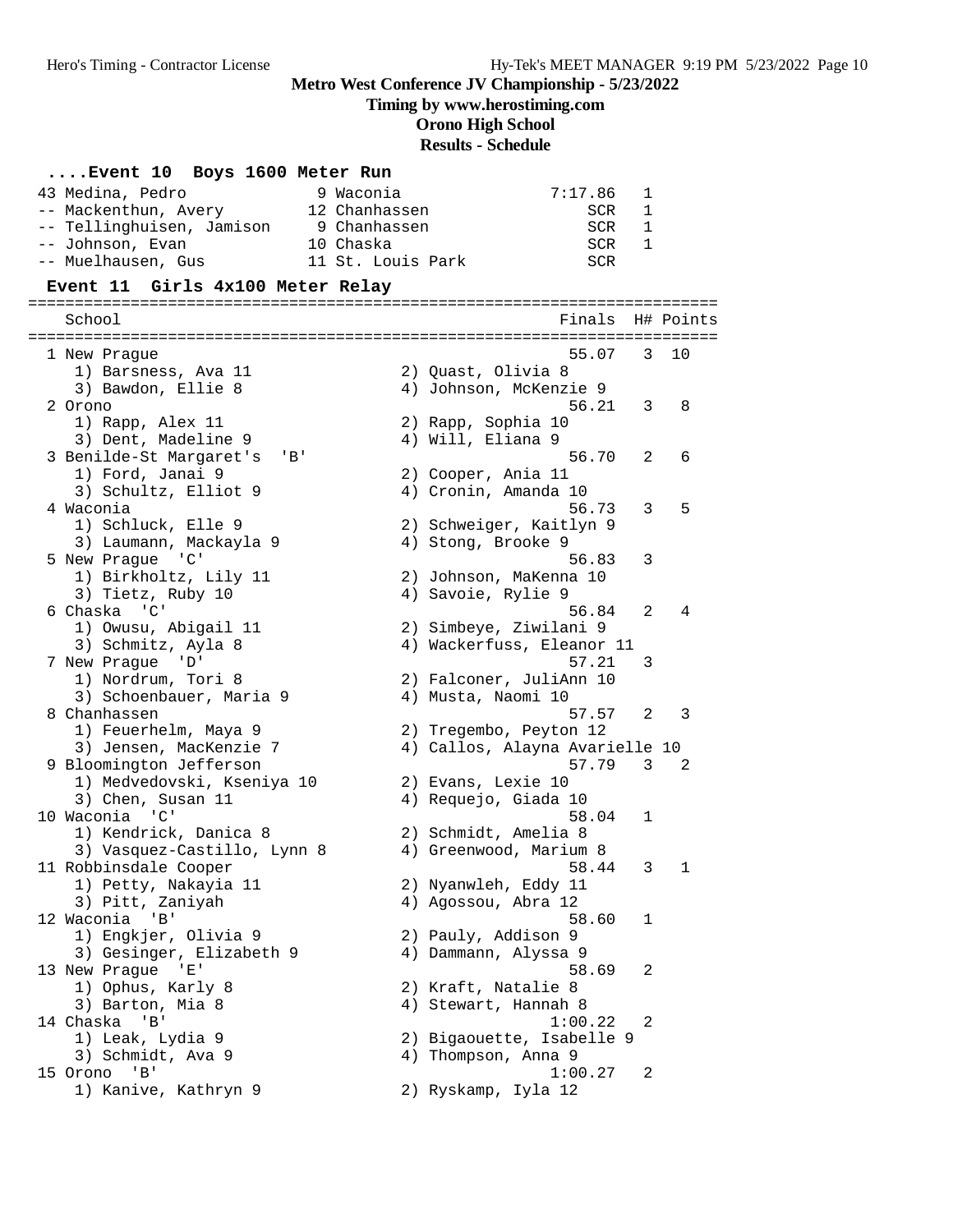#### **Timing by www.herostiming.com**

# **Orono High School**

### **Results - Schedule**

#### **....Event 11 Girls 4x100 Meter Relay**

| 3) Wellman, Isabel 12                                | 4) Langevin, Lydia 9      |
|------------------------------------------------------|---------------------------|
| 16 New Praque 'F'                                    | 1:00.51 1                 |
| 1) Tupy, Brooke 10                                   | 2) Flaskamp, Aubrey 10    |
| 3) Piilola, Megan 10                                 | 4) Hongerholt, Sophie 9   |
| 17 Chaska                                            | 1:01.30 1                 |
| 1) Boyer, Chloe 9                                    | 2) Dixey, Emma 9          |
| 3) Soukgnindy, Sovanrachana 9                        | 4) Frey, Jocelyn 9        |
| 18 New Praque 'B'                                    | 1:04.62<br>$\overline{2}$ |
| 1) Casqueiro, Ana 11                                 | 2) Anderson, Lauren 9     |
| 3) Weiler, Savanah 8                                 | 4) Adamek, Kamryn 9       |
| 19 St. Louis Park                                    | $1:12.98$ 3               |
| 1) Lewis, Denea 10                                   | 2) Lewis, Dani 8          |
| 3) Kromah, Janet 9                                   | 4) Muehlhausen, Hannah 8  |
| -- Benilde-St Margaret's                             | $\overline{1}$<br>FS      |
| 1) Adams, Ella 9                                     | 2) Golla, Isabella 9      |
| 3) Howell, Audrey 9                                  | 4) Ebsen-Garrett, Eva 10  |
| -- Benilde-St Margaret's<br>$\overline{\phantom{a}}$ | 2<br>SCR                  |
| 1) Eilertson, Emma 9                                 | 2) Hansen, Hailey 9       |
| 3) Malrait, Elisabeth 10                             | 4) Luger, Clara 11        |

#### **Event 12 Boys 4x100 Meter Relay**

========================================================================== School **Finals** H# Points ========================================================================== 1 Robbinsdale Cooper 47.75 2 10 1) Shabazz, Yuseff 11 2) Fofanah, Baimba 12 3) Freeman, Racine 12 (4) Yang, Jasper 9 2 Chaska 'C' 47.90 1 8 1) Wilson, Adam 9 2) Fahler, Marshall 8 3) Abdullahi, Mohamed 8 4) Turner, Carson 8 3 New Prague 48.06 2 6 1) Josephson, Noah 10 2) Chromy, Cale 9 3) Braith, Jackson 11 (4) Berger, Jack 10 4 Waconia 48.51 2 5 1) Eberhart, Blake 10 2) Jandro, Logan 9 3) Dubay, Gabe 10 4) Pierce, Mathias 9 5 St. Louis Park 50.12 2 4 1) Eichten, Jeremy 9 2) Holmberg, Theo 9 3) Gaines, Declan 9 4) Cox, Shepard 8 6 St. Louis Park 'B' 50.37 2 1) Link, Chris 9 2) Waritay, Maxwell 10 3) Greene, Jordan 9 (4) Skelly, Jacob 8 7 Chanhassen 50.54 1 3 1) Gustad, Loghan 8 2) St Cyr, Cohen 9 3) Huntley, Connor 10 (4) Christl, Brock 9 8 Bloomington Jefferson 50.85 2 2 1) 8 Bloomington Jefferson<br>
1) Schultz, Tyson 10 2) Remsbottom, Samuel 9<br>
3) Donley, Jackson 11 4) Sanders, Jack 10 3) Donley, Jackson 11 4) Sanders, Jack 10 9 Orono 51.33 2 1 1) Shafer, Henry 9 2) Windler, Jack 9 3) Johnson, James 10 4) Swearingen, Andrew 10 10 Benilde-St Margaret's 53.87 2 1) Crandall, Slater 10 2) Kloss, Max 9 3) McLaughlin, Eli 9 4) Puncochar, Davis 9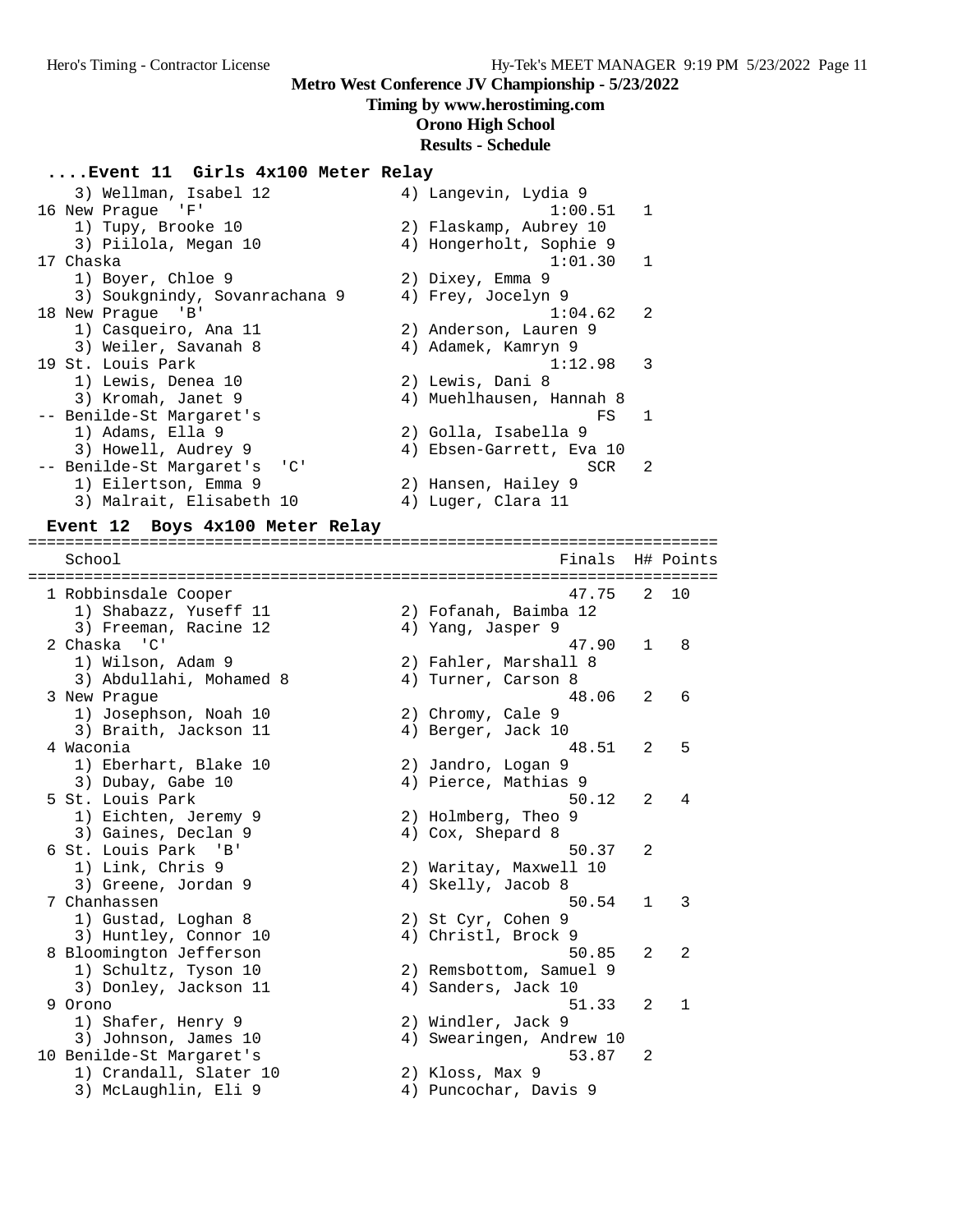### **Timing by www.herostiming.com**

# **Orono High School**

### **Results - Schedule**

# **....Event 12 Boys 4x100 Meter Relay**

| 11 Chaska 'B'        | 54.37                  |  |
|----------------------|------------------------|--|
| 1) Schmidt, Joshua 8 | 2) Valencia, Eddie 9   |  |
| 3) Pals, Aidan 9     | 4) Wedel, Josh 9       |  |
| 12 Chaska            | 55.91                  |  |
| 1) Osborne, Ryker 11 | 2) A, Chaska 12        |  |
| 3) Stuewe, Evan 11   | 4) Knapper, Danzell 10 |  |
|                      |                        |  |

#### **Event 13 Girls 400 Meter Dash**

#### ========================================================================== Name Year School Finals H# Points

| Name                    |   | Year School           | Finals  |                | H# Points      |
|-------------------------|---|-----------------------|---------|----------------|----------------|
| ======================= |   |                       |         |                |                |
| 1 Such, Daphne          |   | 9 Bloomington Kennedy | 1:05.22 | 3              | 10             |
| 2 Andereen, Ryanne      |   | 8 Orono               | 1:06.14 | $\overline{2}$ | 8              |
| 3 Meyer, Kylie          |   | 10 Waconia            | 1:06.40 | $\mathbf{3}$   | $\epsilon$     |
| 4 Gellner, Mataya       |   | 9 Chanhassen          | 1:08.33 | $\mathsf{3}$   | 5              |
| 5 Hughes, Georgia       |   | 9 St. Louis Park      | 1:08.73 | $\mathsf{3}$   | 4              |
| 6 Joos, Ava             |   | 9 Chanhassen          | 1:08.93 | 3              | $\overline{3}$ |
| 7 Meyen, Ayelel         |   | 10 St. Louis Park     | 1:10.64 | $\overline{2}$ | $\overline{2}$ |
| 8 Motz, Carley          |   | 10 New Praque         | 1:10.72 | 3              | $\mathbf{1}$   |
| 9 Hawley, Emily         |   | 11 Jefferson          | 1:11.30 | 3              |                |
| 10 Palony, Anna         |   | 12 Robbinsdale Cooper | 1:12.77 | 2              |                |
| 11 Schmidt, Amelia      |   | 8 Waconia             | 1:13.04 | 2              |                |
| 12 Willems, Kaelyn      |   | 9 Chaska              | 1:14.15 | 3              |                |
| 13 Duo, Vivian          |   | 11 Robbinsdale Cooper | 1:14.99 | 1              |                |
| 14 Gustafson, Hope      |   | 8 Orono               | 1:15.69 | $\overline{2}$ |                |
| 15 Hemann, Brooke       |   | 9 Jefferson           | 1:16.14 | 2              |                |
| 16 Nyaqaka, Nancy       |   | 9 St. Louis Park      | 1:19.00 | 1              |                |
| 17 Metzdorff, Sophia    |   | 11 New Praque         | 1:23.31 | 1              |                |
| 18 Omare, Rhoda         |   | 11 Robbinsdale Cooper | 1:26.64 | 1              |                |
| -- Havekost, Nina       |   | 12 St. Louis Park     | SCR     | 1              |                |
| -- Makled, Ayah         |   | 11 Jefferson          | SCR     | 2              |                |
| -- Lopez, Zoe           | 9 | Orono                 | SCR     | 2              |                |
|                         |   |                       |         |                |                |

### **Event 14 Boys 400 Meter Dash**

| Name                                                  | Year School <b>Sand</b> | Finals H# Points |                |        |
|-------------------------------------------------------|-------------------------|------------------|----------------|--------|
| 1 Fofanah, Baimba               12 Robbinsdale Cooper |                         | 56.04            |                | 4 10   |
| 2 Heimdahl, Grant                                     | 12 Chanhassen           | 56.08 5          |                | - 8    |
| 3 Vogt, Justin                                        | 11 Waconia              | 56.14 5          |                | 6      |
| 4 Ali, Ismail                                         | 10 Jefferson            | 56.24            | 5              | 5      |
| 5 Hjelseth, William                                   | 11 Waconia              | 56.35            | 5              | 4      |
| 6 Gronholz, Charlie                                   | 10 Orono                | 56.36            | 5              | 3      |
| 7 Westanmo, Anders                                    | 9 Jefferson             | 56.69            | 5              | 2      |
| 8 King, Ryan                                          | 11 New Prague           | 56.92            | 5              |        |
| 9 Thueringer, Mitchell 11 Benilde-St M                |                         | 57.35            | $\overline{4}$ |        |
| 10 Dykstra, Ethan                                     | 8 Waconia               | 57.36            | $\overline{4}$ |        |
| 11 Keefe, Easton                                      | 9 Bloomington Kennedy   | 57.44            | $\mathbf{1}$   |        |
| 12 Laban, Shaban                                      | 9 Bloomington Kennedy   | 58.04            | 3              |        |
| 13 Predovich, Noah                                    | 11 Waconia              | 58.11            | 4              |        |
| 14 Gellner, Carter                                    | 9 Chanhassen            | 58.30            | 4              | 58.297 |
| 15 Hashi, Yoonis                                      | 10 Bloomington Kennedy  | 58.30            | 5              | 58.300 |
| 16 Johnson, Oliver                                    | 11 Bloomington Kennedy  | 58.39            | $\mathbf{1}$   |        |
| 17 Scroggins, Charles                                 | 10 Benilde-St M         | 58.58            | 4              |        |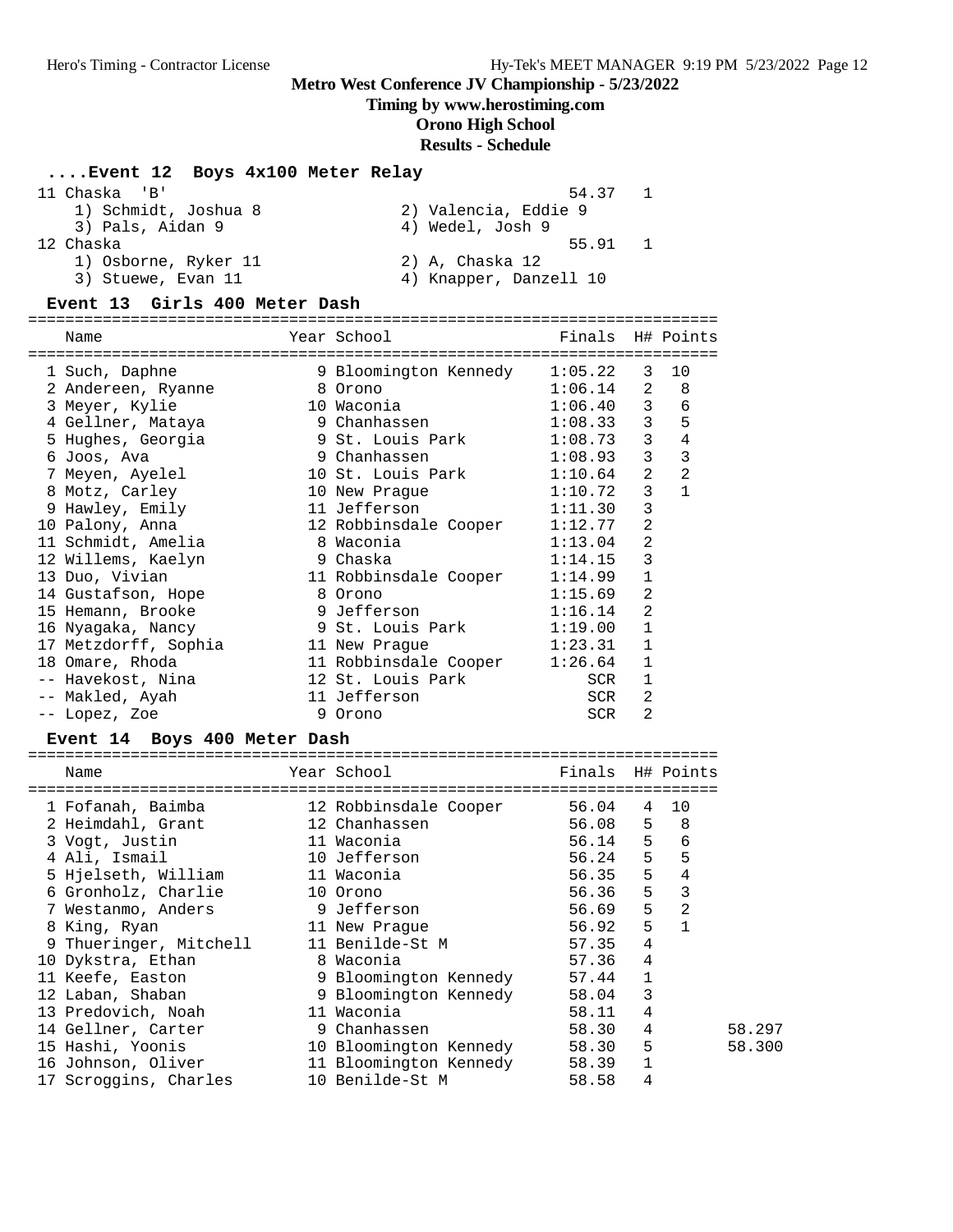#### **Timing by www.herostiming.com**

**Orono High School**

# **Results - Schedule**

#### **....Event 14 Boys 400 Meter Dash**

| 18 Loro, Gubek             | 11 Bloomington Kennedy | 58.70   | 4              |
|----------------------------|------------------------|---------|----------------|
| 19 Litchy, Matthew         | 10 Benilde-St M        | 59.19   | 3              |
| 20 Nyambare, Wesley        | 10 Bloomington Kennedy | 59.20   | 3              |
| 21 Farah, Samatar          | 10 Jefferson           | 59.26   | $\overline{4}$ |
| 22 Miller, Jerrik          | 10 Bloomington Kennedy | 1:00.03 | $\mathbf{1}$   |
| 23 Ogbebor, Esosa          | 10 Bloomington Kennedy | 1:00.05 | 2              |
| 24 Geyre, Hudayfa          | 10 Bloomington Kennedy | 1:00.55 | $\mathbf{3}$   |
| 25 Rodriquez Zavala, Yahir | 9 Bloomington Kennedy  | 1:00.80 | $\mathsf 3$    |
| 26 Taing, Anthony          | 10 Bloomington Kennedy | 1:01.03 | $\mathbf{3}$   |
| 27 Obonyo, Sheldon         | 9 Robbinsdale Cooper   | 1:02.78 | $\overline{2}$ |
| 28 Osborne, Ryker          | 11 Chaska              | 1:02.98 | $\mathbf{1}$   |
| 29 Juenemann, Jericho      | 9 New Prague           | 1:03.50 | 2              |
| 30 Serrano, Antonio        | 11 New Praque          | 1:03.94 | 3              |
| 31 Holmlund, Jaxon         | 8 Waconia              | 1:04.04 | $\sqrt{2}$     |
| 32 Somsacksy, Toby         | 12 Bloomington Kennedy | 1:04.91 | 3              |
| 33 Jason, Burnside         | 10 Benilde-St M        | 1:06.54 | $\mathbf{1}$   |
| 34 Kopp, Jon               | 8 Waconia              | 1:06.73 | 2              |
| 35 Steven, Tangney         | 11 Benilde-St M        | 1:08.31 | $\overline{a}$ |
| 36 Revollo, Anthony        | 9 Waconia              | 1:08.73 | 2              |
| 37 Redden, Chris           | 10 Benilde-St M        | 1:09.65 | $\mathbf{1}$   |
| 38 Wahl, Oliver            | 9 Benilde-St M         | 1:10.50 | $\mathbf{1}$   |
| -- Sol Lopez, Steven       | 11 Bloomington Kennedy | SCR     | $\mathbf 1$    |
| -- Geisler, Patrick        | 10 Jefferson           | SCR     | $\overline{2}$ |

#### **Event 15 Girls 300 Meter Hurdles**

========================================================================== Name Year School Finals H# Points ========================================================================== 1 Yezzi, Kate 10 Chanhassen 52.72 3 10 2 Johnson, Anika 9 New Prague 54.26 3 8 3 McBroom, Annie 10 New Prague 54.96 3 6 4 Savoie, Rylie 9 New Prague 55.13 3 5 5 Hildebrand, Addison 8 Chanhassen 55.22 2 4 6 Jacobs, Ellie 8 Chanhassen 55.50 3 3 7 Wichmann, Karissa 12 Chanhassen 57.16 2 8 Feuerhelm, Maya 9 Chanhassen 57.77 3 9 Langeberg, Hannah 10 New Prague 58.35 2 10 Christopher, Quantasia 9 Bloomington Kennedy 58.41 2 2 11 Siemienas, Erin 10 Chaska 59.05 3 1 12 Olson, Carly 8 Orono 59.15 1 13 Turcotte, Anna 10 St. Louis Park 59.25 2 14 Schaefer, Amalia 9 Waconia 59.34 2 15 Schmidt, Karis 10 Chanhassen 1:00.25 1 16 Stanley, Claire 12 Benilde-St M 1:00.66 1 17 Pesta, Kenna 12 Chanhassen 1:00.95 2 18 Nelson, Katie 11 St. Louis Park 1:01.79 2 19 Loes, Talia 9 Benilde-St M 1:03.55 1 20 Grack, Kendra 9 New Prague 1:04.78 1 21 Hoffhines, Maisy 9 Bloomington Kennedy 1:07.43 1 22 Peterson, Lily 11 Benilde-St M 1:08.28 1 -- Petersen, Kysa 9 Chanhassen SCR 3 -- Wills, Nicole 10 Waconia SCR 1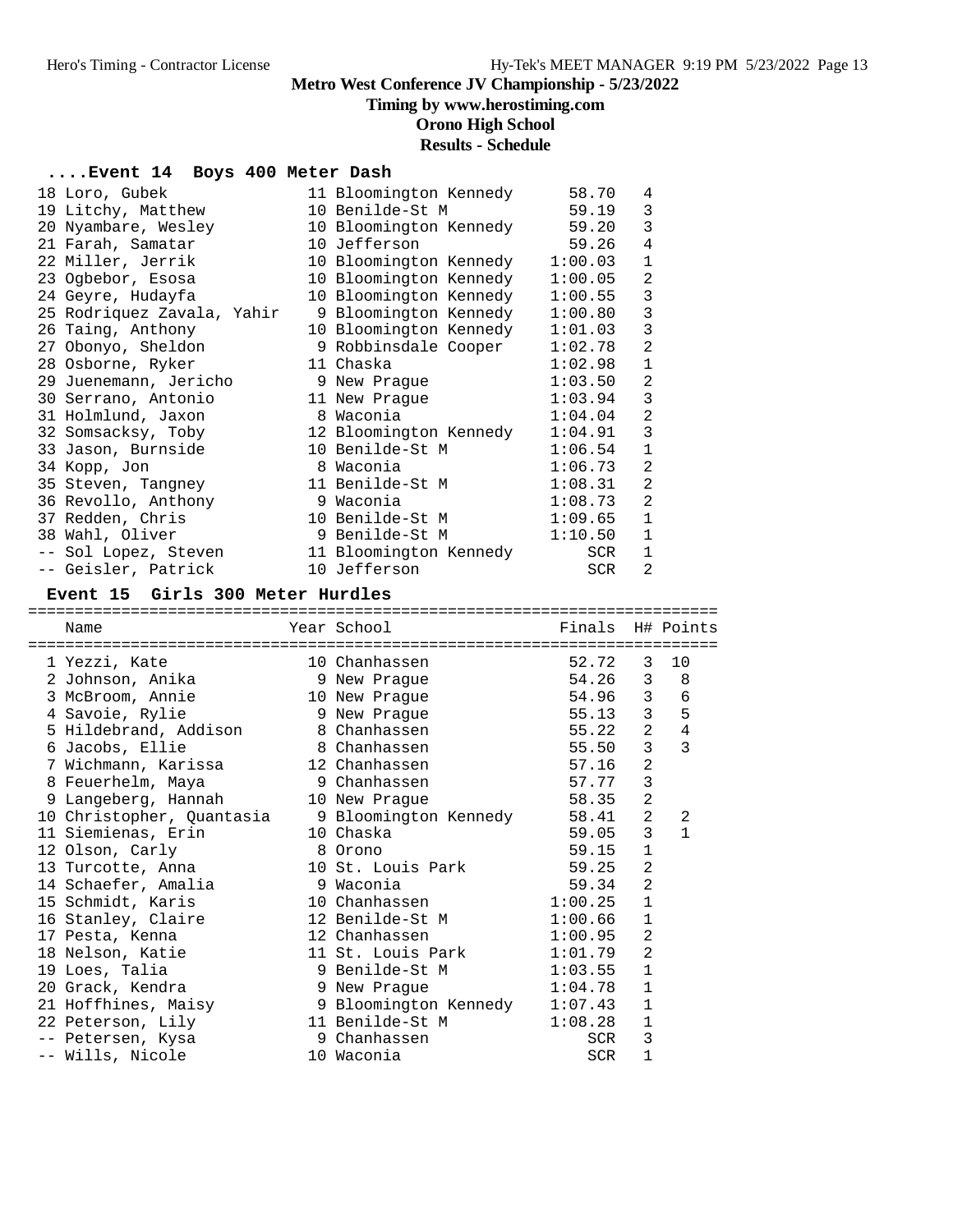**Timing by www.herostiming.com**

# **Orono High School**

# **Results - Schedule**

### **Event 16 Boys 300 Meter Hurdles**

| Name                         | Year School            | Finals           |                | H# Points      |
|------------------------------|------------------------|------------------|----------------|----------------|
|                              |                        |                  |                |                |
| 1 Dodoo, Zadok               | 8 Chanhassen           | 43.84            | 2              | 10             |
| 2 Schneider, Ethan           | 10 Chaska              | 46.11            | 2              | 8              |
| 3 Ishaug, Ethan              | 10 Jefferson           | 47.80            | $\overline{a}$ | 6              |
| 4 Gustad, Loghan             | 8 Chanhassen           | 48.24            | $\mathbf{1}$   | 5              |
| 5 Brusseau, Bennett          | 10 New Prague          | 50.19            | 2              | 4              |
| 6 Royer, Nathan              | 12 Jefferson           | 50.97            | $\overline{a}$ | 3              |
| 7 Burke, Braden              | 9 Chanhassen           | 52.46            | $\overline{2}$ | 2              |
| 8 Kaufman, Jonah             | 10 St. Louis Park      | 53.97            | $\mathbf{1}$   | $\mathbf{1}$   |
| 9 Barnett, Elias             | 10 Chaska              | 1:01.14          | $\mathbf{1}$   |                |
| -- Solheid, Gavin            | 11 New Praque          | SCR              | $\mathbf{1}$   |                |
| -- Echols, Solomon           | 11 Jefferson           | SCR              | 2              |                |
|                              |                        |                  |                |                |
| Event 17 Girls 800 Meter Run |                        |                  |                |                |
| Name                         | Year School            | Finals H# Points |                |                |
|                              |                        |                  |                |                |
| 1 Uselding, Alivia           | 8 Orono                | 2:31.71          | 2              | 10             |
| 2 Schular, Madelyn           | 9 Waconia              | 2:40.64          | 2              | 8              |
| 3 Albert, Emily              | 12 Jefferson           | 2:41.85          | 2              | 6              |
| 4 Greer, Isabella            | 9 Waconia              | 2:44.55          | 2              | 5              |
| 5 Harris, Ebony              | 12 Chanhassen          | 2:45.74          | $\overline{a}$ | $\overline{4}$ |
| 6 Burke, Tessa               | 9 Chanhassen           | 2:46.39          | $\overline{a}$ | 3              |
| 7 Myers, Maren               | 10 Jefferson           | 2:47.23          | $\overline{a}$ | $\overline{a}$ |
| 8 Dooley, Addison            | 8 Chaska               | 2:48.50          | $\overline{2}$ | $\mathbf{1}$   |
| 9 Khoueir, Anne Marie        | 10 Benilde-St M        | 2:50.32          | $\overline{a}$ |                |
| 10 Westvig, Madalyn          | 8 Chanhassen           | 2:50.73          | $\overline{a}$ |                |
| 11 Edwards, Annabelle        | 12 Orono               | 2:51.89          | $\mathbf 1$    |                |
| 12 Montgomery, Lily          | 9 Orono                | 2:52.11          | 1              |                |
| 13 Burr, Lillie              | 11 Orono               | 2:53.74          | 2              |                |
| 14 Fuks, Madison             | 12 Orono               | 2:55.84          | 1              |                |
| 15 Greymont, Natalie         | 10 Bloomington Kennedy | 2:56.55          | 1              |                |
| 16 Smith, Lucille            | 11 Robbinsdale Cooper  | 2:57.40          | $\mathbf{1}$   |                |
| 17 Holm, Kyja                | 9 Waconia              | 2:57.65          | $\overline{2}$ |                |
| 18 Mazhary, Summer           | 9 Chaska               | 2:58.71          | 2              |                |
| 19 Berkas, Kelsey            | 9 Chaska               | 2:59.43          | $\mathbf{1}$   |                |
| 20 Cavanaugh, Lydia          | 9 New Prague           | 3:00.31          | 1              |                |
| 21 Kalkbrenner, McKenna      | 11 Orono               | 3:00.80          | 1              |                |
| 22 Francis, Samantha         | 11 Orono               | 3:01.90          | $\mathbf{1}$   |                |
| 23 Hanzel, Ella              | 10 New Prague          | 3:02.32          | $\mathbf 1$    |                |
| 24 Frey, Jocelyn             | 9 Chaska               | 3:03.71          | 1              |                |
| 25 Nafstad, Allyson          | 10 Orono               | 3:04.33          | 1              |                |
| 26 Van Slyke, Michela        | 9 Jefferson            | 3:04.34          | 2              |                |
| 27 Hughes, Hanna             | 9 Waconia              | 3:08.30          | 1              |                |
| 28 Somado-Hermazro, Shana    | 11 Robbinsdale Cooper  | 3:15.39          | $\mathbf{1}$   |                |
| 29 Fults, Madeline           | 12 Chaska              | 3:23.64          | $\mathbf 1$    |                |
| 30 Kohler, Haileigh          | 9 Chanhassen           | 3:25.85          | 1              |                |
| -- Keating, Lucille          | 9 Orono                | SCR              | 1              |                |
| -- Gallagher, Rachel         | 12 Chanhassen          | SCR              | 2              |                |
| -- Masica, Lauren            | 9 Orono                | SCR              | 2              |                |
| -- Yidnekachew, Yabsera      | 10 Chaska              | SCR              | 2              |                |
| -- Edwards-Hughes, Franny    | 9 Orono                | SCR              | 2              |                |
| -- Moss Magana, Isabel       | 12 Bloomington Kennedy | SCR              | 1              |                |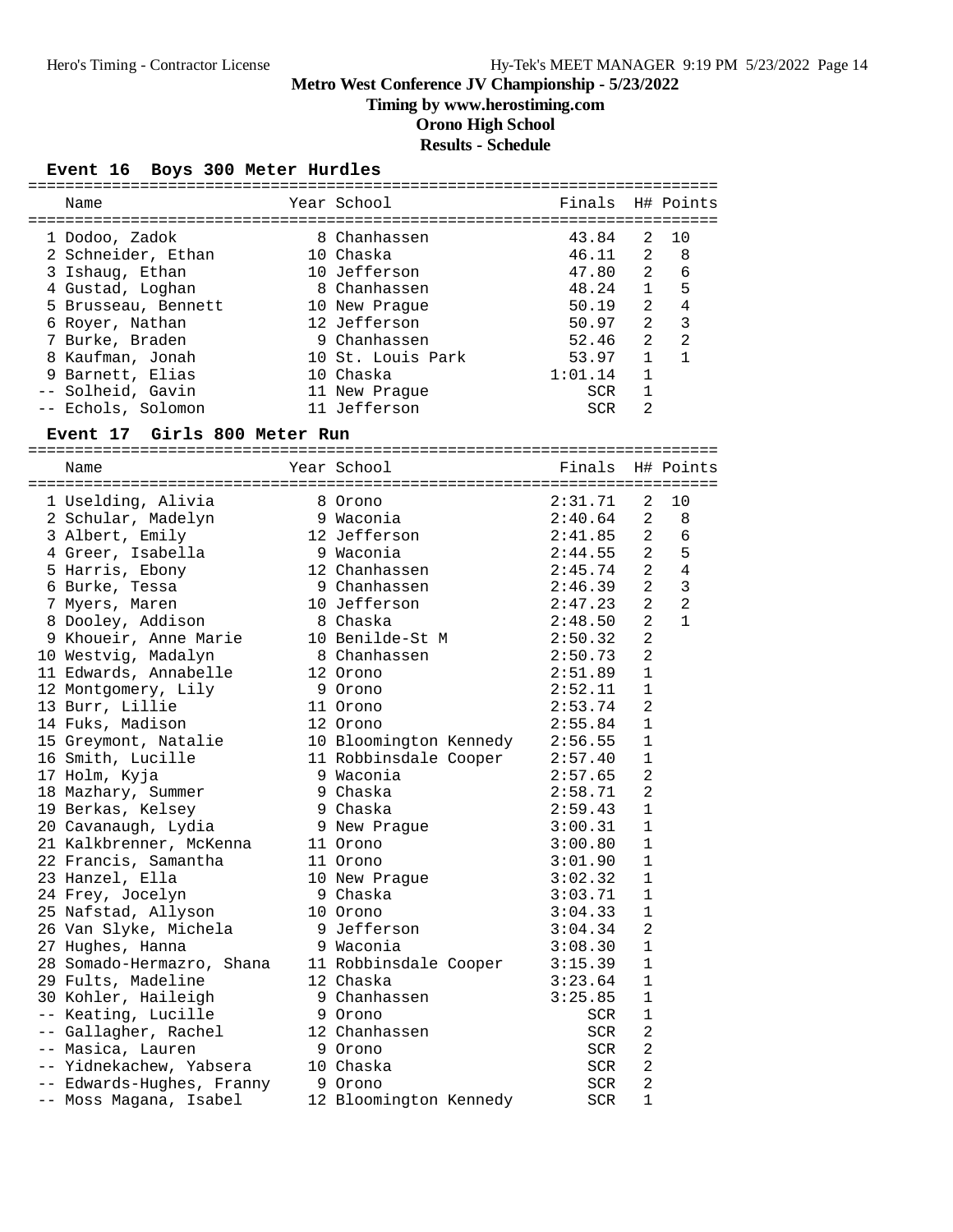**Timing by www.herostiming.com**

**Orono High School**

# **Results - Schedule**

### **Event 18 Boys 800 Meter Run**

| Name                                    | Year School<br><b>Example 1</b> Finals |         |                | H# Points    |
|-----------------------------------------|----------------------------------------|---------|----------------|--------------|
|                                         |                                        |         |                |              |
| 1 Chapman, Erick                        | 11 Chaska                              | 2:10.16 | 3              | 10           |
| 2 Shilson, Grady                        | 11 Bloomington Kennedy 2:13.35         |         | 3              | 8            |
| 3 Rosemeier, Aidan                      | 10 New Praque                          | 2:15.22 | 3              | 6            |
| 4 Harms, Everett                        | 9 New Prague                           | 2:17.18 | 3              | 5            |
| 5 Riegert, Benjamin                     | 12 Chanhassen                          | 2:17.69 | 3              | 4            |
| 6 Delost, Andy                          | 11 New Praque                          | 2:17.94 | $\mathsf{3}$   | 3            |
| 7 Hopke, Kyan                           | 10 New Praque                          | 2:18.08 | 3              |              |
| 8 Colleran, Andrew                      | 11 Chanhassen                          | 2:18.83 | $\mathbf{3}$   | 2            |
| 9 Altstatt, Patrick                     | 8 Jefferson                            | 2:19.19 | $\mathbf{3}$   | $\mathbf{1}$ |
| 10 Lofton, Daviyon                      | 10 Bloomington Kennedy 2:19.39         |         | $\mathbf{1}$   |              |
| 11 Carpenter, William                   | 9 St. Louis Park                       | 2:19.91 | 3              |              |
| 12 Alford, Jens                         | 11 Bloomington Kennedy                 | 2:22.62 | $\mathbf{3}$   |              |
| 13 Bellmont, Nathan                     | 10 Chaska                              | 2:22.98 | $\mathbf{3}$   |              |
| 14 McMerty, Jackson                     | 11 Waconia                             | 2:23.60 | $\mathbf 1$    |              |
| 15 Beck, Alex                           | 10 New Prague                          | 2:24.14 | $\mathsf 3$    |              |
| 16 Demarre, Xavier                      | 8 Chaska                               | 2:24.35 | $\mathbf{3}$   |              |
| 17 Henkel, Aidan                        | 11 New Prague                          | 2:25.87 | $\overline{2}$ |              |
| 18 Nugent, Carlos                       | 9 Chanhassen                           | 2:27.26 | 3              |              |
|                                         | 8 Chanhassen                           | 2:27.64 | 1              |              |
| 19 Hunnicutt, Jordan<br>20 Cutler, Jack | 10 Chaska                              |         | 3              |              |
|                                         |                                        | 2:28.18 |                |              |
| 21 Stenger, Carson                      | 10 New Prague                          | 2:28.60 | $\overline{2}$ |              |
| 22 Kearney, Alex                        | 9 Waconia                              | 2:29.06 | $\overline{2}$ |              |
| 23 Sucansky, Frank                      | 9 Waconia                              | 2:29.88 | $\overline{a}$ |              |
| 24 Sweeney, Conor                       | 8 Jefferson                            | 2:30.86 | $\overline{2}$ |              |
| 25 Lewis, Cannon                        | 8 Orono                                | 2:31.10 | $\overline{2}$ |              |
| 26 Steffen, Jack                        | 9 Waconia                              | 2:31.32 | $\mathbf{1}$   |              |
| 27 Mau, Leyton                          | g<br>9 Chanhassen                      | 2:31.45 | $\overline{a}$ |              |
| 28 Durbin, Adam                         | 9 Bloomington Kennedy                  | 2:32.23 | $\overline{2}$ |              |
| 29 Radford, Kaedyn                      | 10 Orono                               | 2:33.65 | $\mathbf 1$    |              |
| 30 Mohamed, Yusuf                       | 12 Jefferson                           | 2:34.23 | $\overline{2}$ |              |
| 31 Oman, Nathan                         | 9 Chaska                               | 2:34.46 | 1              |              |
| 32 Altstatt, Alexander                  | 8 Jefferson                            | 2:35.61 | $\overline{2}$ |              |
| 33 Thor, Jack                           | 9 Waconia                              | 2:37.83 | $\overline{2}$ |              |
| 34 Muelhausen, Gus                      | 11 St. Louis Park                      | 2:37.91 | $\mathbf 1$    |              |
| 35 Stock, Mason                         | 9 Waconia                              | 2:38.22 | 2              |              |
| 36 Carnivale, Joe                       | 10 Orono                               | 2:38.25 | $\mathbf{1}$   |              |
| 37 Kuss, Cayden                         | 10 St. Louis Park                      | 2:39.07 | 1              |              |
| 38 Lemons, Josiah                       | 8 Chaska                               | 2:39.08 | $\overline{2}$ |              |
| 39 Dresen, Foster                       | 11 New Prague                          | 2:40.93 | 2              |              |
| 40 Thomas, Liam                         | 11 Bloomington Kennedy                 | 2:44.54 | 2              |              |
| 41 Redden, Chris                        | 10 Benilde-St M                        | 2:45.54 | $\mathbf{1}$   |              |
| 42 Martens, Isaac                       | 11 Jefferson                           | 2:46.71 | $\mathbf 1$    |              |
| 43 Wolfson, Benjamin                    | 9 Benilde-St M                         | 2:49.24 | 1              |              |
| 44 Yidnekachew, Simone                  | 7 Chaska                               | 2:50.77 | $\mathbf 1$    |              |
| 45 Charette, Alex                       | 11 Benilde-St M                        | 2:51.36 | $\mathbf{1}$   |              |
| 46 Barron, Michael                      | 10 Jefferson                           | 2:54.81 | $\mathbf{1}$   |              |
| 47 Brooks, Andrew                       | 9 Robbinsdale Cooper                   | 2:59.53 | $\mathbf 1$    |              |
| 48 Zachrison, Ryan                      | 9 Chaska                               | 3:00.76 | 1              |              |
| 49 Haydock, Chase                       | 9 Chanhassen                           | 3:07.26 | 1              |              |
| 50 Timberman, Jack                      | 9 Benilde-St M                         | 3:17.41 | $\mathbf 1$    |              |
| 51 Medina, Pedro                        | 9 Waconia                              | 3:26.27 | $1\,$          |              |
| -- Masica, Benjamin                     | 9 Orono                                | SCR     | $\overline{a}$ |              |
|                                         |                                        |         |                |              |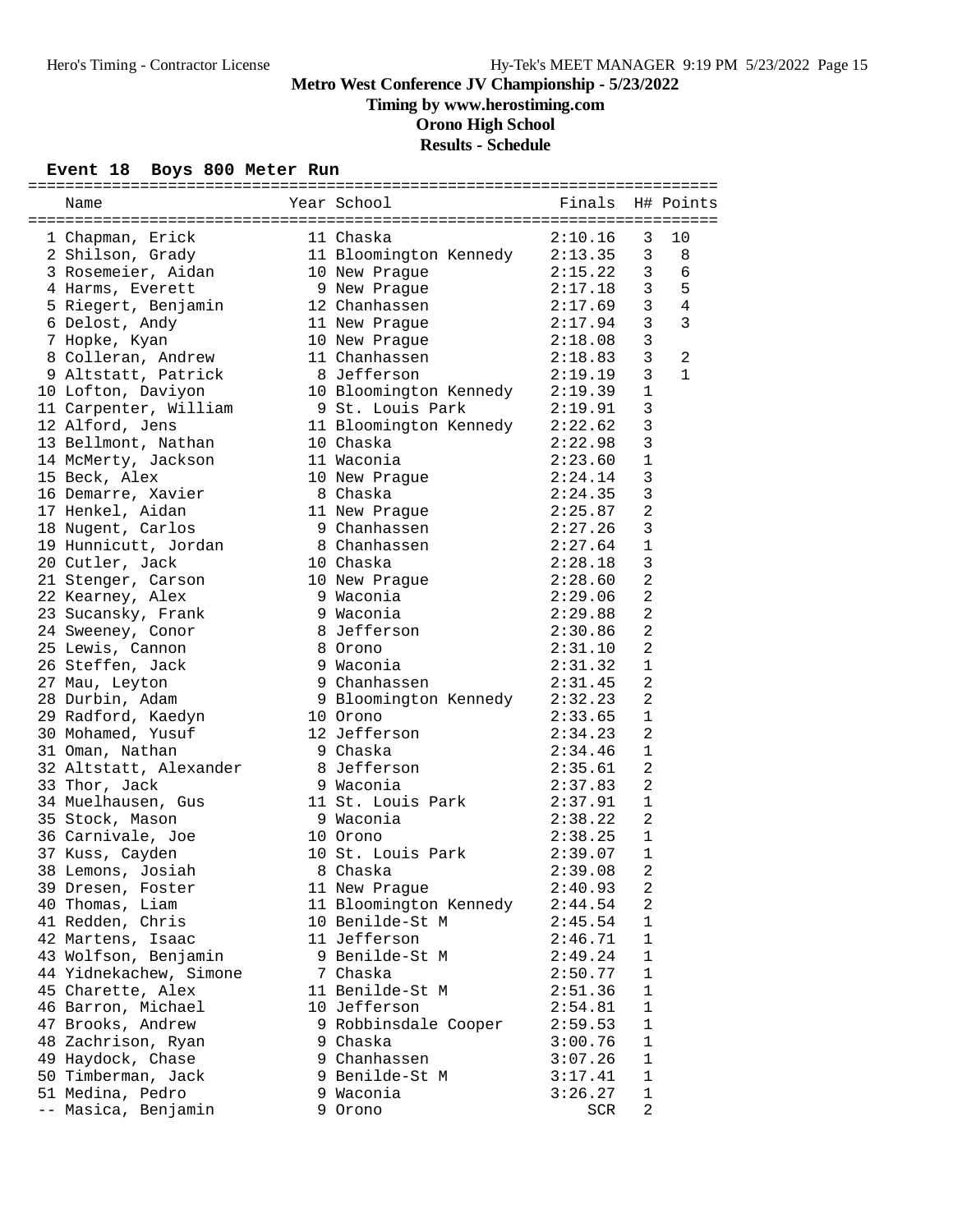# **Timing by www.herostiming.com**

**Orono High School**

# **Results - Schedule**

#### **Event 19 Girls 200 Meter Dash**

| Name                                                                                                                                                       | Year School<br><b>Example 1</b> Finals         |       |                          | H# Points      |        |
|------------------------------------------------------------------------------------------------------------------------------------------------------------|------------------------------------------------|-------|--------------------------|----------------|--------|
|                                                                                                                                                            |                                                | 28.92 | 13                       | 10             |        |
| 1 Requejo, Giada                                                                                                                                           | 10 Jefferson<br>-∪ Jeffe<br>8 Orono<br>10 War  | 29.13 | - 7                      | 8              |        |
| 2 Walsh, Taylor                                                                                                                                            |                                                |       |                          |                |        |
| 3 Wills, Natalie                                                                                                                                           | 10 Waconia                                     | 29.24 | 13                       | 6              |        |
| 4 Steussey, Jada                                                                                                                                           | 8 Waconia<br>9 Benilde-St M                    | 29.30 | 14                       | 5              |        |
| 5 Ford, Janai                                                                                                                                              |                                                | 29.54 | 12                       | $\overline{4}$ |        |
| 6 Schweiger, Kaitlyn 19 Waconia                                                                                                                            |                                                | 29.55 | 13                       | $\mathbf{3}$   |        |
| 7 Stewart, Hannah                                                                                                                                          | 8 New Prague                                   | 29.60 | 13                       | $\overline{2}$ |        |
| 8 Bawdon, Ellie                                                                                                                                            | 8 New Prague                                   | 29.88 | 14                       | $\mathbf{1}$   |        |
| 8 Chaska<br>9 Chaska<br>9 Schmitz, Ayla                                                                                                                    |                                                | 29.93 | 13                       |                |        |
| 10 Leak, Lydia                                                                                                                                             | 11 Benilde-St M 39.98                          | 29.95 | 14                       |                |        |
| 11 Cooper, Ania                                                                                                                                            |                                                |       | 11                       |                | 29.975 |
| 12 Medvedovski, Kseniya 10 Jefferson                                                                                                                       |                                                | 29.98 | 14                       |                | 29.980 |
| 13 Kraft, Natalie                                                                                                                                          | 8 New Prague                                   | 30.05 | 13                       |                |        |
| 14 Quast, Olivia                                                                                                                                           | 8 New Prague<br>Contractor                     | 30.08 | - 9                      |                |        |
| 15 Perkins, Addison                                                                                                                                        | 8 Chaska<br>8 Chaska<br>10 Bloomington Kennedy | 30.12 | 14                       |                |        |
| 16 Simmons, Jacy                                                                                                                                           |                                                | 30.13 | 14                       |                |        |
| 17 Laumann, Mackayla (1988) 9 Waconia                                                                                                                      |                                                | 30.36 | 12                       |                | 30.352 |
| 18 Nyanwleh, Eddy                                                                                                                                          | 11 Robbinsdale Cooper                          | 30.36 | - 9                      |                | 30.353 |
| 19 Simbeye, Ziwilani (30 9 Chaska<br>19 Simbeye, 21w11cm<br>20 Johnson, MaKenna<br>21 Plaisance, Peyton<br>10 New Prague<br>10 New Prague<br>10 New Prague |                                                | 30.36 | 12                       |                | 30.356 |
|                                                                                                                                                            |                                                | 30.38 | 12                       |                |        |
|                                                                                                                                                            |                                                | 30.44 | 12                       |                |        |
|                                                                                                                                                            |                                                | 30.47 | 10                       |                | 30.462 |
| 23 Malrait, Elisabeth 10 Benilde-St M                                                                                                                      |                                                | 30.47 | 12                       |                | 30.466 |
| 24 Johnson, McKenzie 9 New Praque                                                                                                                          |                                                | 30.55 | 13                       |                |        |
| 25 Godin, Abigail                                                                                                                                          | 8 Chaska                                       | 30.58 | 11                       |                |        |
| 26 Dyrud, Annika                                                                                                                                           | 10 Jefferson                                   | 30.69 | 13                       |                |        |
| 27 Hauck, Josie                                                                                                                                            | 9 Chanhassen<br>9 Chanhassen                   | 30.76 | 11                       |                |        |
| 27 Hauck, Josie<br>28 Gellner, Mataya                                                                                                                      |                                                | 30.79 | 11                       |                |        |
| 29 Hughes, Georgia (30.83) 9 St. Louis Park (30.83)                                                                                                        |                                                |       | 11                       |                |        |
| 30 Barton, Mia                                                                                                                                             | 8 New Prague                                   | 30.84 | 12                       |                |        |
| 31 Petty, Nakayia                                                                                                                                          | 11 Robbinsdale Cooper<br>h 9 Waconia           | 30.88 | - 8                      |                |        |
| 32 Gesinger, Elizabeth 9 Waconia                                                                                                                           |                                                | 30.95 | 11                       |                |        |
| 33 Nordrum, Tori                                                                                                                                           | 8 New Prague                                   | 30.98 | 10                       |                |        |
| 34 Rhode, Brooke                                                                                                                                           | 10 Waconia                                     | 30.99 | $\overline{\phantom{0}}$ |                |        |
| 35 Clark, Nevaeh                                                                                                                                           | 10 St. Louis Park                              | 31.11 | 11                       |                |        |
| 36 Henriksen, Maretta 19 Waconia                                                                                                                           |                                                | 31.15 | 10                       |                |        |
| 37 Birkholtz, Lily                                                                                                                                         | 11 New Prague                                  | 31.23 | 9                        |                |        |
| 38 Walsh, Erica                                                                                                                                            | 11 New Praque                                  | 31.24 | $\overline{2}$           |                |        |
| 39 Schoenbauer, Maria                                                                                                                                      | 9 New Prague                                   | 31.25 | 10                       |                |        |
| 40 Myster, Lauren                                                                                                                                          | 10 Chanhassen                                  | 31.36 | 9                        |                |        |
| 41 Ophus, Karly                                                                                                                                            | 8 New Prague                                   | 31.38 | 10                       |                |        |
| 42 Smith, Ashley                                                                                                                                           | 9 Waconia                                      | 31.51 | 8                        |                |        |
| 43 Chen, Susan                                                                                                                                             | 11 Jefferson                                   | 31.58 | 8                        |                |        |
| 44 Grundhofer, Sofia                                                                                                                                       | 9 Waconia                                      | 31.73 | 10                       |                |        |
| 45 Palony, Anna                                                                                                                                            | 12 Robbinsdale Cooper                          | 31.77 | 10                       |                |        |
| 46 Stroh, Molly                                                                                                                                            | 10 Chanhassen                                  | 31.80 | 7                        |                |        |
| 47 Dixey, Emma                                                                                                                                             | 9 Chaska                                       | 31.81 | 6                        |                |        |
| 48 Otto, Kaylee                                                                                                                                            | 7 Chaska                                       | 31.85 | 11                       |                |        |
| 49 Muehlhausen, Hannah                                                                                                                                     | 8 St. Louis Park                               | 32.12 | 7                        |                |        |
| 50 Olson, Carly                                                                                                                                            | 8 Orono                                        | 32.14 | 1                        |                |        |
| 51 Buonamassa, Gaia                                                                                                                                        | 12 Chaska                                      | 32.22 | 7                        |                | 32.214 |
| 52 Bandith, Alyssa                                                                                                                                         | 10 Bloomington Kennedy                         | 32.22 | 9                        |                | 32.215 |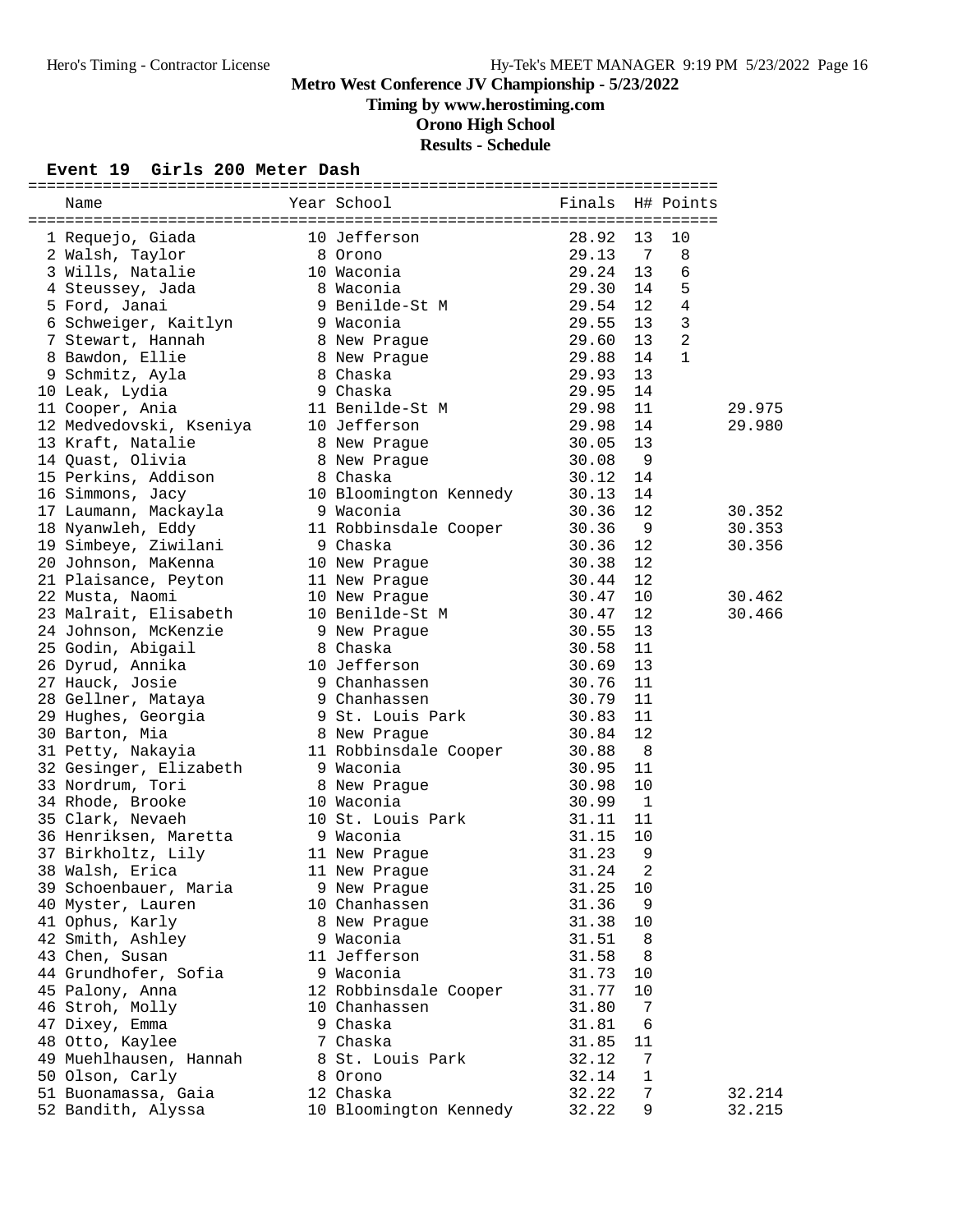**Timing by www.herostiming.com**

**Orono High School**

# **Results - Schedule**

### **....Event 19 Girls 200 Meter Dash**

|                             |                        | 32.31 |                |
|-----------------------------|------------------------|-------|----------------|
| 53 Kersten, Vivianne        | 9 Chanhassen           |       | 8              |
| 54 Mundt, Delaney           | 9 Jefferson            | 32.35 | 7              |
| 55 Chua, Natalie            | 9 Chanhassen           | 32.39 | 7              |
| 56 Schmidt, Karis           | 10 Chanhassen          | 32.44 | 9              |
| 57 Lewis, Denea             | 10 St. Louis Park      | 32.47 | 6              |
| 58 Engkjer, Olivia          | 9 Waconia              | 32.49 | 9              |
| 59 Hollie, Niya             | 10 St. Louis Park      | 32.52 | $\overline{2}$ |
| 60 Medvedovski, Sneezy      | 11 Jefferson           | 32.67 | 7              |
| 61 Kulik, Lucia             | 9 Chanhassen           | 32.68 | 8              |
| 62 Wieland, Emery           | 7 Chaska               | 32.69 | 6              |
| 63 Piilola, Megan           | 10 New Prague          | 32.72 | $\mathbf{1}$   |
| 64 Schaefer, Amalia         | 9 Waconia              | 32.74 | 6              |
| 65 Pierskalla, Anika        | 11 Jefferson           | 32.76 | 5              |
| 66 Haas, Mallory            | 9 Waconia              | 32.84 | 6              |
| 67 Linares, Emily           | 9 Chanhassen           | 32.97 | 5              |
| 68 Anderson, Lauren         | 9 New Praque           | 33.07 | $\epsilon$     |
| 69 Kovalchuk, Nadia         | 11 St. Louis Park      | 33.19 | $\overline{a}$ |
| 70 Cortez Torres, Karina    | 10 Bloomington Kennedy | 33.31 | $\overline{4}$ |
| 71 Falconer, JuliAnn        | 10 New Prague          | 33.42 | 5              |
| 72 Grack, Kendra            | 9 New Praque           | 33.58 | 5              |
| 73 Nyagaka, Nancy           | 9 St. Louis Park       | 33.60 | $\overline{4}$ |
| 74 Soukgnindy, Sovanrachana | 9 Chaska               | 33.67 | 8              |
| 75 Mahachek, Rebecca        | 11 Jefferson           | 34.03 | 5              |
| 76 Hongerholt, Sophie       | 9 New Prague           | 34.14 | 5              |
| 77 Weitzenkamp, Peyton      | 10 Waconia             | 34.24 | 4              |
| 78 Kromah, Janet            | 9 St. Louis Park       | 34.33 | 3              |
| 79 Weiler, Savanah          | 8 New Prague           | 34.34 | 5              |
| 80 Hoffhines, Maisy         | 9 Bloomington Kennedy  | 34.44 | 5              |
| 81 Tardia, Maika            | 8 Chaska               | 34.50 | 4              |
| 82 Flaskamp, Aubrey         | 10 New Prague          | 34.62 | 8              |
| 83 Sallet-Smith, Lynea      | 9 St. Louis Park       | 34.64 | $\overline{a}$ |
|                             |                        |       | 4              |
| 84 Dasari, Rachael          | 11 Orono               | 35.16 | 3              |
| 85 Adamek, Kamryn           | 9 New Prague           | 35.33 | $\overline{2}$ |
| 86 Casqueiro, Ana           | 11 New Prague          | 35.34 |                |
| 87 Boyer, Chloe             | 9 Chaska               | 35.35 | 4              |
| 88 Poeschl, Hannah          | 10 Bloomington Kennedy | 35.36 | 3              |
| 89 Thompson, Anna           | 9 Chaska               | 35.49 | 4              |
| 90 Sheldon, Avery           | 9 Waconia              | 36.56 | 3              |
| 91 Denysyuk, Dianna         | 11 Waconia             | 36.57 | $\mathbf{3}$   |
| 92 Tian, Tiffany            | 11 Jefferson           | 36.66 | $\mathbf{3}$   |
| 93 Tirado, Sarah            | 9 St. Louis Park       | 36.92 | $\mathbf{3}$   |
| 94 Steskal, Jacqueline      | 9 Jefferson            | 37.35 | 2              |
| -- Barsness, Ava            | 11 New Praque          | SCR   | 10             |
| -- Dammel, Marie            | 11 Jefferson           | SCR   | 9              |
| -- Gomez Ventura, Lesly     | 9 Bloomington Kennedy  | SCR   | 6              |
| -- Will, Eliana             | 9 Orono                | SCR   | 14             |
| -- Burnett, Spirit          | 8 Chaska               | SCR   | 14             |
| -- Cronin, Amanda           | 10 Benilde-St M        | SCR   | 12             |
| -- Gilbertson, Nadia        | 9 Chanhassen           | SCR   | 3              |
| -- Williams, Elizabeth      | 9 St. Louis Park       | SCR   | 4              |
| -- Schmidt, Ava             | 9 Chaska               | SCR   | 8              |
| -- Haag, Isabelle           | 9 Orono                | SCR   | 6              |
| -- Renney, Lydia            | 8 Chanhassen           | SCR   | 1              |
| -- Courteau, Isabelle       | 10 Orono               | SCR   | 7              |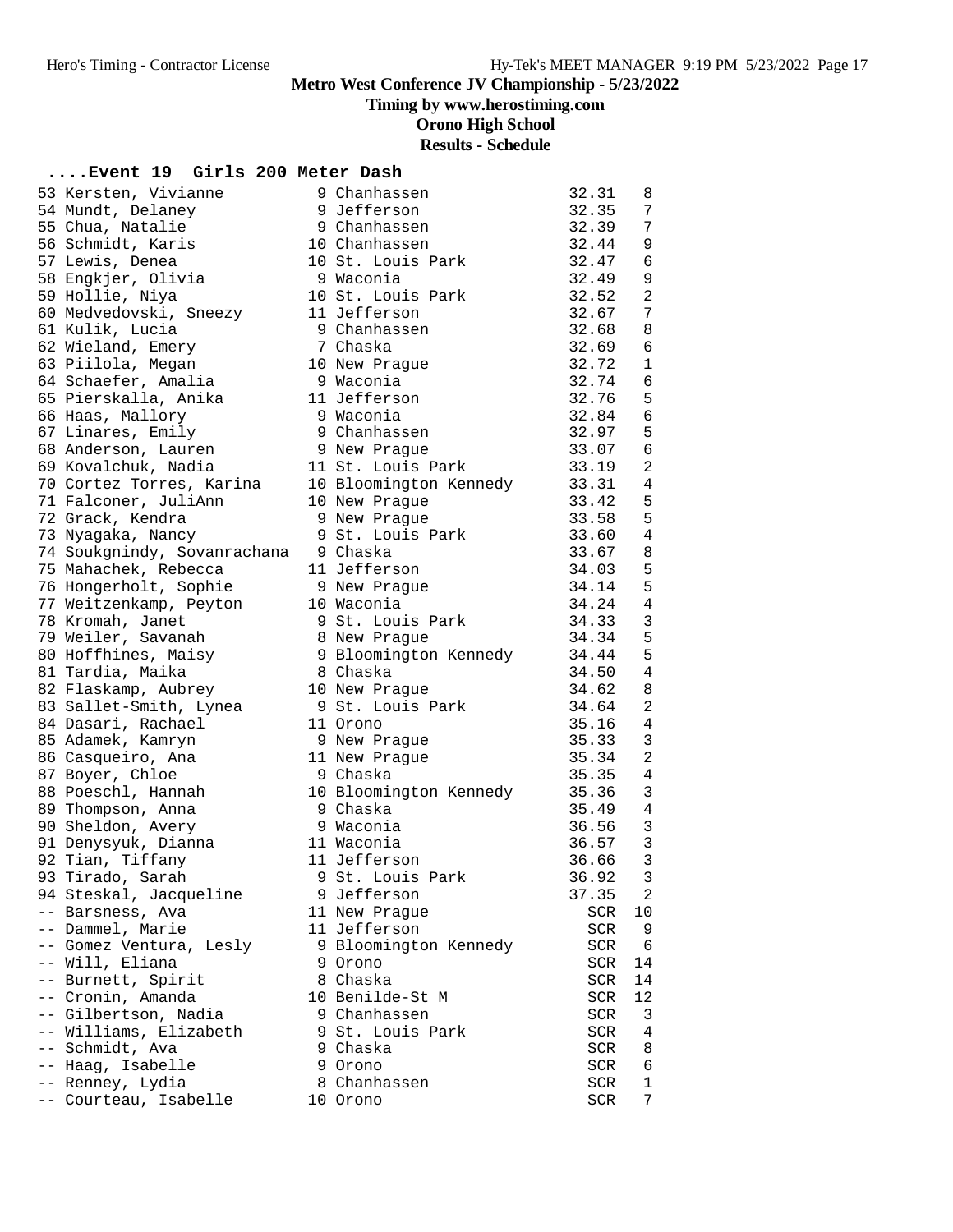# **Timing by www.herostiming.com**

**Orono High School**

# **Results - Schedule**

### **Event 20 Boys 200 Meter Dash**

| Name                        | Year School<br><b>Example 19</b> Finals |       |                | H# Points      |        |
|-----------------------------|-----------------------------------------|-------|----------------|----------------|--------|
|                             |                                         |       |                |                |        |
| 1 Brown, Khalif             | 9 Benilde-St M                          | 24.65 | 14             | 10             |        |
| 2 Schneider, Ethan          | 10 Chaska                               | 24.77 | 13             | 8              |        |
| 3 Kolbow, Chase             | 11 Chaska                               | 24.85 | 14             | $\sqrt{6}$     |        |
| 4 Knapper, Danzell          | 10 Chaska                               | 25.05 | 14             | 5              |        |
| 5 Hashi, Yoonis             | 10 Bloomington Kennedy                  | 25.12 | 14             | $\overline{4}$ |        |
| 6 Freeman, Racine           | 12 Robbinsdale Cooper                   | 25.15 | 13             | $\mathbf{3}$   |        |
| 7 Dubay, Gabe               | 10 Waconia                              | 25.22 | 13             | 2              |        |
| 8 Stroebel Pliner, Sam      | 10 St. Louis Park                       | 25.28 | $\overline{1}$ | $\mathbf{1}$   |        |
| 9 Gellner, Carter           | 9 Chanhassen                            | 25.29 | 14             |                |        |
| 10 Eberhart, Blake          | 10 Waconia                              | 25.42 | 14             |                |        |
| 11 Morgan, Gaberiel         | 10 Robbinsdale Cooper                   | 25.46 | 10             |                |        |
| 12 King, Ryan               | 11 New Prague                           | 25.48 | 13             |                |        |
| 13 Zilka, Daniel            | 10 St. Louis Park                       | 25.57 | 12             |                |        |
| 14 Gonleh, Joshua           | 12 Robbinsdale Cooper                   | 25.60 | 13             |                |        |
| 15 Keefe, Easton            | 9 Bloomington Kennedy                   | 25.62 | 12             |                |        |
| 16 Hobbs, Charles           | 8 St. Louis Park                        | 25.72 | 11             |                |        |
| 17 Somsacksy, Toby          | 12 Bloomington Kennedy                  | 25.77 | 13             |                | 25.762 |
| 18 Hobbs, Ben               | 8 St. Louis Park                        | 25.77 | 12             |                | 25.764 |
| 19 Lindeman, Denly          | 11 St. Louis Park                       | 25.81 | 10             |                |        |
| 20 Martinez, Xavier         | 9 Robbinsdale Cooper                    | 25.82 | 11             |                | 25.817 |
| 21 Nyambare, Wesley         | 10 Bloomington Kennedy                  | 25.82 | 9              |                | 25.819 |
| 22 Cortez-Torres, Christian | 11 Bloomington Kennedy                  | 25.83 | 9              |                |        |
|                             |                                         | 25.92 | 8              |                |        |
| 23 Miller, Jerrik           | 10 Bloomington Kennedy                  |       |                |                | 25.911 |
| 24 Williams, Malik          | 9 Robbinsdale Cooper                    | 25.92 | 11             |                | 25.916 |
| 25 Josephson, Noah          | 10 New Prague                           | 26.03 | 12             |                |        |
| 26 Paye, Delpero            | 11 Robbinsdale Cooper                   | 26.04 | 12             |                |        |
| 27 Shabazz, Yuseff          | 11 Robbinsdale Cooper                   | 26.25 | 12             |                |        |
| 28 Gaines, Declan           | 9 St. Louis Park                        | 26.36 | 10             |                | 26.355 |
| 29 Cook, Jamin              | 10 Robbinsdale Cooper                   | 26.36 | 12             |                | 26.358 |
| 30 Swearingen, Andrew       | 10 Orono                                | 26.38 | 10             |                | 26.379 |
| 30 Pierce, Mathias          | 9 Waconia                               | 26.38 | 12             |                | 26.379 |
| 32 Cox, Shepard             | 8 St. Louis Park                        | 26.40 | 10             |                |        |
| 33 Flahaven, Ethan          | 9 Chanhassen                            | 26.50 | $\overline{a}$ |                |        |
| 34 Eichten, Jeremy          | 9 St. Louis Park                        | 26.52 | 8              |                | 26.513 |
| 34 Myers, Paxon             | 9 St. Louis Park                        | 26.52 | 10             |                | 26.513 |
| 36 Sol Lopez, Steven        | 11 Bloomington Kennedy                  | 26.52 | 3              |                | 26.514 |
| 37 Willis Wicks, Chaise     | 9 Robbinsdale Cooper                    | 26.60 | 10             |                |        |
| 38 Canfield, Jack           | 8 Waconia                               | 26.64 | 13             |                |        |
| 39 Laban, Shaban            | 9 Bloomington Kennedy                   | 26.67 | 9              |                |        |
| 40 Hott, Nick               | 10 Robbinsdale Cooper                   | 26.70 | 1              |                | 26.691 |
| 41 Taing, Anthony           | 10 Bloomington Kennedy                  | 26.70 | 8              |                | 26.693 |
| 42 Rischall, Zeke           | 10 St. Louis Park                       | 26.72 | 1              |                |        |
| 43 Valencia, Eddie          | 9 Chaska                                | 26.73 | 9              |                |        |
| 44 Pals, Aidan              | 9 Chaska                                | 26.75 | 11             |                |        |
| 45 Shidemen, Jack           | 10 Orono                                | 26.77 | 8              |                | 26.766 |
| 46 Kloss, Max               | 9 Benilde-St M                          | 26.77 | 6              |                | 26.769 |
| 47 Holmberg, Theo           | 9 St. Louis Park                        | 26.80 | 9              |                |        |
| 48 Hamilton, Damarius       | 11 Robbinsdale Cooper                   | 26.84 | 7              |                |        |
| 49 Geyre, Hudayfa           | 10 Bloomington Kennedy                  | 26.86 | 6              |                |        |
| 50 Vassell, Deshawn         | 9 Bloomington Kennedy                   | 26.87 | 7              |                |        |
| 51 George, Simon            | 11 Chaska                               | 26.97 | $\mathbf 1$    |                |        |
| 52 Dupri-butler, Dominic    | 12 Jefferson                            | 27.07 | 8              |                |        |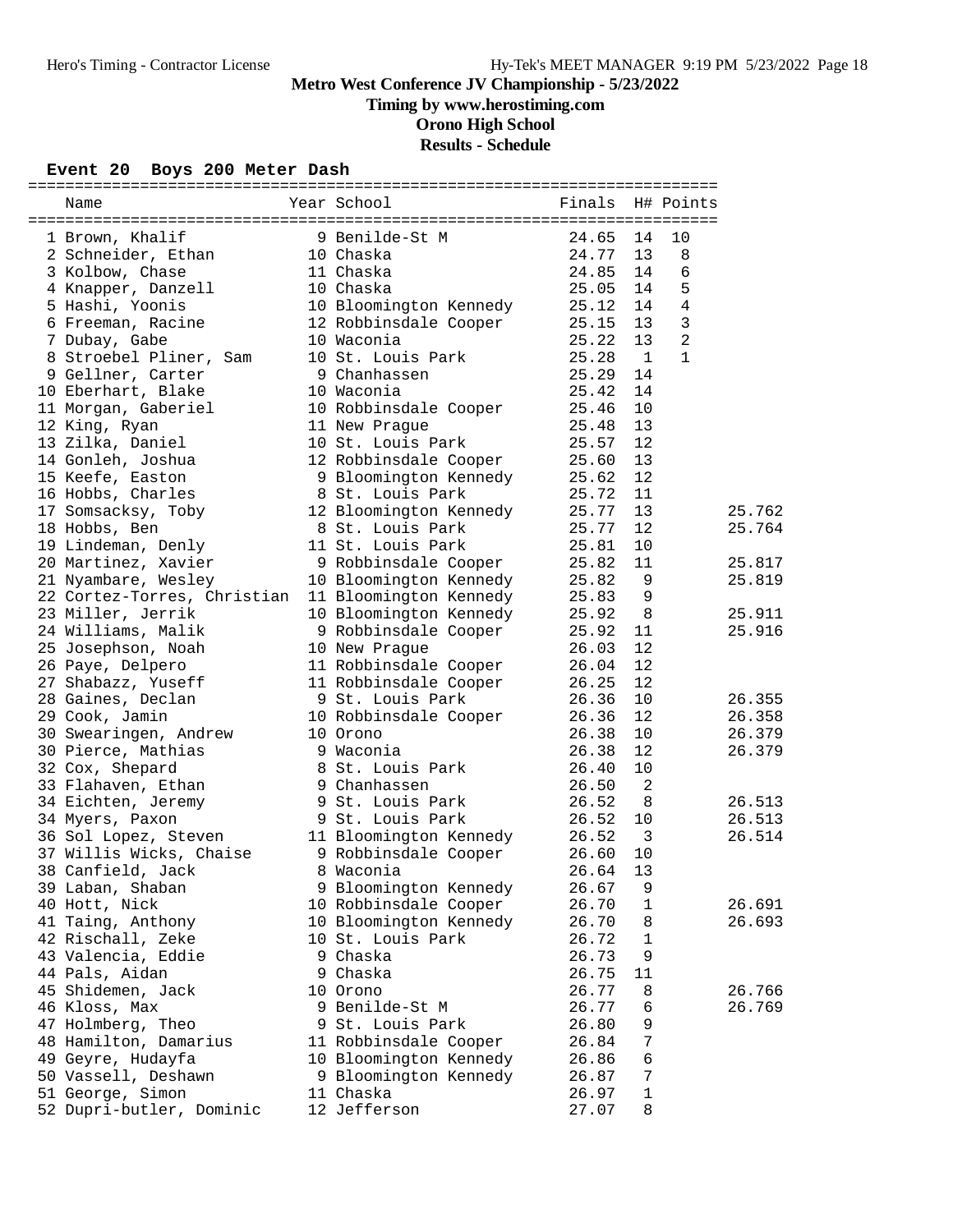# **Timing by www.herostiming.com**

**Orono High School**

# **Results - Schedule**

| Event 20 Boys 200 Meter Dash                     |                        |               |                |        |
|--------------------------------------------------|------------------------|---------------|----------------|--------|
| 53 Yang, Jasper                                  | 9 Robbinsdale Cooper   | 27.20         | 2              |        |
| 54 Scroggins, Charles                            | 10 Benilde-St M        | 27.23         | 11             |        |
| 55 Skelly, Jacob                                 | 8 St. Louis Park       | 27.27         | 8              |        |
| 56 Buch, Joel                                    | 10 Waconia             | 27.32         | 5              |        |
| 57 McLaughlin, Eli                               | 9 Benilde-St M         | 27.40         | 7              | 27.391 |
| 58 Sanders, Jack                                 | 10 Jefferson           | 27.40         | 7              | 27.396 |
| 59 Roth, Corbin                                  | 10 Waconia             | 27.47         | 3              |        |
| 60 Wanjala, X'Ian                                | 11 Bloomington Kennedy | 27.48         | 1              |        |
| 61 Dauwalter, Cullen                             | 8 Chaska               | 27.53         | 5              |        |
| 62 Baidoo, Jaden                                 | 9 Bloomington Kennedy  | 27.56         | 7              |        |
| 63 Eischens, Maxim                               | 12 New Praque          | 27.59         | 9              |        |
| 64 Rodriquez Zavala, Yahir 9 Bloomington Kennedy |                        | 27.62         | 7              |        |
| 65 Fahler, Marshall                              | 8 Chaska               | 27.63         | 7              |        |
| 66 Rodriguez, Oscar                              | 11 Jefferson           | 27.66         | 6              |        |
| 67 Remsbottom, Samuel                            | 9 Jefferson            | 27.67         | 8              |        |
| 68 Leatham, William                              | 10 Chanhassen          | 27.75         | $\overline{4}$ |        |
| 69 Matoke, AL                                    | 9 Robbinsdale Cooper   | 27.78         | 10             |        |
| 70 Greene, Jordan                                | 9 St. Louis Park       | 27.87         | 4              |        |
| 71 Obonyo, Sheldon                               | 9 Robbinsdale Cooper   | 27.90         | 6              |        |
| 72 Kirkwold, Josh                                | 9 Waconia              | 27.91         | 5              |        |
| 73 Waritay, Maxwell                              | 10 St. Louis Park      | 28.19         | 6              |        |
| 74 Mcmenomy, Quinlan                             | 9 Benilde-St M         | 28.20         | 6              | 28.194 |
| 75 Moubakir, Anwar                               | 12 Waconia             | 28.20         | 5              | 28.200 |
| 76 Pattanashetty, Nischay                        | 10 Chanhassen          | 28.30         | 5              |        |
| 77 Bahri, Akram                                  | 9 Robbinsdale Cooper   | 28.32         | 3              |        |
| 78 Woodgate, Carter                              | 10 New Prague          | 28.35         | $\overline{2}$ |        |
| 79 Doan, Ryan                                    | 10 Waconia             | 28.37         | 5              |        |
| 80 Fofana, Ansumana                              | 9 Robbinsdale Cooper   | 28.50         | 5              |        |
| 81 White, Luke                                   | 11 New Prague          | 28.53         | 5              |        |
| 82 Niederloh, Ryan                               | 12 Robbinsdale Cooper  | 28.77         | 4              |        |
| 83 Drollinger, Joshua                            | 9 Jefferson            | 28.86         | 2              |        |
| 84 Kak, Manuth                                   | 12 Robbinsdale Cooper  | 29.33         | 4              |        |
| 85 Whipple, Alejandro                            | 11 Bloomington Kennedy | 29.36         | $\overline{2}$ |        |
| 86 Steffen, Charlie                              | 9 Waconia              | 29.70         | $\overline{4}$ |        |
| 87 McDearmon, Damion                             | 9 Bloomington Kennedy  | 29.75         | $\overline{4}$ |        |
| 88 Boese, Leo                                    | 9 Robbinsdale Cooper   | 30.07         | 3              |        |
| 89 Schaack, Aidan                                | 8 St. Louis Park       | 30.49         | $\overline{4}$ |        |
| 90 Deboze-Blackmon, Leon                         | 9 Bloomington Kennedy  | 30.68         | 3              |        |
| 91 Greeman, Jazpar                               | 9 Bloomington Kennedy  | 35.76         | $\mathbf{3}$   |        |
| 92 Mendez Duffy, Lucio                           | 8 St. Louis Park       | 37.95         | $\mathbf{3}$   |        |
| -- Boulanger, Jake                               | 9 New Prague           | SCR           | 4              |        |
| -- Barnes, Cayden                                | 9 New Prague           | SCR           | 3              |        |
| -- Kargbo, Alan                                  | 11 Chaska              | SCR           | 11             |        |
| -- Gabrielson, Noah                              | 9 Orono                | SCR           | 11             |        |
| -- Schultz, Tyson                                | 10 Jefferson           | SCR           | 2              |        |
| -- Melby, Logan                                  | 10 Waconia             | SCR           | 11             |        |
| -- Boonstra, Hunter                              | 10 Chaska              | SCR           | 14             |        |
| -- Gustad, Loghan                                | 8 Chanhassen           | SCR           | 13             |        |
| -- Adams, Alec                                   | 9 Chanhassen           | SCR           | 2              |        |
| -- Aimo, Luca                                    | 12 St. Louis Park      | SCR           | 14             |        |
| Pahl, Grant                                      | 10 New Prague          | SCR           | 7              |        |
| -- Lee, Lex                                      | 10 St. Louis Park      | SCR           | 1              |        |
| -- Brettingen, William                           | 8 St. Louis Park       | SCR           | 6              |        |
| -- Harris, Fred                                  | 8 Chaska               | $_{\rm{SCR}}$ | 6              |        |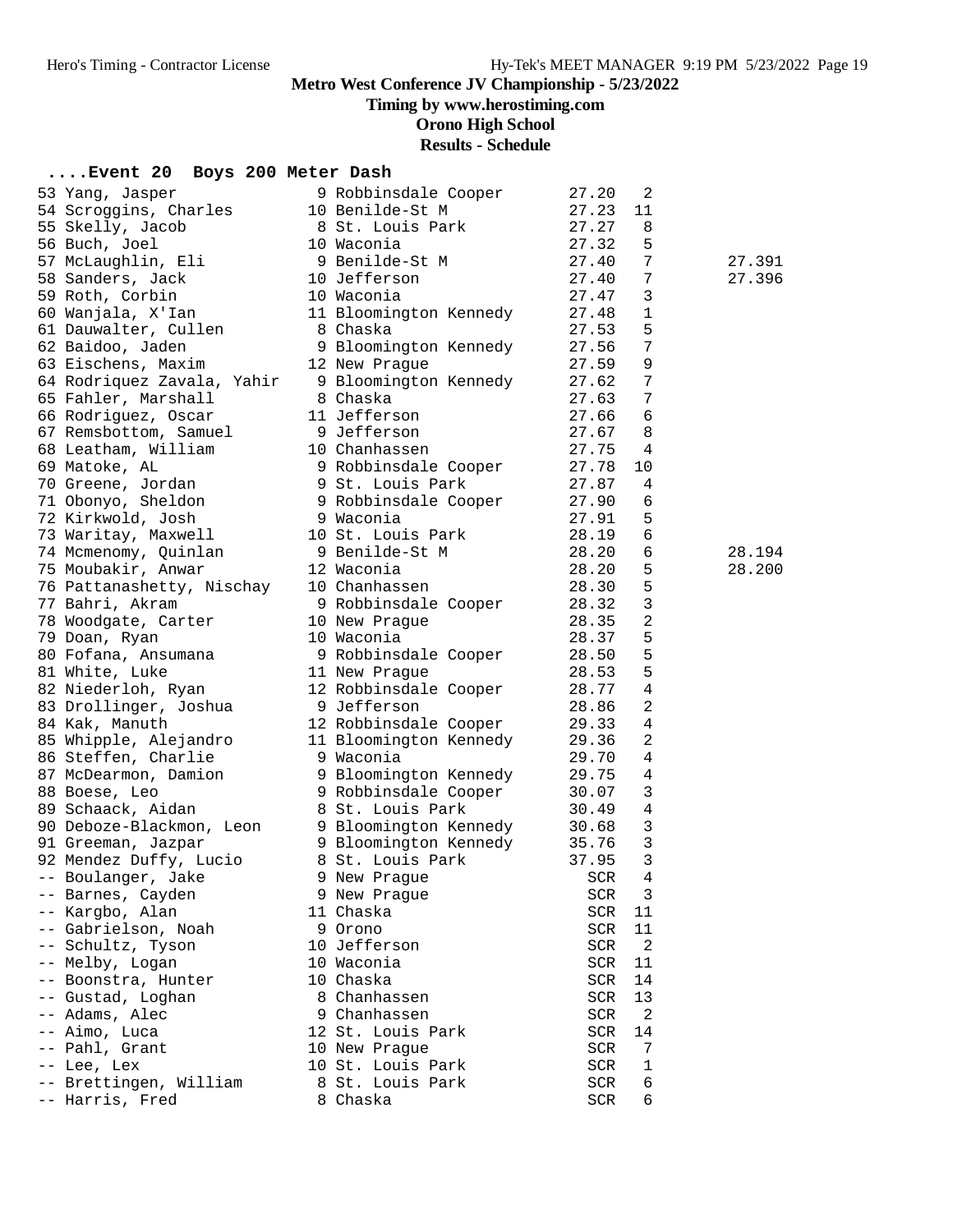# **Timing by www.herostiming.com**

**Orono High School**

# **Results - Schedule**

| Event 20 Boys 200 Meter Dash               |                                 |            |                 |
|--------------------------------------------|---------------------------------|------------|-----------------|
| -- Swift, Charlie                          | 9 Waconia                       | SCR        | 9               |
| -- Jones, Kaden                            | 9 New Praque                    | SCR        | 9               |
| -- Sturz, Gabriel                          | 9 Jefferson                     | SCR        | 8               |
| -- Carnivale, Joe                          | 10 Orono                        | <b>SCR</b> |                 |
| -- Gronholz, Charlie                       | 10 Orono                        |            |                 |
|                                            |                                 | SCR        |                 |
| Event 21 Girls 3200 Meter Run              |                                 |            |                 |
| Name                                       | Year School                     | Finals     | Points          |
| 1 Lemons, Anna                             | 7 Chaska                        | 13:47.77   | 10              |
| 2 Sutter, Lilly                            | 7 Chaska                        | 14:02.54   | -8              |
| 3 Moyer, Isabelle                          | 9 Waconia                       | 14:35.15   | $6\overline{6}$ |
| Event 22 Boys 3200 Meter Run               |                                 |            |                 |
| Name                                       | Year School                     | Finals     | Points          |
|                                            |                                 |            |                 |
| 1 Lage, Ian                                | 8 Waconia                       | 10:32.16   | 10              |
| 2 Holzman, Robert                          | 12 Jefferson                    | 11:00.84   | 8               |
| 3 Siesennop, Thomas                        | 12 Bloomington Kennedy 11:05.68 |            | 6               |
| 4 Schaal, Casey                            | 9 Chaska                        | 11:25.72   | 5               |
| 5 Dougherty, Evan                          | 8 Chaska                        | 12:03.27   | 4               |
| 6 Stiele, Cameron                          | 11 Chanhassen                   | 12:17.10   | 3               |
| -- Hudson, Ezra                            | 12 St. Louis Park               | SCR        |                 |
| -- Cole, Nathan                            | 11 Jefferson                    | SCR        |                 |
| -- Kemp, Darryl                            | 12 St. Louis Park               | SCR        |                 |
| Girls 4x400 Meter Relay<br><b>Event 23</b> |                                 |            |                 |
| School                                     |                                 | Finals     | Points          |
|                                            |                                 |            |                 |
| 1 Waconia                                  |                                 | 4:36.44    | 10              |
| 1) Kendrick, Danica 8                      | 2) Meyer, Kylie 10              |            |                 |
| 3) Greer, Isabella 9                       | 4) Schular, Madelyn 9           |            |                 |
| 2 Orono                                    |                                 | 4:41.94    | 8               |
| 1) Andereen, Ryanne 8                      | 2) Moore, Mya 8                 |            |                 |
| 3) Gustafson, Hope 8                       | 4) Uselding, Alivia 8           |            |                 |
| 3 Bloomington Jefferson                    |                                 | 4:47.42    | 6               |
| 1) Albert, Emily 12                        | 2) Hawley, Emily 11             |            |                 |
| 3) Woods, Molly 11                         | 4) Hemann, Brooke 9             |            |                 |
| 4 New Prague                               |                                 | 4:49.10    | 5               |
| 1) McBroom, Annie 10                       | 2) Motz, Carley 10              |            |                 |
| 3) Langeberg, Hannah 10                    | 4) Trygestad, Iris 9            |            |                 |
| 5 New Prague 'B'                           |                                 | 4:55.55    |                 |
| 1) Johnson, Anika 9                        | 2) Feit, Teva 9                 |            |                 |
| 3) Metzdorff, Sophia 11                    | 4) Schellin, Anna 11            |            |                 |
| 6 Chaska                                   |                                 | 5:10.04    | 4               |
| 1) Dooley, Addison 8                       | 2) Yidnekachew, Adonai 9        |            |                 |
| 3) Mazhary, Summer 9                       | 4) Yidnekachew, Yabsera 10      |            |                 |
| 7 Robbinsdale Cooper                       |                                 | 5:34.26    | 3               |
| 1) Smith, Lucille 11                       | 2) Omare, Rhoda 11              |            |                 |
| 3) Somado-Hermazro, Shana 11               | 4) Duo, Vivian 11               |            |                 |
|                                            |                                 |            |                 |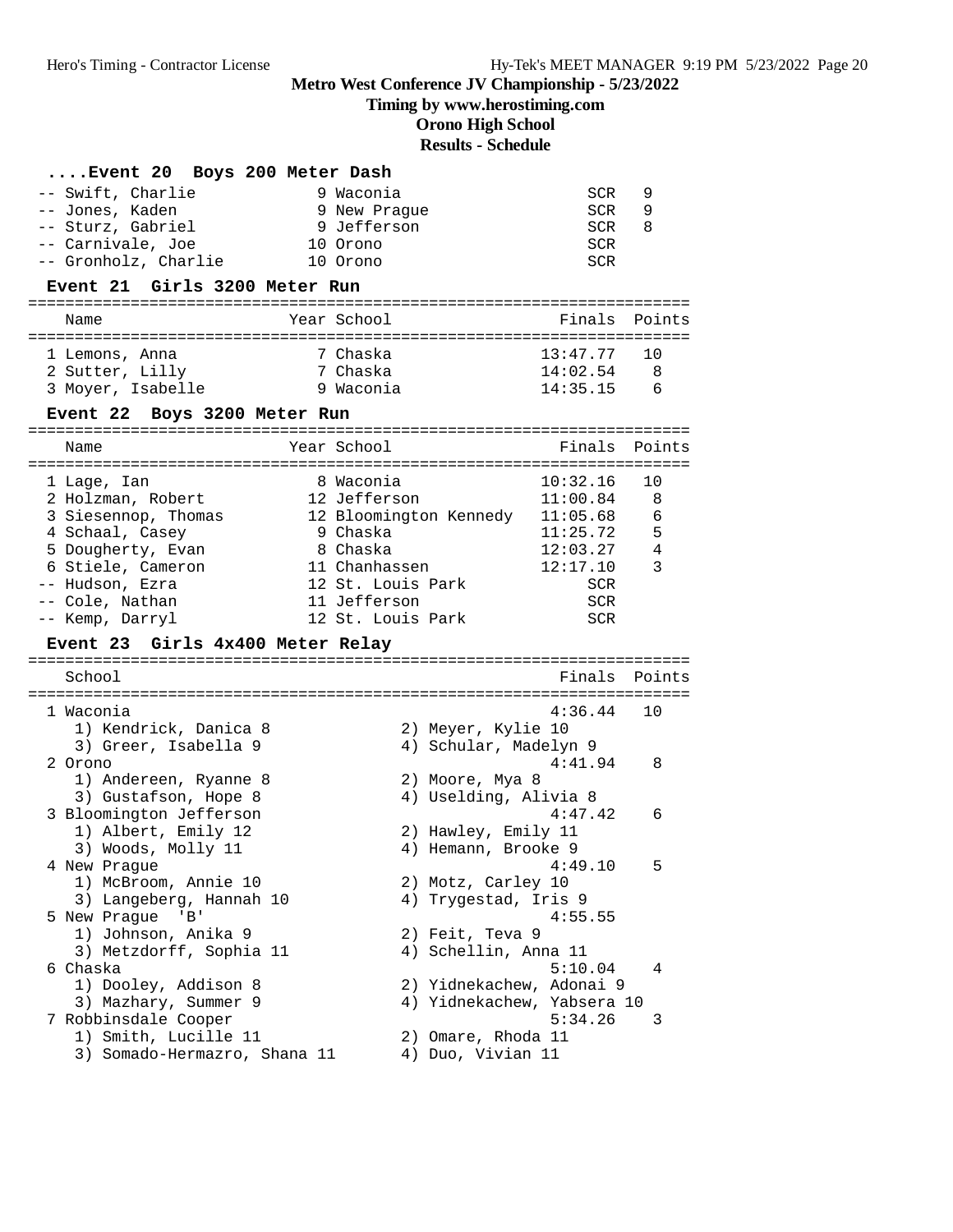### **Timing by www.herostiming.com**

**Orono High School**

# **Results - Schedule**

#### **Event 24 Boys 4x400 Meter Relay**

| School                   |                            |              | Finals H# Points |
|--------------------------|----------------------------|--------------|------------------|
|                          |                            |              |                  |
| 1 Bloomington Jefferson  | 3:50.34                    | 2            | 10               |
| 1) Westanmo, Anders 9    | 2) Ali, Ismail 10          |              |                  |
| 3) Farah, Samatar 10     | 4) Ishaug, Ethan 10        |              |                  |
| 2 New Prague             | 3:51.89                    | 2            | 8                |
| 1) Rosemeier, Aidan 10   | 2) Delost, Andy 11         |              |                  |
| 3) Hopke, Kyan 10        | 4) Harms, Everett 9        |              |                  |
| 3 Chanhassen             | 3:54.84                    | 2            | 6                |
| 1) Riegert, Benjamin 12  | 2) Erpelding, Wesley 10    |              |                  |
| 3) Shirley, William 12   | 4) Heimdahl, Grant 12      |              |                  |
| 4 Bloomington Kennedy    | 3:56.62                    | 2            | 5                |
| 1) Alford, Jens 11       | 2) Johnson, Oliver 11      |              |                  |
| 3) Zrust, Dennis 11      | 4) Shilson, Grady 11       |              |                  |
| 5 Waconia                | 4:08.10                    | 2            | 4                |
| 1) Doan, Ryan 10         | 2) Jandro, Logan 9         |              |                  |
| 3) Eberhart, Blake 10    | 4) McMerty, Jackson 11     |              |                  |
| 6 Robbinsdale Cooper     | 4:10.48                    | $\mathbf{1}$ | 3                |
| 1) Paye, Delpero 11      | 2) Matoke, AL 9            |              |                  |
| 3) Martinez, Xavier 9    | 4) Cook, Jamin 10          |              |                  |
| 7 Chaska                 | 4:10.76                    | 2            | 2                |
| 1) A, Chaska 12          | 2) B, Chaska 12            |              |                  |
| 3) C, Chaska 12          | 4) D, Chaska 12            |              |                  |
| 8 Orono                  | 4:13.87                    | 2            | $\mathbf{1}$     |
| 1) Hallen, Gabe 8        | 2) Chapman, Sam 7          |              |                  |
| 3) Munsch, Cooper 8      | 4) Ward, Aiden 10          |              |                  |
| 9 New Prague<br>'B'      | 4:18.38                    | 2            |                  |
| 1) McCarthy, Kyle 10     | 2) Dresen, Foster 11       |              |                  |
| 3) Juenemann, Gabriel 11 | 4) Stenger, Carson 10      |              |                  |
| 10 Benilde-St Margaret's | 4:22.97                    | $\mathbf{1}$ |                  |
| 1) Steven, Tangney 11    | 2) Thueringer, Mitchell 11 |              |                  |
| 3) Litchy, Matthew 10    | 4) Haenel, Lucas 10        |              |                  |
| 11 Waconia 'B'           | 4:26.02                    | 1            |                  |
| 1) Buch, Joel 10         | 2) Sucansky, Frank 9       |              |                  |
| 3) Predovich, Sam 9      | 4) Stock, Mason 9          |              |                  |

#### **Event 25 Girls Shot Put**

#### ========================================================================== Name The Year School Team Pinals H# Points ========================================================================== 1 Due-Rosas, Elizabeth 12 Bloomington Kennedy 27-10.00 3 10 2 Truzy, Nyla 11 Jefferson 26-05.00 3 8 3 Griffin Seivers, DeVonta 12 Chaska 25-09.00 3 6 4 Larson, Juliette 9 Benilde-St M 25-05.00 3 5 5 Rapp, Sophia 10 Orono 25-01.00 3 4 6 Bigaouette, Isabelle 9 Chaska 24-06.00 3 3 7 Shermak, Annika 10 Jefferson 24-05.00 3 2 8 Sarpong, Michelle 10 Bloomington Kennedy 24-02.00 3 1 9 Carmer, Sophia 8 Waconia 23-04.00 1 10 Anderson, Siri 11 Bloomington Kennedy 23-03.00 3 11 Chua, Natalie 9 Chanhassen 23-02.00 1 12 Jirik, Mallory 10 New Prague 23-02.00 2 13 Foutch, Sophia 11 Chaska 22-10.00 2 14 Stephenson, Angela 11 Waconia 22-09.00 2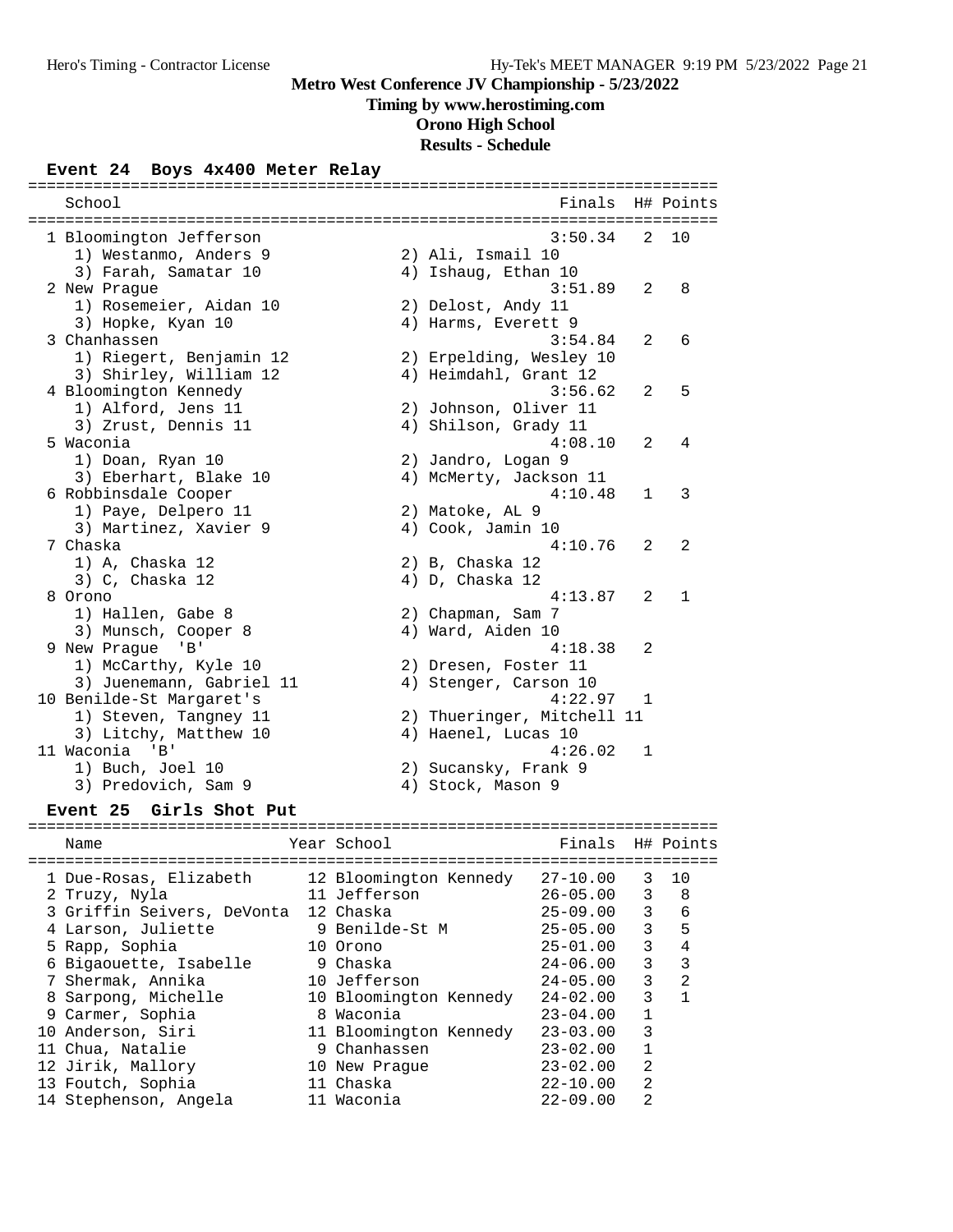# **Timing by www.herostiming.com**

**Orono High School**

### **Results - Schedule**

### **....Event 25 Girls Shot Put**

| 15 Trygestad, Iris    | 9 New Praque           | $22 - 03.00$ | 3              |
|-----------------------|------------------------|--------------|----------------|
| 16 Benati, Iuna       | 11 Chaska              | $22 - 00.00$ | 3              |
| 17 Fischer, Sofie     | 12 Jefferson           | $21 - 10.00$ | 3              |
| 18 Olson, Emma        | 12 Jefferson           | $21 - 04.00$ | $\overline{2}$ |
| 19 Overgaard, Kirsten | 11 New Praque          | $21 - 02.00$ | $\overline{2}$ |
| 20 Stirratt, Marlee   | 9 Jefferson            | $20 - 10.00$ | 2              |
| 21 Brown, Laila       | 12 Jefferson           | $20 - 00.00$ | $\mathbf{1}$   |
| 22 Ambrose, Cedany    | 11 Waconia             | $19 - 08.00$ | $\overline{2}$ |
| 23 Lansdale, Rachel   | 11 Bloomington Kennedy | $19 - 07.00$ | $\mathbf{1}$   |
| 24 Burres, Olive      | 9 Jefferson            | $19 - 03.00$ | $\overline{2}$ |
| 25 Hegarty, Elizabeth | 9 Chanhassen           | 18-09.00     | $\mathbf{1}$   |
| 26 Gilbertson, Nadia  | 9 Chanhassen           | $18 - 02.00$ | $\mathbf{1}$   |
| 27 Blue, Emily        | 12 Jefferson           | $17 - 09.00$ | $\mathbf{1}$   |
| 28 Seaver, Kara       | 10 Jefferson           | $16 - 01.00$ | $\mathbf{1}$   |
| 29 Kohler, Haileigh   | 9 Chanhassen           | 14-11.00     | $\mathbf{1}$   |
| 30 Castellanos, Alma  | 10 Jefferson           | 14-09.00     | $\mathbf{1}$   |
| 31 Stein, Lauren      | 10 Jefferson           | $13 - 00.00$ | $\mathbf{1}$   |

#### **Event 26 Boys Shot Put**

| Name                    | Year School                    | <b>Example 19</b> Finals |                | H# Points      |
|-------------------------|--------------------------------|--------------------------|----------------|----------------|
|                         |                                |                          |                |                |
| 1 Smalley, Leo          | 11 Chaska                      | $43 - 07.00$             | 4              | 10             |
| 2 Johnson, John (Jj)    | 11 Chanhassen                  | $37 - 00.00$             | $\overline{2}$ | 8              |
| 3 Mattern, Zach         | 10 New Prague                  | $36 - 03.00$             | 4              | $\epsilon$     |
| 4 Woods, Andre          | 10 Robbinsdale Cooper 36-02.00 |                          | 3              | 5              |
| 5 Passe, Brydon         | 10 New Prague                  | $35 - 11.00$             | $\overline{4}$ | $\overline{4}$ |
| 6 Deloach, Corey        | 11 Robbinsdale Cooper          | $35 - 10.00$             | 3              | $\overline{3}$ |
| 7 Gibson, Gabriel       | 10 Chaska                      | $35 - 07.00$             | $\overline{4}$ | $\overline{2}$ |
| 8 Frank, Mason          | 12 Benilde-St M                | $35 - 00.00$             | $\overline{4}$ | $\mathbf{1}$   |
| 9 Grover, Wyatt         | 8 Waconia                      | $34 - 11.00$             | $\mathbf{1}$   |                |
| 10 Castagnetto, Dominic | 10 Chanhassen                  | $34 - 05.00$             | $\overline{4}$ |                |
| 11 Gayden, Amir         | 11 Robbinsdale Cooper 34-04.00 |                          | 3              |                |
| 12 Deku, Bright         | 11 Robbinsdale Cooper          | $34 - 02.00$             | 3              |                |
| 13 Kamann, Gabe         | 11 Waconia                     | $33 - 11.00$             | $\overline{4}$ |                |
| 14 Oliver, Marlow       | 10 Robbinsdale Cooper          | $33 - 08.00$             | $\mathbf 1$    |                |
| 15 Holmes, Walter       | 9 Orono                        | $33 - 03.00$             | $\overline{4}$ |                |
| 16 Donley, Jackson      | 11 Jefferson                   | $33 - 01.00$             | $\overline{4}$ |                |
| 17 Nelson, Joseph       | 10 Chanhassen                  | $32 - 07.00$             | $\overline{4}$ |                |
| 18 Hiebert, Peter       | 9 Chanhassen                   | $32 - 07.00$             | $\overline{4}$ |                |
| 19 Ponder, Nehemiah     | 11 Robbinsdale Cooper          | $32 - 03.00$             | 3              |                |
| 20 Brayboy, TJ          | 9 St. Louis Park               | $32 - 01.00$             | 4              |                |
| 21 Tinsley, Demarcus    | 12 Bloomington Kennedy         | $32 - 01.00$             | $\overline{4}$ |                |
| 22 Davies, Andrew       | 10 Jefferson                   | $31 - 09.00$             | 3              |                |
| 23 Brynteson, Connor    | 11 Robbinsdale Cooper          | $30 - 02.00$             | 3              |                |
| 24 Doran, Cael          | 10 New Prague                  | $29 - 10.00$             | 3              |                |
| 25 Sturz, Gabriel       | 9 Jefferson                    | $29 - 09.00$             | 2              |                |
| 26 Leatham, William     | 10 Chanhassen                  | $29 - 06.00$             | 3              |                |
| 27 Borowiak, Cole       | 11 Jefferson                   | $29 - 04.00$             | $\overline{a}$ |                |
| 28 Pauling, Zachary     | 11 Chanhassen                  | $29 - 03.00$             | 3              |                |
| 29 Wyono, James         | 8 Waconia                      | $28 - 09.00$             | $\mathbf{1}$   |                |
| 30 Brecht, Micha        | 8 Chaska                       | $28 - 08.00$             | 3              |                |
| 31 Bibber-Smith, Dalen  | 10 Chanhassen                  | $28 - 08.00$             | 3              |                |
| 32 Robinson, Nicholas   | 8 Chaska                       | $28 - 00.00$             | $\overline{2}$ |                |
|                         |                                |                          |                |                |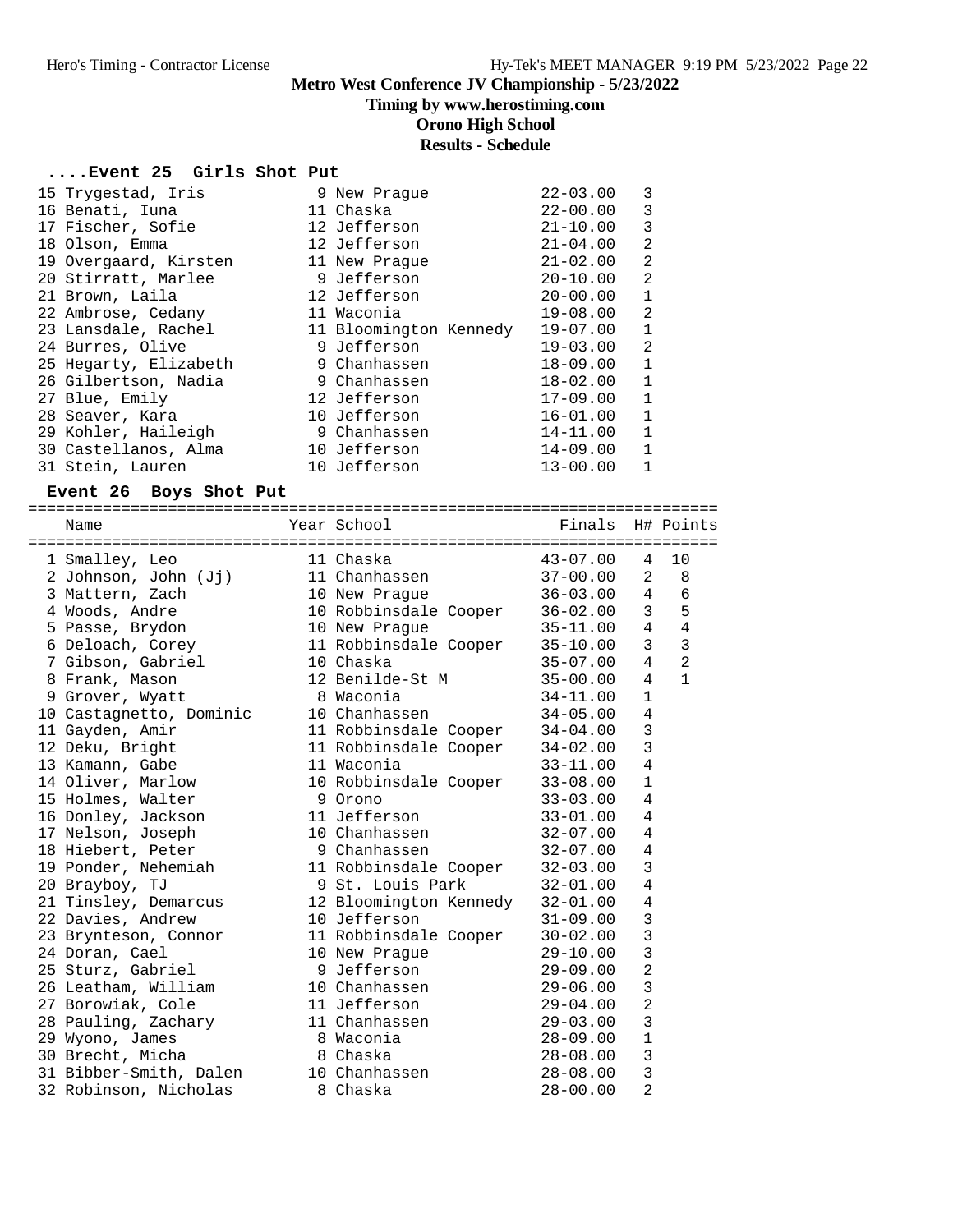# **Timing by www.herostiming.com**

**Orono High School**

# **Results - Schedule**

### **....Event 26 Boys Shot Put**

| 33 Gayden, Savion                                  | 9 Robbinsdale Cooper | $27 - 11.00$ | $\mathbf{1}$   |
|----------------------------------------------------|----------------------|--------------|----------------|
| 34 Dvorak, Nathan                                  | 9 St. Louis Park     | $27 - 04.00$ | 2              |
| 35 Watkins, Ernest                                 | 9 Chaska             | $27 - 03.00$ | $\overline{2}$ |
| 36 Johnson, Isaac                                  | 9 Jefferson          | $27 - 00.00$ | $\overline{2}$ |
| 37 Cortez-Torres, Christian 11 Bloomington Kennedy |                      | $26 - 07.00$ | $\overline{2}$ |
| 38 Ingram, Patrick                                 | 9 Chaska             | $26 - 05.00$ | 3              |
| 39 Teshome, Yosef                                  | 9 St. Louis Park     | $26 - 02.00$ | $\overline{2}$ |
| 40 Kopp, Jon                                       | 8 Waconia            | 26-01.00     | $\mathbf{1}$   |
| 41 Evangelista, Charlie                            | 9 Chanhassen         | $25 - 09.00$ | 2              |
| 42 Krull, Callen                                   | 9 Chaska             | $25 - 04.00$ | $\overline{2}$ |
| 43 Stahl, Zachary                                  | 9 St. Louis Park     | 25-02.00     | 2              |
| 44 Serrano, David                                  | 9 St. Louis Park     | 25-02.00     | $\mathbf{1}$   |
| 45 Connolly, Evan                                  | 8 Chaska             | $25 - 00.00$ | 2              |
| 46 Gerace, Thomas                                  | 9 Chaska             | $23 - 04.00$ | $\overline{2}$ |
| 47 Nowak, Nathan                                   | 9 St. Louis Park     | $23 - 03.00$ | $\mathbf{1}$   |
| 48 Daoud, Daoud                                    | 9 Chaska             | $22 - 06.00$ | $\mathbf{1}$   |
| 49 Brasson, Anthony                                | 10 Jefferson         | $22 - 01.00$ | $\mathbf{1}$   |
| 50 Burkhardt, Andrew                               | 9 Jefferson          | $21 - 01.00$ | $\mathbf{1}$   |
| 51 Rich, Adam                                      | 10 Jefferson         | $20 - 04.00$ | $\mathbf{1}$   |
| 52 Nelson, Charles                                 | 8 Chaska             | 19-04.00     | $\mathbf{1}$   |
| 53 Lee, Cohen                                      | 9 Chanhassen         | $18 - 11.00$ | $\mathbf{1}$   |

#### **Event 27 Girls Discus Throw**

==========================================================================

| Name                    | Year School            | Finals H# Points |                |                |
|-------------------------|------------------------|------------------|----------------|----------------|
| 1 Truzy, Nyla           | 11 Jefferson           | $80 - 11$        | 3              | 10             |
| 2 Plaisance, Peyton     | 11 New Praque          | $79 - 03$        | 3              | 8              |
| 3 Due-Rosas, Elizabeth  | 12 Bloomington Kennedy | 78-06            | $\mathbf{3}$   | 6              |
| 4 Fischer, Sofie        | 12 Jefferson           | $76 - 02$        | 3 <sup>7</sup> | 5              |
| 5 Stephenson, Angela    | 11 Waconia             | $75 - 09$        | $\overline{3}$ | $\overline{4}$ |
| 6 Anderson, Siri        | 11 Bloomington Kennedy | $72 - 09$        | $\overline{3}$ | $\mathbf{3}$   |
| 7 Rapp, Sophia          | 10 Orono               | 69-04            | $\overline{2}$ | $\overline{2}$ |
| 8 Sarpong, Michelle     | 10 Bloomington Kennedy | $67 - 05$        | $\mathsf{3}$   | $\mathbf{1}$   |
| 9 Olson, Emma           | 12 Jefferson           | $67 - 00$        | 3              |                |
| 10 Bigaouette, Isabelle | 9 Chaska               | 65-11            | $\overline{2}$ |                |
| 11 Chua, Natalie        | 9 Chanhassen           | $64 - 08$        | $\mathbf{1}$   |                |
| 12 Benati, Iuna         | 11 Chaska              | 63-06            | 3              |                |
| 13 Overgaard, Kirsten   | 11 New Praque          | 62-02            | $\overline{2}$ |                |
| 14 Larson, Juliette     | 9 Benilde-St M         | $62 - 02$        | $\overline{2}$ |                |
| 15 Lansdale, Rachel     | 11 Bloomington Kennedy | 62-00            | 3              |                |
| 16 Shermak, Annika      | 10 Jefferson           | 61-00            | $\mathbf{3}$   |                |
| 17 Pauly, Addison       | 9 Waconia              | $60 - 08$        | $\overline{2}$ |                |
| 18 Seaver, Kara         | 10 Jefferson           | $59 - 09$        | $\overline{2}$ |                |
| 19 Ausmus, Bella        | 8 New Praque           | 58-10            | $\overline{2}$ |                |
| 20 Lindgren, Lucinda    | 10 Jefferson           | 56-07            | $\mathbf{1}$   |                |
| 21 Gilbertson, Nadia    | 9 Chanhassen           | 56-02            | $\mathbf{1}$   |                |
| 22 Palony, Anna         | 12 Robbinsdale Cooper  | $56 - 00$        | $\mathbf 1$    |                |
| 23 Jirik, Mallory       | 10 New Praque          | 54-10            | $\overline{2}$ |                |
| 24 Foutch, Sophia       | 11 Chaska              | $54 - 05$        | $\overline{2}$ |                |
| 25 Ambrose, Cedany      | 11 Waconia             | 54-05            | 3              |                |
| 26 Stirratt, Marlee     | 9 Jefferson            | $52 - 05$        | $\mathbf 1$    |                |
| 27 Trygestad, Iris      | 9 New Prague           | $52 - 00$        | 2              |                |
| 28 Hegarty, Elizabeth   | 9 Chanhassen           | $51 - 06$        | $\mathbf{1}$   |                |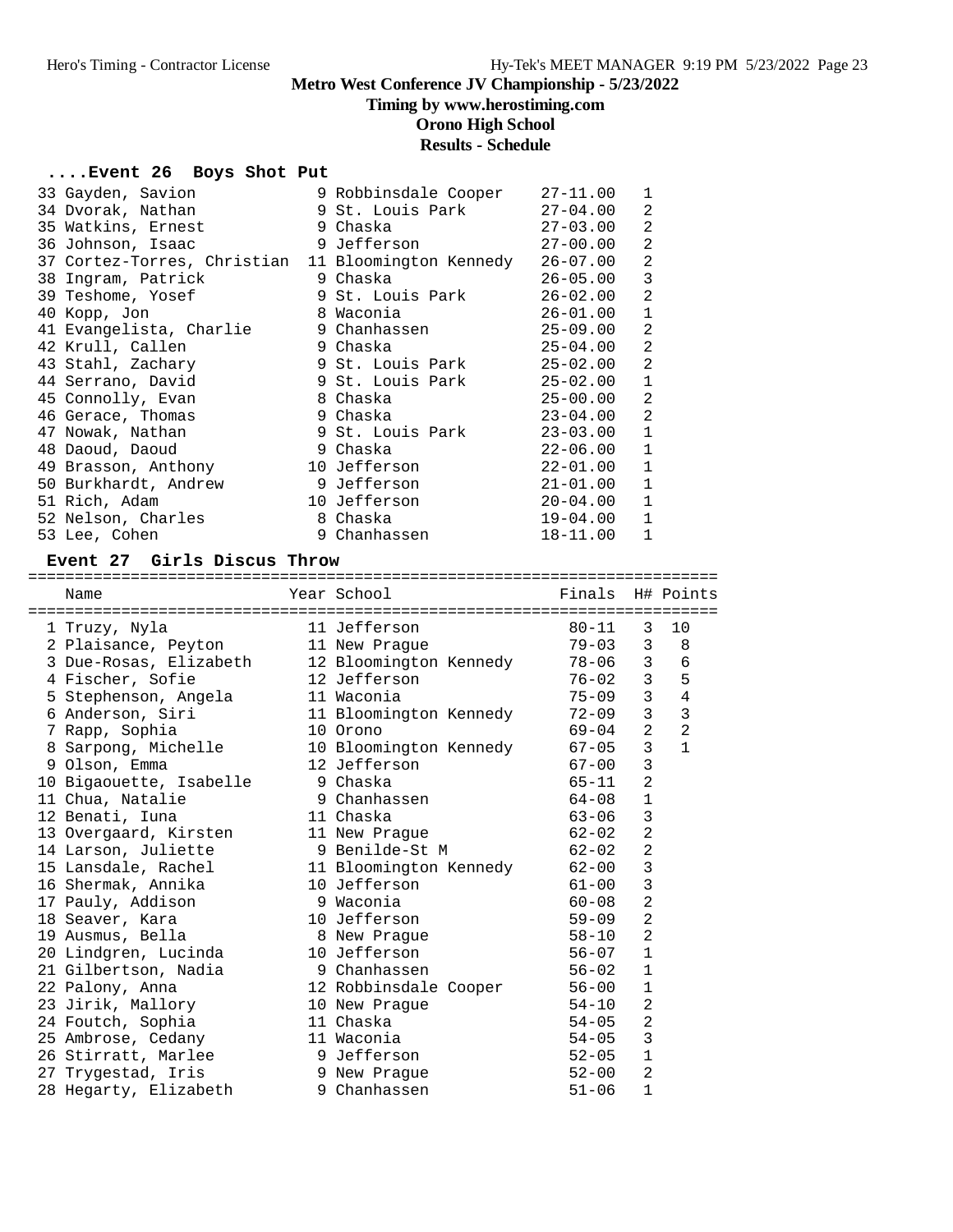**Timing by www.herostiming.com**

#### **Orono High School**

### **Results - Schedule**

| Event 27 Girls Discus Throw |              |                             |
|-----------------------------|--------------|-----------------------------|
| 29 Kohler, Haileigh         | 9 Chanhassen | $50 - 04$<br>$\overline{1}$ |
| 30 Blue, Emily              | 12 Jefferson | $45 - 01$<br>$\overline{1}$ |
| 31 Stein, Lauren            | 10 Jefferson | $40 - 10$<br>1              |
| 32 Castellanos, Alma        | 10 Jefferson | $40 - 02$<br>1              |
| 33 Burres, Olive            | 9 Jefferson  | $35 - 05$<br>$\overline{1}$ |

**Event 28 Boys Discus Throw** ========================================================================== Name Year School Finals H# Points ========================================================================== 1 Smalley, Leo 11 Chaska 106-10 4 10 2 Holmes, Walter 9 Orono 99-05 4 8 3 Davies, Andrew 10 Jefferson 99-04 4 6 4 Tinsley, Demarcus 12 Bloomington Kennedy 98-07 3 5 5 Kamann, Gabe 11 Waconia 94-04 4 4 6 Brayboy, TJ 9 St. Louis Park 91-05 2 3 7 Grover, Wyatt 8 Waconia 87-01 1 2 8 Brynteson, Connor 11 Robbinsdale Cooper 85-06 4 1 9 Johnson, Isaac 9 Jefferson 84-11 3 10 Gebauer, William 10 Chanhassen 83-11 3 11 Borowiak, Cole 11 Jefferson 83-08 3 12 Gayden, Amir 11 Robbinsdale Cooper 83-08 2 13 Deku, Bright 11 Robbinsdale Cooper 83-00 4 14 Doran, Cael 10 New Prague 79-11 3 15 Gayden, Savion 9 Robbinsdale Cooper 79-00 1 16 Pexa, Leo 10 New Prague 78-09 4 17 Brecht, Micha 8 Chaska 78-02 4 18 Deloach, Corey 11 Robbinsdale Cooper 78-02 2 19 Nelson, Joseph 10 Chanhassen 75-08 3 20 Passe, Brydon 10 New Prague 75-07 3 21 Hunt, Rylan 11 Orono 75-00 3 22 Mattern, Zach 10 New Prague 73-08 3 23 Robinson, Nicholas 8 Chaska 73-06 2 24 Hiebert, Peter 9 Chanhassen 73-03 3 25 Evangelista, Charlie 9 Chanhassen 72-08 2 26 Pauling, Zachary 11 Chanhassen 72-02 3 27 Cortez-Torres, Christian 11 Bloomington Kennedy 71-02 3 28 Leatham, William 10 Chanhassen 71-01 4 29 Cole, Nathan 11 Jefferson 70-01 2 30 Woods, Andre 10 Robbinsdale Cooper 69-08 2 31 Dvorak, Nathan 9 St. Louis Park 67-02 2 32 Krull, Callen 9 Chaska 66-06 2 33 Watkins, Ernest 9 Chaska 65-10 2 34 Bibber-Smith, Dalen 10 Chanhassen 64-02 3 35 Wyono, James 8 Waconia 63-08 1 36 Serrano, David 9 St. Louis Park 62-05 1 37 Ingram, Patrick 9 Chaska 59-09 1 38 Brasson, Anthony 10 Jefferson 55-10 1 39 Daoud, Daoud 9 Chaska 55-02 2 40 Steffen, Charlie 9 Waconia 55-02 1 41 Teshome, Yosef 9 St. Louis Park 54-01 2 42 Connolly, Evan 8 Chaska 53-03 2 43 Gerace, Thomas 9 Chaska 51-11 1 44 Oliver, Marlow 10 Robbinsdale Cooper 51-03 1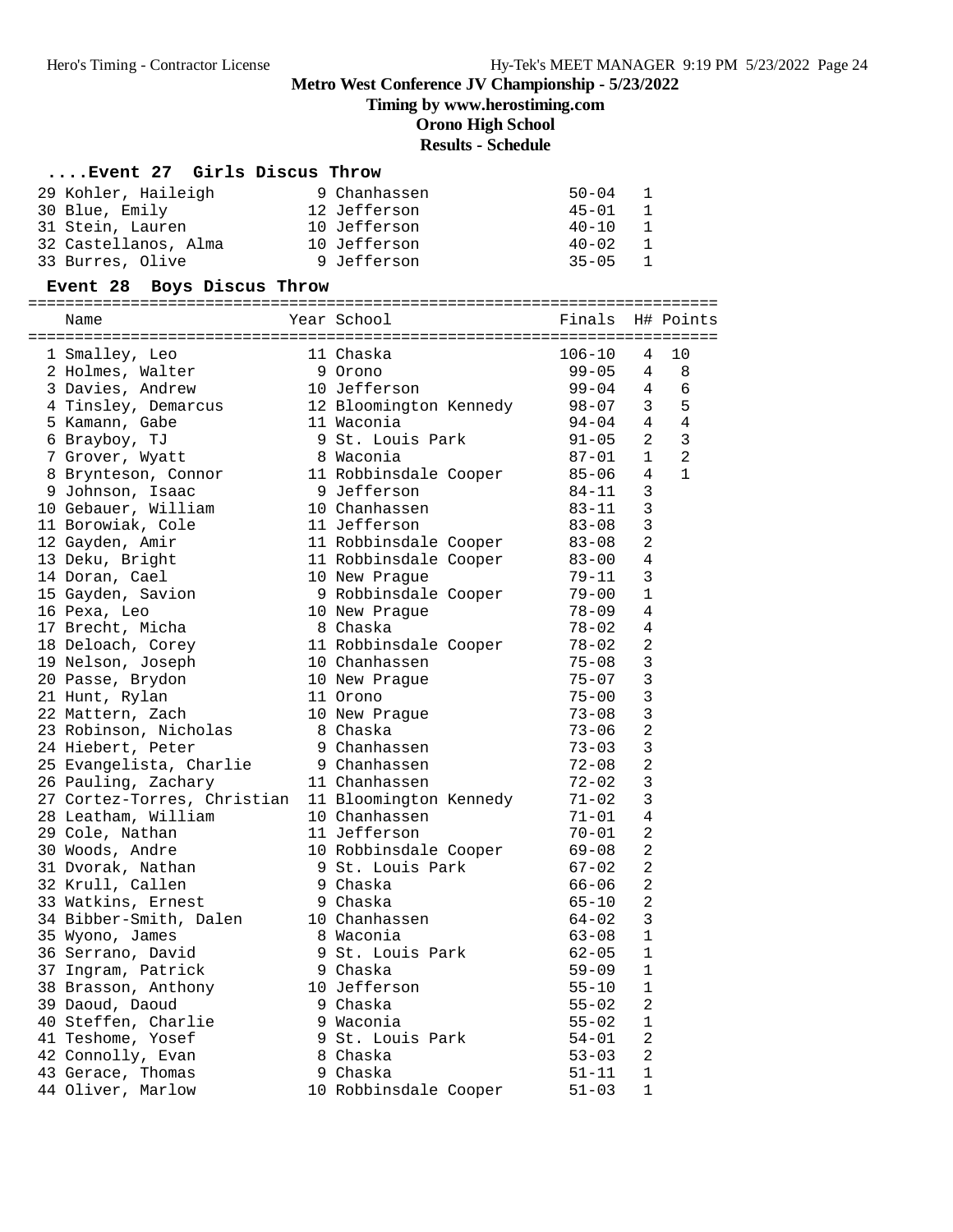**Timing by www.herostiming.com**

**Orono High School**

### **Results - Schedule**

#### **....Event 28 Boys Discus Throw**

| 45 Burkhardt, Andrew | 9 Jefferson      | $50 - 06$ | $\overline{2}$ |
|----------------------|------------------|-----------|----------------|
| 46 Lee, Cohen        | 9 Chanhassen     | $48 - 11$ | $\mathbf{1}$   |
| 47 Nowak, Nathan     | 9 St. Louis Park | $48 - 00$ | 1              |
| 48 Nelson, Charles   | 8 Chaska         | $45 - 11$ | $\overline{1}$ |
| 49 Stahl, Zachary    | 9 St. Louis Park | $43 - 02$ | 1              |
| 50 Martens, Isaac    | 11 Jefferson     | $41 - 00$ | -2             |
| 51 Rich, Adam        | 10 Jefferson     | $40 - 02$ | $\overline{1}$ |
| -- Gibson, Gabriel   | 10 Chaska        | FOUL      |                |

**Event 29 Girls Pole Vault** ======================================================================= Name Year School Finals Points ======================================================================= 1 Mattsson, Adrianna 12 Jefferson 7-06.00 9 1 Barsness, Ava 11 New Prague 7-06.00 9 3 Wackerfuss, Eleanor 11 Chaska 7-00.00 6 4 Thompson, Ella 11 Chaska 7-00.00 5 5 Kubik, Erin 11 Chaska 7-00.00 3.50 5 Henriksen, Maretta 9 Waconia 7-00.00 3.50 7 Such, Daphne 9 Bloomington Kennedy 7-00.00 2 8 Faulk, Madeline 11 Jefferson 7-00.00 1 9 Hawley, Emily 11 Jefferson 6-06.00 10 Trapp, Bennett 8 Waconia 6-00.00 11 Nelson, Marci 10 Chaska 6-00.00 12 Ophus, Karly 8 New Prague 6-00.00 12 Laumann, Mackayla 9 Waconia 6-00.00 14 Larson, Juliette 9 Benilde-St M 5-00.00 14 Lund, Ella 10 New Prague 5-00.00 14 Motz, Carley 10 New Prague 5-00.00 14 Dammann, Alyssa 9 Waconia 5-00.00 18 Walsh, Erica 11 New Prague 5-00.00 18 Pauly, Addison 9 Waconia 5-00.00 20 Sheldon, Avery 9 Waconia 5-00.00 -- Loes, Lucy 9 Benilde-St M NH -- Tietz, Ruby 10 New Prague NH **Event 30 Boys Pole Vault** =======================================================================

|  | Name                 | Year School            | Finals Points |    |
|--|----------------------|------------------------|---------------|----|
|  |                      |                        |               |    |
|  | 1 McCarthy, Kyle     | 10 New Praque          | $10 - 00.00$  | 10 |
|  | 2 Westanmo, Anders   | 9 Jefferson            | $9 - 06.00$   | 8  |
|  | 3 Dresen, Foster     | 11 New Praque          | $9 - 00.00$   | 6  |
|  | 4 Ishauq, Ethan      | 10 Jefferson           | $9 - 00.00$   | 5  |
|  | 5 Miller, Jerrik     | 10 Bloomington Kennedy | $8 - 06.00$   | 4  |
|  | 6 Krull, Dane        | 8 Chaska               | $8 - 00.00$   | 3  |
|  | 7 Osborne, Ryker     | 11 Chaska              | $7 - 00.00$   | 1  |
|  | 7 Davis, Gavin       | 10 New Praque          | $7 - 00.00$   |    |
|  | 7 Long, Jacob        | 8 Chaska               | $7 - 00.00$   |    |
|  | 10 Mcmenomy, Ouinlan | 9 Benilde-St M         | $7 - 00.00$   |    |
|  | 11 Serie, Willem     | 11 New Praque          | $7 - 00.00$   |    |
|  | 11 Steffen, Charlie  | 9 Waconia              | $7 - 00.00$   |    |
|  |                      |                        |               |    |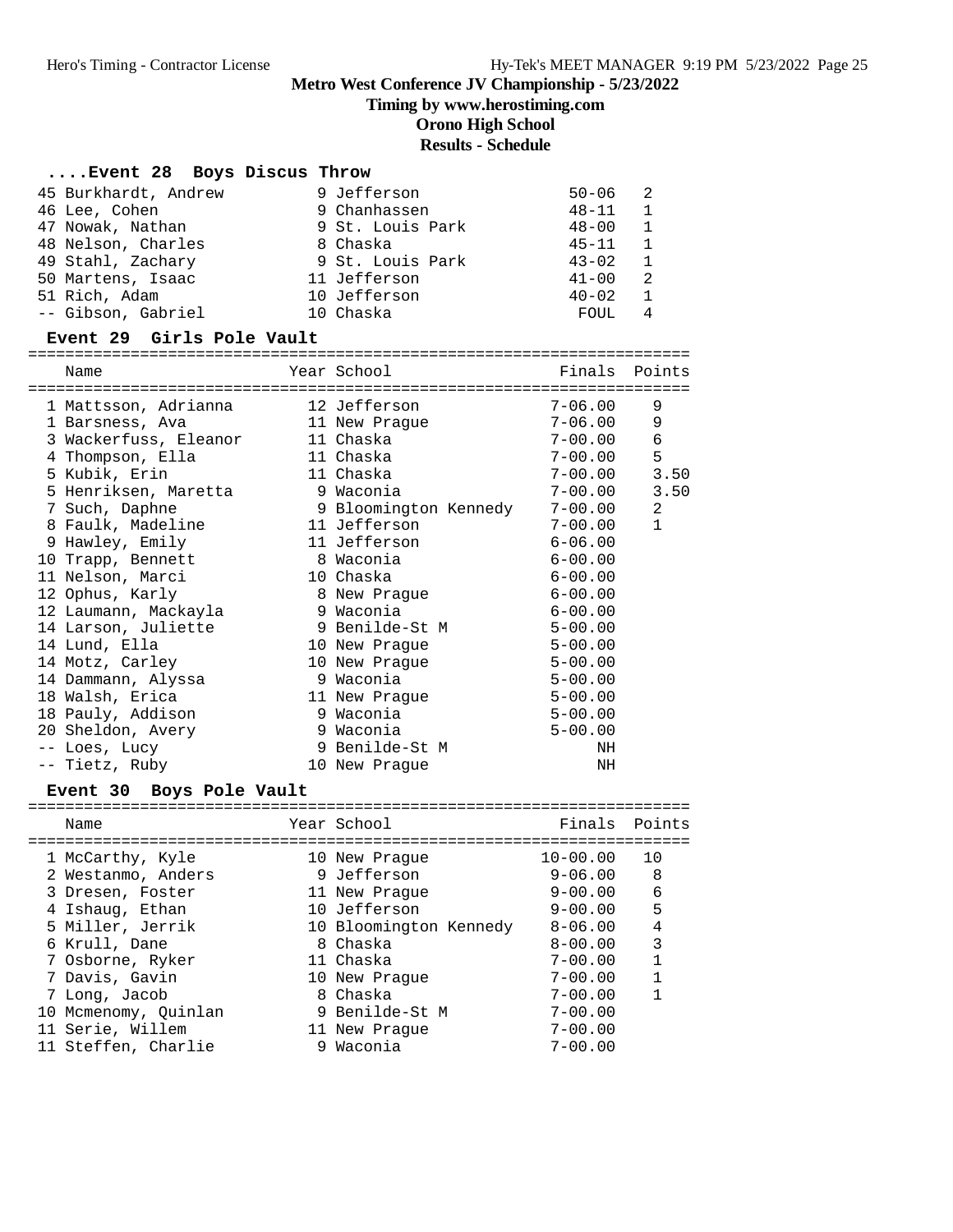# **Timing by www.herostiming.com**

**Orono High School**

# **Results - Schedule**

# **Event 31 Girls High Jump**

| Name                                              | Year School                 | Finals      | Points |
|---------------------------------------------------|-----------------------------|-------------|--------|
|                                                   |                             |             |        |
| 1 Simbeye, Ziwilani                               | 9 Chaska                    | $4 - 10.00$ | 10     |
| 2 Wackerfuss, Eleanor                             | 11 Chaska                   | $4 - 08.00$ | 8      |
| 3 Dyrud, Annika                                   | 10 Jefferson                | $4 - 06.00$ | 5.50   |
| 3 Walsh, Taylor                                   | 8 Orono                     | $4 - 06.00$ | 5.50   |
| 5 Lee, Erica                                      | 10 Benilde-St M             | $4 - 06.00$ | 4      |
| 6 Schoenbauer, Maria                              | 9 New Praque                | $4 - 02.00$ | 1.50   |
| 6 Moore, Mya                                      | 8 Orono                     | $4 - 02.00$ | 1.50   |
| 6 Hartmann, Piper                                 | 10 Bloomington Kennedy      | $4 - 02.00$ | 1.50   |
| 6 Hongerholt, Sophie                              | 9 New Prague                | $4 - 02.00$ | 1.50   |
| 10 Nelson, Marci                                  | 10 Chaska                   | $4 - 02.00$ |        |
| 10 Langeberg, Hannah                              | 10 New Prague               | $4 - 02.00$ |        |
| 12 Plaisance, Peyton                              | 11 New Praque               | $4 - 02.00$ |        |
| 13 Engeholm, Maya                                 | 11 Jefferson                | $4 - 02.00$ |        |
| 14 Cutler, Zoe                                    | Chaska                      | $3 - 10.00$ |        |
| 14 Chenvert, Addie                                | 10 St. Louis Park           | $3 - 10.00$ |        |
| 14 Dent, Madeline                                 | 9 Orono                     | $3 - 10.00$ |        |
| 14 Owusu, Abigail                                 | 11 Chaska                   | $3 - 10.00$ |        |
| 18 Willems, Kaelyn                                | 9 Chaska                    | $3 - 10.00$ |        |
| 19 Buonamassa, Gaia                               | 12 Chaska                   | $3 - 10.00$ |        |
| 19 Vogt, Norah                                    | 11 St. Louis Park           | $3 - 10.00$ |        |
| 19 Jacobs, Nora                                   | 11 Chanhassen               | $3 - 10.00$ |        |
| -- Cortez Torres, Karina                          | 10 Bloomington Kennedy      | NH          |        |
| -- Nyarkoh, Princess                              | 9 Robbinsdale Cooper        | NH          |        |
| -- Tardia, Maika                                  | 8 Chaska                    | ΝH          |        |
| -- Godin, Abigail                                 | 8 Chaska                    | ΝH          |        |
| -- Luger, Clara                                   | 11 Benilde-St M             | ΝH          |        |
|                                                   |                             |             |        |
| Event 32 Boys High Jump                           |                             |             |        |
| Name                                              | Year School                 | Finals      | Points |
|                                                   |                             |             |        |
| 1 Chromy, Cale                                    | 9 New Prague                | $5 - 06.00$ | 10     |
| 2 George, Simon                                   | 11 Chaska                   | $5 - 06.00$ | 8      |
| 3 Boonstra, Hunter                                | 10 Chaska                   | $5 - 06.00$ | 6      |
| 4 Douglas, Jason                                  | 10 Chaska                   | $5 - 02.00$ | 5      |
| 4 Tueffel, Cruz                                   | 10 Chaska                   | 5-02.00     |        |
| 6 Link, Chris                                     | 9 St. Louis Park            | 5-02.00     | 4      |
| 7 Kopfmann, James                                 | 8 Chanhassen                | $5 - 02.00$ | 3      |
| 8 Silus, Caden                                    | 9 Chaska                    | $5 - 02.00$ |        |
| 9 Drollinger, Joshua                              | 9 Jefferson                 | $4 - 10.00$ | 1.50   |
| 9 Burnett, Nigel                                  | 10 Chaska                   | $4 - 10.00$ |        |
| 9 Holmlund, Jaxon                                 | 8 Waconia                   | $4 - 10.00$ | 1.50   |
| 12 Wyono, James                                   | 8 Waconia                   | $4 - 10.00$ |        |
| 12 Dykstra, Ethan                                 | 8 Waconia                   | $4 - 10.00$ |        |
| 12 Tetekpor, Dhany                                | 10 Chaska                   | $4 - 10.00$ |        |
| -- Whipple, Alejandro                             | 11 Bloomington Kennedy      | ΝH          |        |
| -- Wanjala, X'Ian                                 | 11 Bloomington Kennedy      | ΝH          |        |
| -- Brackee, Logan                                 | 9 Chaska                    | NH          |        |
| -- Canfield, Jack                                 | 8 Waconia                   | NH          |        |
| -- Buch, Joel                                     | 10 Waconia                  | NH          |        |
|                                                   |                             |             |        |
|                                                   |                             |             |        |
| -- Dupri-butler, Dominic<br>-- Remsbottom, Samuel | 12 Jefferson<br>9 Jefferson | NH<br>NH    |        |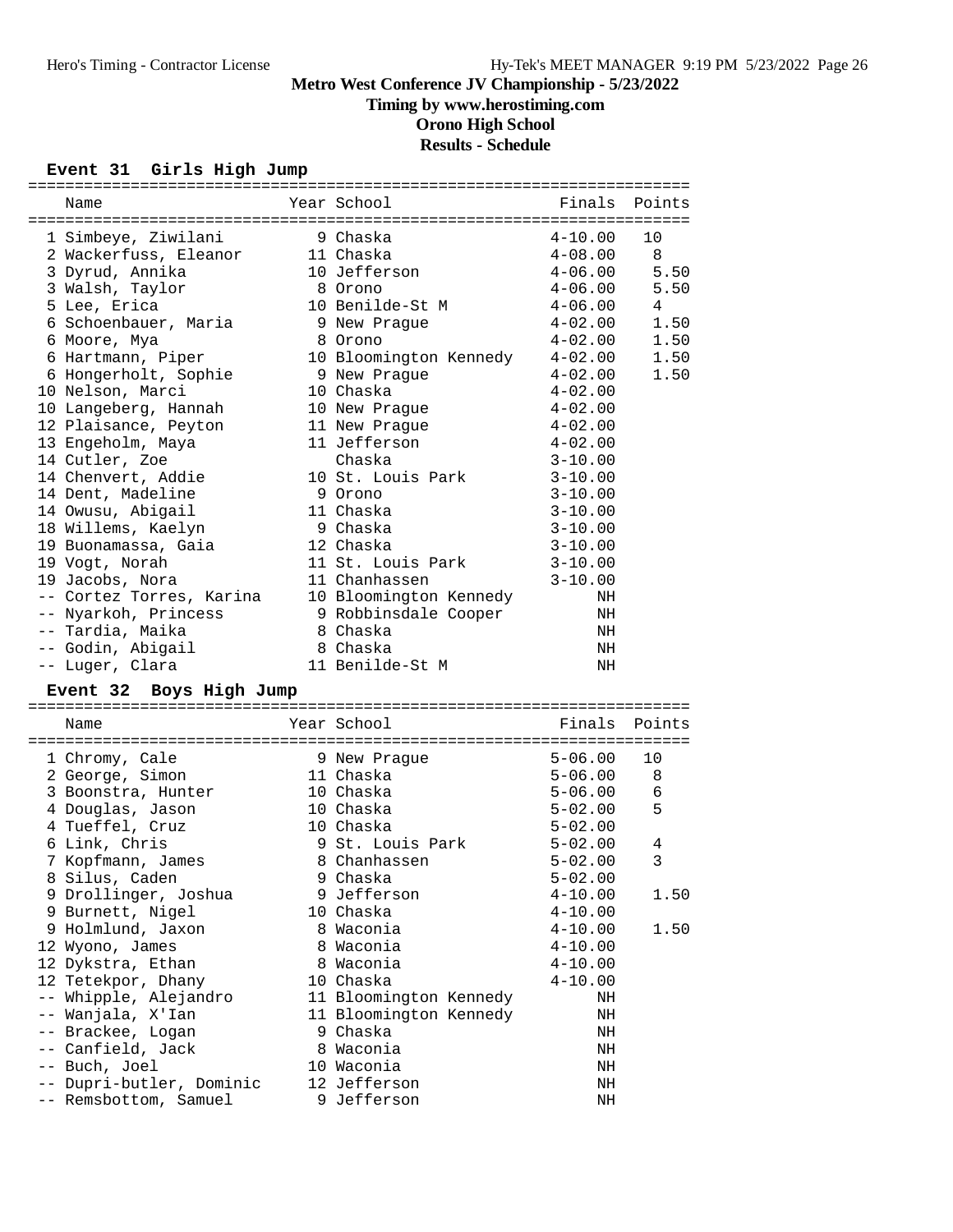**Timing by www.herostiming.com**

# **Orono High School**

**Results - Schedule**

|  | Event 32 Boys High Jump |  |  |  |  |
|--|-------------------------|--|--|--|--|
|--|-------------------------|--|--|--|--|

| -- Boulanger, Jake        | 9 New Prague           | NH           |                |
|---------------------------|------------------------|--------------|----------------|
| Event 33 Girls Long Jump  |                        |              |                |
|                           |                        |              |                |
| Name                      | Year School            |              | Finals Points  |
| 1 Requejo, Giada          | 10 Jefferson           | $14 - 07.50$ | 10             |
| 2 Kraft, Natalie          | 8 New Praque           | $14 - 02.00$ | 8              |
| 3 Medvedovski, Kseniya    | 10 Jefferson           | 14-00.00     | 6              |
| 4 Barton, Mia             | 8 New Prague           | $13 - 11.25$ | 5              |
| 5 Johnson, MaKenna        | 10 New Prague          | $13 - 08.00$ | $\overline{4}$ |
| 6 Hawley, Emily           | 11 Jefferson           | $13 - 08.00$ | 3              |
| 7 Bawdon, Ellie           | 8 New Praque           | $13 - 06.00$ |                |
| 8 Will, Eliana            | 9 Orono                | $13 - 05.25$ | $\overline{2}$ |
| 9 Lee, Erica              | 10 Benilde-St M        | $13 - 04.00$ | $\mathbf{1}$   |
| 10 Marr, Maddy            | 11 Jefferson           | $13 - 01.75$ |                |
| 11 Simmons, Jacy          | 10 Bloomington Kennedy | $13 - 01.75$ |                |
| 12 Smith, Lucille         | 11 Robbinsdale Cooper  | $13 - 01.00$ |                |
| 13 Engeholm, Maya         | 11 Jefferson           | 13-00.75     |                |
| 14 Birkholtz, Lily        | 11 New Praque          | 13-00.25     |                |
| 15 Smith, Ashley          | 9 Waconia              | $12 - 09.25$ |                |
| 16 Dent, Madeline         | 9 Orono                | $12 - 08.75$ |                |
| 17 Taha, Hanna            | 10 Chanhassen          | $12 - 07.50$ |                |
| 18 Stewart, Hannah        | 8 New Praque           | $12 - 06.25$ |                |
| 19 Hartmann, Piper        | 10 Bloomington Kennedy | $12 - 06.00$ |                |
| 20 Nordrum, Tori          | 8 New Prague           | $12 - 01.25$ |                |
| 21 Rapp, Alex             | 11 Orono               | $12 - 01.25$ |                |
| 22 Dammann, Alyssa        | 9 Waconia              | $12 - 00.00$ |                |
| 23 Kulik, Lucia           | 9 Chanhassen           | $12 - 00.00$ |                |
| 24 Engkjer, Olivia        | 9 Waconia              | $11 - 11.25$ |                |
| 25 Gesinger, Elizabeth    | 9 Waconia              | $11 - 10.75$ |                |
| 26 Yue, Caroline          | 12 Jefferson           | $11 - 09.50$ |                |
| 27 Pierskalla, Anika      | 11 Jefferson           | $11 - 09.25$ |                |
| 28 Martens, Emma          | 11 Jefferson           | $11 - 06.75$ |                |
| 29 Romero, Sophia         | 12 St. Louis Park      | $11 - 06.50$ |                |
| 30 Ophus, Karly           | 8 New Prague           | $11 - 03.25$ |                |
| 31 Christopher, Quantasia | 9 Bloomington Kennedy  | $11 - 02.75$ |                |
| 32 Kersten, Vivianne      | 9 Chanhassen           | $11 - 02.75$ |                |
| 33 Medvedovski, Sneezy    | 11 Jefferson           | $11 - 01.25$ |                |
| 34 Schaefer, Amalia       | 9 Waconia              | $10 - 11.75$ |                |
| 35 Haas, Mallory          | 9 Waconia              | 10-11.50     |                |
| 36 Tardia, Maika          | 8 Chaska               | $10 - 11.00$ |                |
| 37 Weiler, Savanah        | 8 New Prague           | $10 - 09.00$ |                |
| 38 Chen, Susan            | 11 Jefferson           | $10 - 05.50$ |                |
| 39 Mahachek, Rebecca      | 11 Jefferson           | $9 - 07.50$  |                |
| 40 Strange, Julia         | 11 Jefferson           | $9 - 07.00$  |                |
| 41 Jacobs, Nora           | 11 Chanhassen          | $9 - 04.50$  |                |
| 42 Moger, Kailee          | 10 Chanhassen          | $8 - 09.00$  |                |
| -- Hansen, Hailey         | 9 Benilde-St M         | FOUL         |                |
| -- Lockman, Brynja        | 9 Benilde-St M         | FOUL         |                |
| -- McKenzie, Riel         | 10 Robbinsdale Cooper  | FOUL         |                |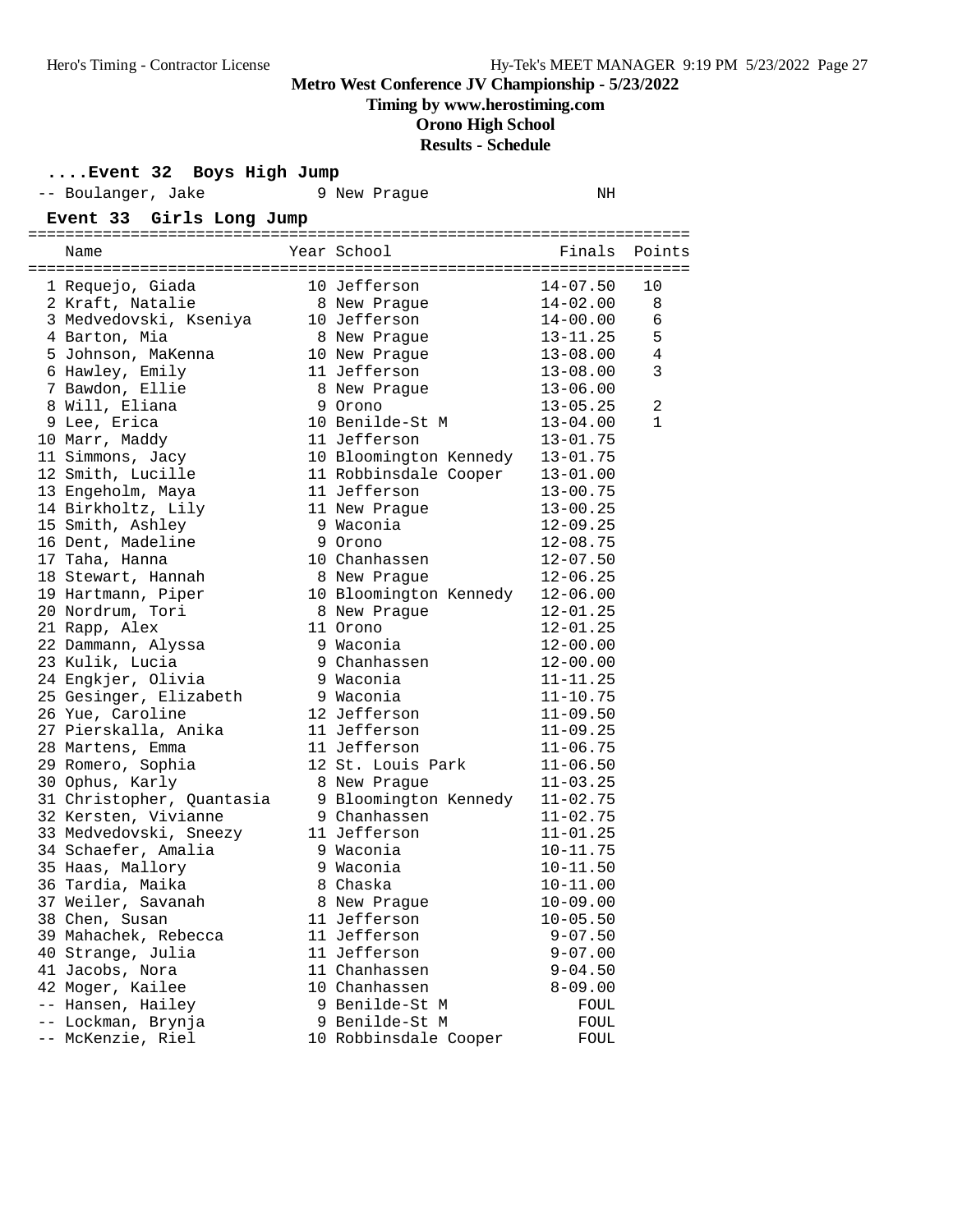**Timing by www.herostiming.com**

**Orono High School**

# **Results - Schedule**

### **Event 34 Boys Long Jump**

| Name                       | Year School                       |              | Finals Points  |
|----------------------------|-----------------------------------|--------------|----------------|
|                            |                                   |              |                |
| 1 Hashi, Yoonis            | 10 Bloomington Kennedy            | $18 - 04.75$ | 10             |
| 2 Ogbebor, Esosa           | 10 Bloomington Kennedy            | 17-04.00     | 8              |
| 3 Royer, Nathan            | 12 Jefferson                      | $17 - 02.75$ | 6              |
| 4 Berger, Jack             | 10 New Prague                     | $17 - 01.25$ | 5              |
| 5 Schmidt, Joshua          | 8 Chaska                          | $16 - 09.00$ | 4              |
| 6 Meyer, Quinn             | 9 Chaska                          | 16-08.75     | $\mathfrak{Z}$ |
| 7 Paye, Delpero            | 11 Robbinsdale Cooper             | $16 - 07.75$ | $\overline{a}$ |
| 8 Shabazz, Yuseff          | 11 Robbinsdale Cooper             | $16 - 06.50$ | $\mathbf{1}$   |
| 9 Dubay, Gabe              | 10 Waconia                        | $16 - 05.75$ |                |
| 10 Josephson, Noah         | 10 New Prague                     | $16 - 05.00$ |                |
| 11 Matoke, AL              | 9 Robbinsdale Cooper              | $16 - 04.00$ |                |
| 12 Gustad, Loghan          | 8 Chanhassen                      | $16 - 03.75$ |                |
| 13 Silus, Caden            | 9 Chaska                          | $16 - 02.00$ |                |
| 14 Turner, Carson          | 8 Chaska                          | $16 - 02.00$ |                |
| 15 Brown, Khalif           | 9 Benilde-St M                    | $16 - 01.50$ |                |
| 16 Ali, Ismail             | 10 Jefferson                      | $16 - 00.75$ |                |
| 17 Kloss, Max              | 9 Benilde-St M                    | $15 - 11.00$ |                |
| 18 Harris, Na'Braylin      | 10 Robbinsdale Cooper             | $15 - 07.00$ |                |
| 19 Burke, Braden           | 9 Chanhassen                      | $15 - 06.75$ |                |
| 20 Woodgate, Carter        | 10 New Prague                     | $15 - 06.25$ |                |
| 21 Tueffel, Cruz           | 10 Chaska                         | $15 - 04.75$ |                |
| 22 Valencia, Eddie         | 9 Chaska                          | $15 - 04.00$ |                |
| 23 Juenemann, Jericho      | 9 New Prague                      | $15 - 04.00$ |                |
| 24 Kirkwold, Josh          | 9 Waconia                         | $15 - 03.50$ |                |
| 25 Laban, Shaban           |                                   | $15 - 03.00$ |                |
|                            | 9 Bloomington Kennedy<br>8 Chaska |              |                |
| 26 Fahler, Marshall        |                                   | $15 - 01.75$ |                |
| 27 Eischens, Maxim         | 12 New Prague                     | $15 - 00.75$ |                |
| 28 Keefe, Easton           | 9 Bloomington Kennedy             | $15 - 00.00$ |                |
| 29 Rodriquez Zavala, Yahir | 9 Bloomington Kennedy             | $14 - 08.25$ |                |
| 30 Stewart, Josh           | 9 Chaska                          | 14-07.50     |                |
| 31 Sanders, Jack           | 10 Jefferson                      | $14 - 07.00$ |                |
| 32 Kopfmann, James         | 8 Chanhassen                      | $14 - 06.00$ |                |
| 33 Wilson, Adam            | 9 Chaska                          | $14 - 05.00$ |                |
| 34 Roth, Corbin            | 10 Waconia                        | $14 - 04.25$ |                |
| 35 Dauwalter, Cullen       | 8 Chaska                          | $14 - 04.25$ |                |
| 36 Jason, Burnside         | 10 Benilde-St M                   | $14 - 03.75$ |                |
| 37 Baidoo, Jaden           | 9 Bloomington Kennedy             | $14 - 02.75$ |                |
| 38 Jandro, Logan           | 9 Waconia                         | 14-00.50     |                |
| 39 King, Ryan              | 11 New Prague                     | $13 - 11.50$ |                |
| 40 Jackson, De'andre       | 9 Bloomington Kennedy             | $13 - 09.50$ |                |
| 41 Pattanashetty, Nischay  | 10 Chanhassen                     | $13 - 09.25$ |                |
| 42 Serrano, Antonio        | 11 New Prague                     | $13 - 08.50$ |                |
| 43 Knapper, Danzell        | 10 Chaska                         | $13 - 08.00$ |                |
| 44 Jager, Jace             | 10 Waconia                        | $13 - 06.25$ |                |
| 45 Moubakir, Anwar         | 12 Waconia                        | $13 - 03.75$ |                |
| 46 Doan, Ryan              | 10 Waconia                        | $13 - 01.25$ |                |
| 47 Taing, Anthony          | 10 Bloomington Kennedy            | $13 - 00.25$ |                |
| 48 Kinneman, Colten        | 9 Chaska                          | $12 - 10.25$ |                |
| 49 Barnes, Cayden          | 9 New Praque                      | $12 - 09.00$ |                |
| 50 Vassell, Deshawn        | 9 Bloomington Kennedy             | $12 - 08.25$ |                |
| 51 Deboze-Blackmon, Leon   | 9 Bloomington Kennedy             | $11 - 11.25$ |                |
| 52 Swift, Charlie          | 9 Waconia                         | $11 - 06.75$ |                |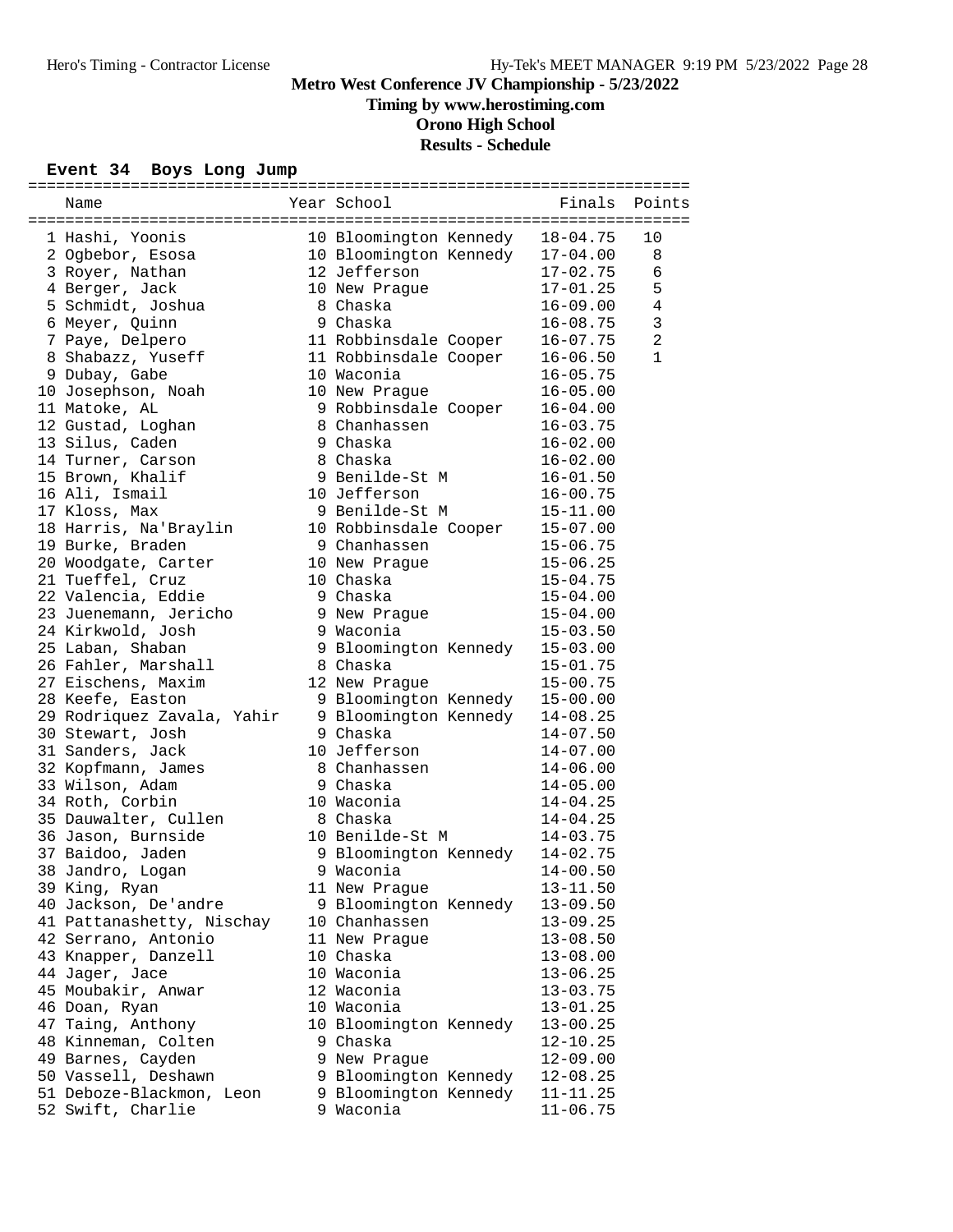**Timing by www.herostiming.com**

**Orono High School**

# **Results - Schedule**

### **....Event 34 Boys Long Jump**

| 53 McDearmon, Damion  | 9 Bloomington Kennedy | $11 - 03.50$ |
|-----------------------|-----------------------|--------------|
| 54 White, Luke        | 11 New Praque         | $11 - 03.50$ |
| 55 Geisler, Patrick   | 10 Jefferson          | $11 - 02.75$ |
| 56 Abdullahi, Mohamed | 8 Chaska              | $9 - 06.00$  |

### **Event 35 Girls Triple Jump**

| Name                      |   | Year School            | Finals       | Points |
|---------------------------|---|------------------------|--------------|--------|
|                           |   |                        | $30 - 07.00$ | 10     |
| 1 Engeholm, Maya          |   | 11 Jefferson           |              |        |
| 2 Dyrud, Annika           |   | 10 Jefferson           | $29 - 07.25$ | 8      |
| 3 Hartmann, Piper         |   | 10 Bloomington Kennedy | $28 - 03.25$ | 6      |
| 4 Smith, Ashley           |   | 9 Waconia              | $27 - 09.50$ | 5      |
| 5 Taha, Hanna             |   | 10 Chanhassen          | $27 - 08.75$ | 4      |
| 6 Rapp, Alexandra         |   | 11 Orono               | $27 - 05.00$ | 3      |
| 7 Martens, Emma           |   | 11 Jefferson           | $27 - 04.50$ | 2      |
| 8 Lee, Erica              |   | 10 Benilde-St M        | $27 - 01.00$ | 1      |
| 9 Dent, Madeline          |   | 9 Orono                | $26 - 09.50$ |        |
| 10 Pierskalla, Anika      |   | 11 Jefferson           | $26 - 00.00$ |        |
| 11 Schaefer, Amalia       |   | 9 Waconia              | $24 - 09.50$ |        |
| 12 Haas, Mallory          | 9 | Waconia                | $24 - 02.25$ |        |
| -- Moger, Kailee          |   | 10 Chanhassen          | FOUL         |        |
| -- Christopher, Ouantasia |   | 9 Bloomington Kennedy  | FOUL         |        |

#### Event 36 Boys Triple Jump

| Name                                                                                                                                                                                                                                                               |  | Year School                                                                                     |  |                                             | Finals Points                                                                            |                                                                          |                    |
|--------------------------------------------------------------------------------------------------------------------------------------------------------------------------------------------------------------------------------------------------------------------|--|-------------------------------------------------------------------------------------------------|--|---------------------------------------------|------------------------------------------------------------------------------------------|--------------------------------------------------------------------------|--------------------|
| 1 Brusseau, Bennett<br>2 Roggow, Noah<br>3 Braith, Jackson<br>4 Ishaug, Ethan<br>5 Pahl, Grant<br>6 Skelly, Jacob 8 St. Louis Park<br>7 Rischall, Zeke<br>8 Somsacksy, Toby 12 Bloomington Kennedy 31-09.00<br>9 Harris, Na'Braylin 10 Robbinsdale Cooper 31-03.50 |  | 10 New Praque<br>9 Orono<br>11 New Prague<br>10 Jefferson<br>10 New Prague<br>10 St. Louis Park |  |                                             | $37 - 08.75$<br>$36 - 05.00$<br>35-06.25<br>34-11.75<br>34-09.75<br>33-09.00<br>32-09.00 | 10<br>8<br>$\epsilon$<br>5<br>$\bf 4$<br>3<br>$\sqrt{2}$<br>$\mathbf{1}$ |                    |
| 10 Steven, Tangney 11 Benilde-St M 30-05.75<br>11 Roth, Corbin<br>12 McDearmon, Damion 9 Bloomington Kennedy 26-06.50<br>13 Farah, Samatar                                                                                                                         |  | 10 Waconia                                                                                      |  |                                             | 29-11.00                                                                                 |                                                                          |                    |
| Women - Team Rankings - 18 Events Scored                                                                                                                                                                                                                           |  |                                                                                                 |  |                                             |                                                                                          |                                                                          |                    |
| 1) Bloomington Jefferson 150.50<br>3) Waconia<br>85.50<br>5) Orono<br>7) Bloomington Kennedy (42.50 8) Benilde-St Margaret's 29<br>9) St. Louis Park                                                                                                               |  | 79<br>26                                                                                        |  | 2) New Praque<br>4) Chaska<br>6) Chanhassen | 10) Robbinsdale Cooper                                                                   |                                                                          | 115<br>84.50<br>62 |
|                                                                                                                                                                                                                                                                    |  | Men - Team Rankings - 18 Events Scored                                                          |  |                                             |                                                                                          |                                                                          |                    |
| 1) Chaska<br>3) Bloomington Jefferson 94.50                                                                                                                                                                                                                        |  | 140                                                                                             |  | 2) New Prague<br>4) Chanhassen              |                                                                                          |                                                                          | 107<br>72          |